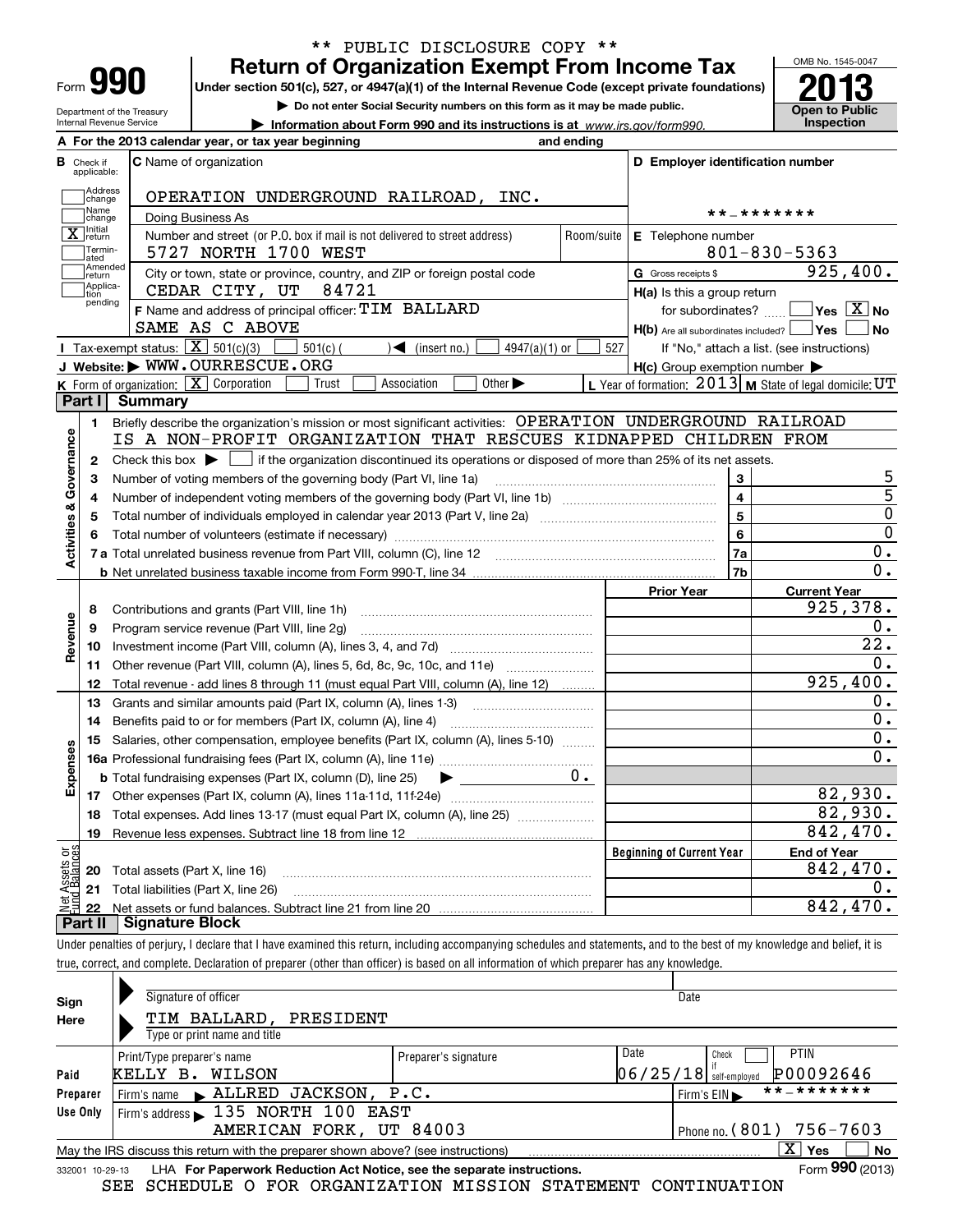|              | OPERATION UNDERGROUND RAILROAD, INC.<br>Form 990 (2013)                                                                                      | **_*******           | $Page$ 2                                          |
|--------------|----------------------------------------------------------------------------------------------------------------------------------------------|----------------------|---------------------------------------------------|
|              | <b>Part III   Statement of Program Service Accomplishments</b>                                                                               |                      |                                                   |
|              |                                                                                                                                              |                      |                                                   |
|              |                                                                                                                                              |                      |                                                   |
| 1            | Briefly describe the organization's mission:                                                                                                 |                      |                                                   |
|              | USING CUTTING-EDGE COMPUTER TECHNOLOGY AND HUMAN INTELLIGENCE,                                                                               |                      |                                                   |
|              | OPERATION UNDERGROUND RAILROAD RESCUE TEAMS GO INTO THE DARKEST                                                                              |                      |                                                   |
|              | CORNERS OF THE WORLD TO HELP LOCAL LAW ENFORCEMENT LIBERATE ENSLAVED                                                                         |                      |                                                   |
|              | CHILDREN AND DISMANTLE THE CRIMINAL NETWORKS.                                                                                                |                      |                                                   |
| $\mathbf{2}$ | Did the organization undertake any significant program services during the year which were not listed on                                     |                      |                                                   |
|              | the prior Form 990 or 990-EZ?                                                                                                                |                      | $\boxed{\phantom{1}}$ Yes $\boxed{\mathrm{X}}$ No |
|              | If "Yes," describe these new services on Schedule O.                                                                                         |                      |                                                   |
| 3            | Did the organization cease conducting, or make significant changes in how it conducts, any program services?                                 |                      | $\Box$ Yes $\Box$ No                              |
|              | If "Yes," describe these changes on Schedule O.                                                                                              |                      |                                                   |
|              |                                                                                                                                              |                      |                                                   |
| 4            | Describe the organization's program service accomplishments for each of its three largest program services, as measured by expenses.         |                      |                                                   |
|              | Section 501(c)(3) and 501(c)(4) organizations are required to report the amount of grants and allocations to others, the total expenses, and |                      |                                                   |
|              | revenue, if any, for each program service reported.                                                                                          |                      |                                                   |
| 4a l         | 82,930. including grants of \$<br>$(Ex)$ (Expenses \$<br>) (Revenue \$<br>(Code:                                                             |                      |                                                   |
|              | OPERATION UNDERGROUND RAILROAD RESCUES KIDNAPPED CHILDREN FROM SLAVERY.                                                                      |                      |                                                   |
|              | RESCUE TEAMS ARE COMPRISED OF HIGHLY SKILLED EX-NAVY SEAL, CIA, AND                                                                          |                      |                                                   |
|              | THESE TEAMS WORK IN CONJUNCTION WITH AN IN FULL<br>OTHER OPERATIVES.                                                                         |                      |                                                   |
|              | COOPERATION WITH LOCAL POLICE FORCES AND GOVERNMENTS TO LIBERATE                                                                             |                      |                                                   |
|              | CHILDREN AROUND THE WORLD.                                                                                                                   |                      |                                                   |
|              |                                                                                                                                              |                      |                                                   |
|              |                                                                                                                                              |                      |                                                   |
|              |                                                                                                                                              |                      |                                                   |
|              |                                                                                                                                              |                      |                                                   |
|              |                                                                                                                                              |                      |                                                   |
|              |                                                                                                                                              |                      |                                                   |
|              |                                                                                                                                              |                      |                                                   |
|              |                                                                                                                                              |                      |                                                   |
| 4b           |                                                                                                                                              |                      |                                                   |
|              |                                                                                                                                              |                      |                                                   |
|              |                                                                                                                                              |                      |                                                   |
|              |                                                                                                                                              |                      |                                                   |
|              |                                                                                                                                              |                      |                                                   |
|              |                                                                                                                                              |                      |                                                   |
|              |                                                                                                                                              |                      |                                                   |
|              |                                                                                                                                              |                      |                                                   |
|              |                                                                                                                                              |                      |                                                   |
|              |                                                                                                                                              |                      |                                                   |
|              |                                                                                                                                              |                      |                                                   |
|              |                                                                                                                                              |                      |                                                   |
|              |                                                                                                                                              |                      |                                                   |
|              |                                                                                                                                              |                      |                                                   |
| 4с           | (Code: ) (Expenses \$<br>including grants of \$                                                                                              | $\sqrt{$ (Revenue \$ |                                                   |
|              |                                                                                                                                              |                      |                                                   |
|              |                                                                                                                                              |                      |                                                   |
|              |                                                                                                                                              |                      |                                                   |
|              |                                                                                                                                              |                      |                                                   |
|              |                                                                                                                                              |                      |                                                   |
|              |                                                                                                                                              |                      |                                                   |
|              |                                                                                                                                              |                      |                                                   |
|              |                                                                                                                                              |                      |                                                   |
|              |                                                                                                                                              |                      |                                                   |
|              |                                                                                                                                              |                      |                                                   |
|              |                                                                                                                                              |                      |                                                   |
|              |                                                                                                                                              |                      |                                                   |
|              |                                                                                                                                              |                      |                                                   |
|              |                                                                                                                                              |                      |                                                   |
| 4d           | Other program services (Describe in Schedule O.)                                                                                             |                      |                                                   |
|              | (Expenses \$<br>(Revenue \$<br>including grants of \$                                                                                        |                      |                                                   |
| 4е           | 82,930.<br>Total program service expenses >                                                                                                  |                      |                                                   |
|              |                                                                                                                                              |                      | Form 990 (2013)                                   |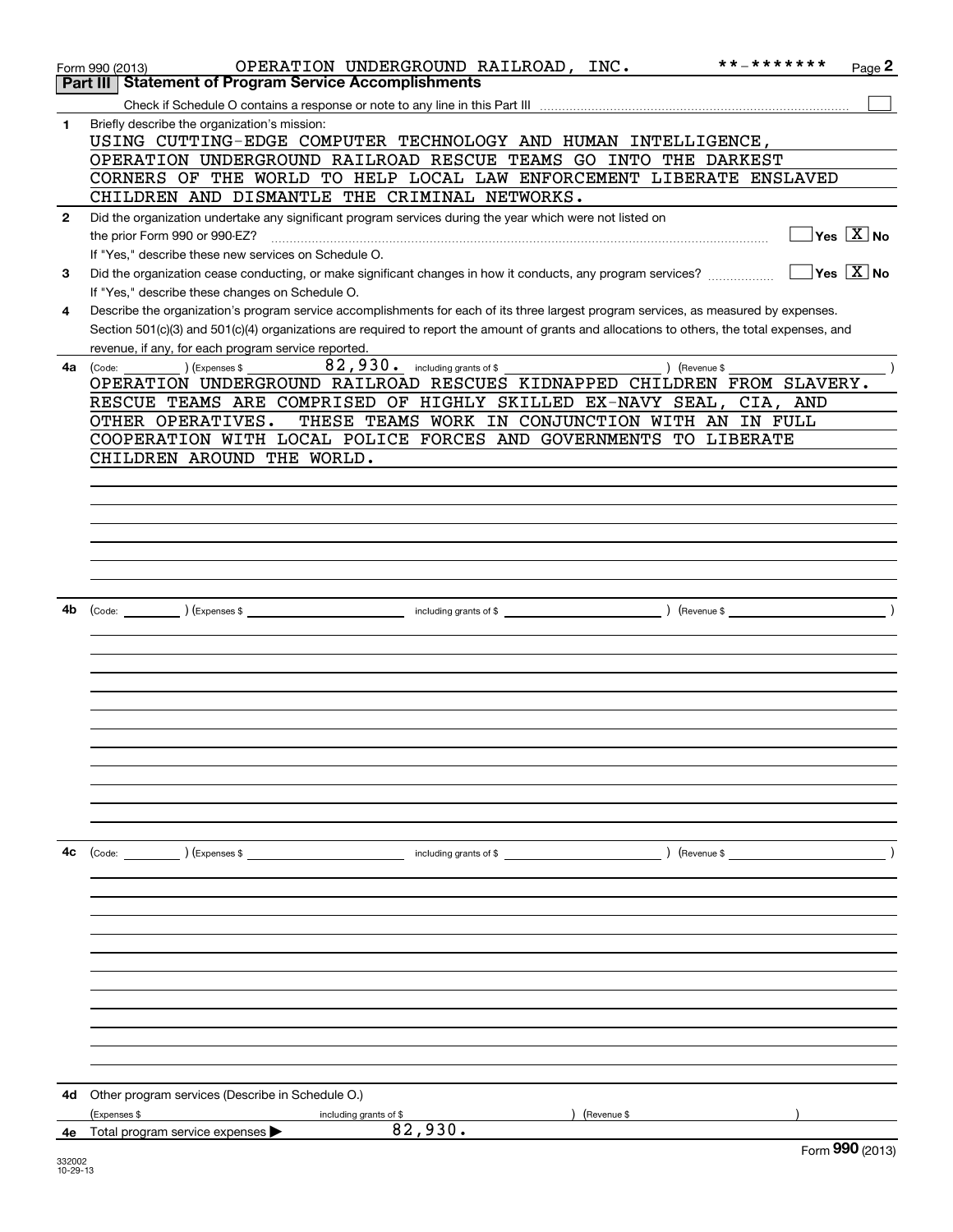|  | Form 990 (2013) |
|--|-----------------|

|     |                                                                                                                                   |                 | Yes                     | No          |
|-----|-----------------------------------------------------------------------------------------------------------------------------------|-----------------|-------------------------|-------------|
| 1   | Is the organization described in section $501(c)(3)$ or $4947(a)(1)$ (other than a private foundation)?                           |                 |                         |             |
|     |                                                                                                                                   | 1.              | X                       |             |
| 2   |                                                                                                                                   | $\overline{2}$  | $\overline{\mathbf{x}}$ |             |
| 3   | Did the organization engage in direct or indirect political campaign activities on behalf of or in opposition to candidates for   |                 |                         |             |
|     |                                                                                                                                   | 3               |                         | x           |
| 4   | Section 501(c)(3) organizations. Did the organization engage in lobbying activities, or have a section 501(h) election in effect  |                 |                         |             |
|     |                                                                                                                                   | 4               |                         | x           |
| 5   | Is the organization a section 501(c)(4), 501(c)(5), or 501(c)(6) organization that receives membership dues, assessments, or      |                 |                         |             |
|     |                                                                                                                                   | 5               |                         | x           |
| 6   | Did the organization maintain any donor advised funds or any similar funds or accounts for which donors have the right to         |                 |                         |             |
|     | provide advice on the distribution or investment of amounts in such funds or accounts? If "Yes," complete Schedule D, Part I      | 6               |                         | x           |
| 7   | Did the organization receive or hold a conservation easement, including easements to preserve open space,                         |                 |                         |             |
|     |                                                                                                                                   | $\overline{7}$  |                         | х           |
| 8   | Did the organization maintain collections of works of art, historical treasures, or other similar assets? If "Yes," complete      |                 |                         |             |
|     |                                                                                                                                   | 8               |                         | х           |
| 9   | Did the organization report an amount in Part X, line 21, for escrow or custodial account liability; serve as a custodian for     |                 |                         |             |
|     | amounts not listed in Part X; or provide credit counseling, debt management, credit repair, or debt negotiation services?         |                 |                         |             |
|     | If "Yes," complete Schedule D, Part IV                                                                                            | 9               |                         | x           |
| 10  | Did the organization, directly or through a related organization, hold assets in temporarily restricted endowments, permanent     |                 |                         |             |
|     |                                                                                                                                   | 10              |                         | x           |
| 11  | If the organization's answer to any of the following questions is "Yes," then complete Schedule D, Parts VI, VIII, VIII, IX, or X |                 |                         |             |
|     | as applicable.                                                                                                                    |                 |                         |             |
|     | a Did the organization report an amount for land, buildings, and equipment in Part X, line 10? If "Yes," complete Schedule D,     |                 | X                       |             |
|     |                                                                                                                                   | 11a             |                         |             |
|     | Did the organization report an amount for investments - other securities in Part X, line 12 that is 5% or more of its total       |                 |                         | x           |
|     |                                                                                                                                   | 11 <sub>b</sub> |                         |             |
|     | Did the organization report an amount for investments - program related in Part X, line 13 that is 5% or more of its total        | 11c             |                         | x           |
| d   | Did the organization report an amount for other assets in Part X, line 15 that is 5% or more of its total assets reported in      |                 |                         |             |
|     |                                                                                                                                   | 11d             |                         | X           |
|     | Did the organization report an amount for other liabilities in Part X, line 25? If "Yes," complete Schedule D, Part X             | 11e             |                         | $\mathbf X$ |
|     | Did the organization's separate or consolidated financial statements for the tax year include a footnote that addresses           |                 |                         |             |
|     | the organization's liability for uncertain tax positions under FIN 48 (ASC 740)? If "Yes," complete Schedule D, Part X            | 11f             |                         | x           |
|     | 12a Did the organization obtain separate, independent audited financial statements for the tax year? If "Yes," complete           |                 |                         |             |
|     | Schedule D, Parts XI and XII                                                                                                      | 12a             |                         | x           |
|     | <b>b</b> Was the organization included in consolidated, independent audited financial statements for the tax year?                |                 |                         |             |
|     | If "Yes," and if the organization answered "No" to line 12a, then completing Schedule D, Parts XI and XII is optional             | 12b             |                         | X           |
| 13  |                                                                                                                                   | 13              |                         | $\mathbf X$ |
| 14a | Did the organization maintain an office, employees, or agents outside of the United States?                                       | 14a             |                         | X           |
| b   | Did the organization have aggregate revenues or expenses of more than \$10,000 from grantmaking, fundraising, business,           |                 |                         |             |
|     | investment, and program service activities outside the United States, or aggregate foreign investments valued at \$100,000        |                 |                         |             |
|     |                                                                                                                                   | 14b             |                         | x           |
| 15  | Did the organization report on Part IX, column (A), line 3, more than \$5,000 of grants or other assistance to or for any         |                 |                         |             |
|     |                                                                                                                                   | 15              |                         | x           |
| 16  | Did the organization report on Part IX, column (A), line 3, more than \$5,000 of aggregate grants or other assistance to          |                 |                         |             |
|     |                                                                                                                                   | 16              |                         | x           |
| 17  | Did the organization report a total of more than \$15,000 of expenses for professional fundraising services on Part IX,           |                 |                         |             |
|     |                                                                                                                                   | 17              |                         | x           |
| 18  | Did the organization report more than \$15,000 total of fundraising event gross income and contributions on Part VIII, lines      |                 |                         |             |
|     |                                                                                                                                   | 18              |                         | x           |
| 19  | Did the organization report more than \$15,000 of gross income from gaming activities on Part VIII, line 9a? If "Yes."            |                 |                         |             |
|     |                                                                                                                                   | 19              |                         | x           |
| 20a |                                                                                                                                   | 20a             |                         | X           |
|     |                                                                                                                                   | 20 <sub>b</sub> |                         |             |

Form **990** (2013)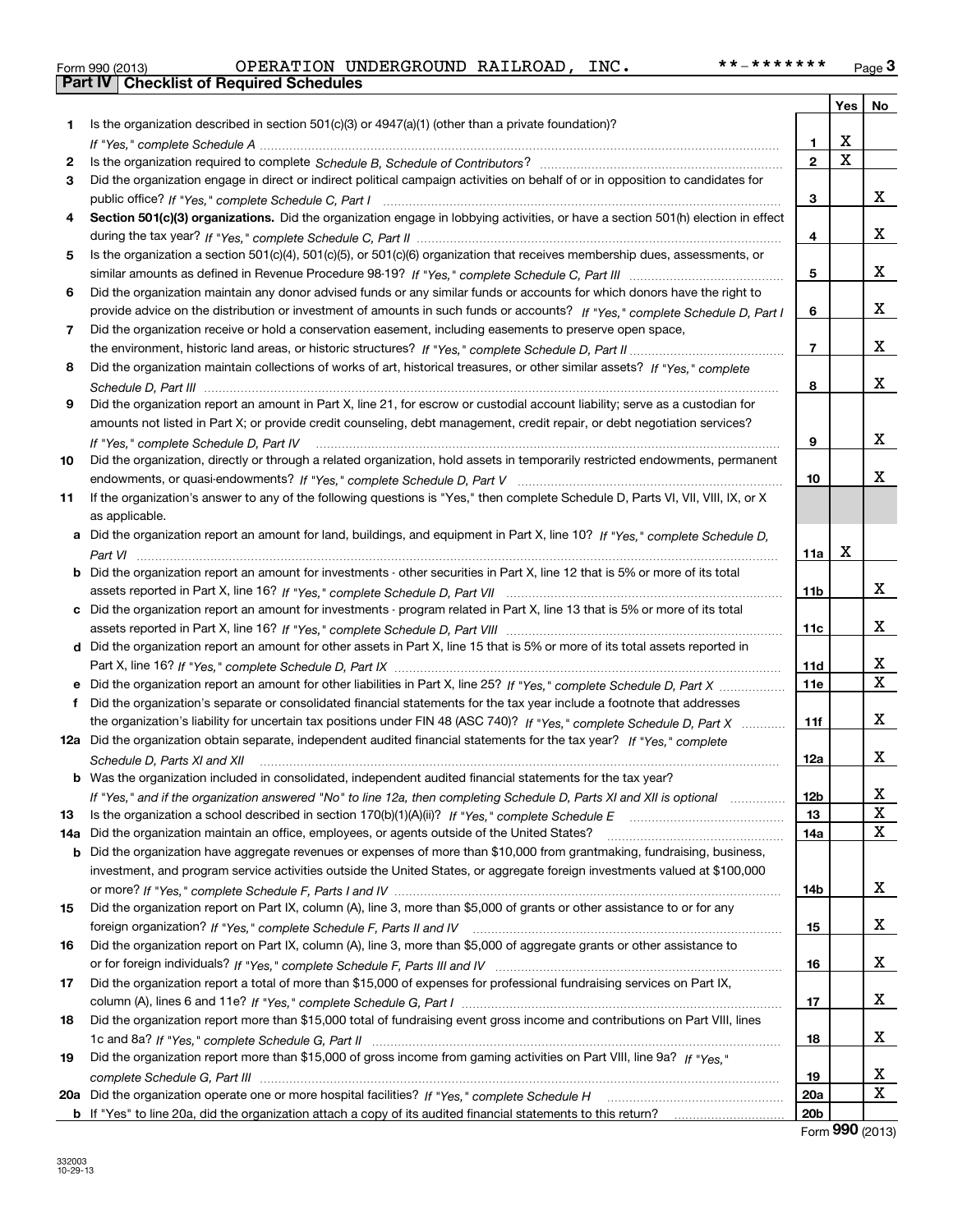| Form 990 (2013) |                                                       | OPERATION UNDERGROUND RAILROAD, | INC. | **_******* | Page 4 |
|-----------------|-------------------------------------------------------|---------------------------------|------|------------|--------|
|                 | Part IV   Checklist of Required Schedules (continued) |                                 |      |            |        |

|     | Part IV   Checklist of Required Schedules (continued)                                                                             |            |     |                         |
|-----|-----------------------------------------------------------------------------------------------------------------------------------|------------|-----|-------------------------|
|     |                                                                                                                                   |            | Yes | No                      |
| 21  | Did the organization report more than \$5,000 of grants or other assistance to any domestic organization or                       |            |     |                         |
|     | government on Part IX, column (A), line 1? If "Yes," complete Schedule I, Parts I and II                                          | 21         |     | x                       |
| 22  | Did the organization report more than \$5,000 of grants or other assistance to individuals in the United States on Part IX,       |            |     |                         |
|     |                                                                                                                                   | 22         |     | x                       |
| 23  | Did the organization answer "Yes" to Part VII, Section A, line 3, 4, or 5 about compensation of the organization's current        |            |     |                         |
|     | and former officers, directors, trustees, key employees, and highest compensated employees? If "Yes," complete                    |            |     |                         |
|     |                                                                                                                                   | 23         |     | x                       |
|     | 24a Did the organization have a tax-exempt bond issue with an outstanding principal amount of more than \$100,000 as of the       |            |     |                         |
|     | last day of the year, that was issued after December 31, 2002? If "Yes," answer lines 24b through 24d and complete                |            |     |                         |
|     | Schedule K. If "No", go to line 25a                                                                                               | 24a        |     | X                       |
| b   |                                                                                                                                   | 24b        |     |                         |
| с   | Did the organization maintain an escrow account other than a refunding escrow at any time during the year to defease              |            |     |                         |
|     |                                                                                                                                   | 24c        |     |                         |
|     |                                                                                                                                   | 24d        |     |                         |
|     | 25a Section 501(c)(3) and 501(c)(4) organizations. Did the organization engage in an excess benefit transaction with a            |            |     |                         |
|     |                                                                                                                                   | 25a        |     | X                       |
|     | b Is the organization aware that it engaged in an excess benefit transaction with a disqualified person in a prior year, and      |            |     |                         |
|     | that the transaction has not been reported on any of the organization's prior Forms 990 or 990-EZ? If "Yes," complete             |            |     |                         |
|     | Schedule L, Part I                                                                                                                | 25b        |     | X                       |
| 26  | Did the organization report any amount on Part X, line 5, 6, or 22 for receivables from or payables to any current or             |            |     |                         |
|     | former officers, directors, trustees, key employees, highest compensated employees, or disqualified persons? If so,               |            |     |                         |
|     | complete Schedule L, Part II                                                                                                      | 26         |     | x                       |
| 27  | Did the organization provide a grant or other assistance to an officer, director, trustee, key employee, substantial              |            |     |                         |
|     | contributor or employee thereof, a grant selection committee member, or to a 35% controlled entity or family member               |            |     |                         |
|     |                                                                                                                                   | 27         |     | X.                      |
| 28  | Was the organization a party to a business transaction with one of the following parties (see Schedule L, Part IV                 |            |     |                         |
|     | instructions for applicable filing thresholds, conditions, and exceptions):                                                       |            |     |                         |
| a   |                                                                                                                                   | 28a        |     | X                       |
| b   | A family member of a current or former officer, director, trustee, or key employee? If "Yes," complete Schedule L, Part IV        | 28b        |     | $\overline{\mathbf{x}}$ |
|     | c An entity of which a current or former officer, director, trustee, or key employee (or a family member thereof) was an officer, |            |     |                         |
|     |                                                                                                                                   | 28c        |     | x                       |
| 29  |                                                                                                                                   | 29         |     | $\overline{\mathbf{x}}$ |
| 30  | Did the organization receive contributions of art, historical treasures, or other similar assets, or qualified conservation       |            |     |                         |
|     |                                                                                                                                   | 30         |     | x                       |
| 31  | Did the organization liquidate, terminate, or dissolve and cease operations?                                                      |            |     |                         |
|     |                                                                                                                                   | 31         |     | X                       |
| 32  | Did the organization sell, exchange, dispose of, or transfer more than 25% of its net assets? If "Yes," complete                  |            |     |                         |
|     |                                                                                                                                   | 32         |     | x                       |
| 33  | Did the organization own 100% of an entity disregarded as separate from the organization under Regulations                        |            |     |                         |
|     |                                                                                                                                   | 33         |     | x                       |
| 34  | Was the organization related to any tax-exempt or taxable entity? If "Yes," complete Schedule R, Part II, III, or IV, and         |            |     |                         |
|     |                                                                                                                                   | 34         |     | X                       |
| 35а |                                                                                                                                   | <b>35a</b> |     | $\mathbf X$             |
|     | b If "Yes" to line 35a, did the organization receive any payment from or engage in any transaction with a controlled entity       |            |     |                         |
|     |                                                                                                                                   | 35b        |     |                         |
| 36  | Section 501(c)(3) organizations. Did the organization make any transfers to an exempt non-charitable related organization?        |            |     |                         |
|     |                                                                                                                                   | 36         |     | x                       |
| 37  | Did the organization conduct more than 5% of its activities through an entity that is not a related organization                  |            |     |                         |
|     |                                                                                                                                   | 37         |     | x                       |
| 38  | Did the organization complete Schedule O and provide explanations in Schedule O for Part VI, lines 11b and 19?                    |            |     |                         |
|     |                                                                                                                                   | 38         | х   |                         |

Form **990** (2013)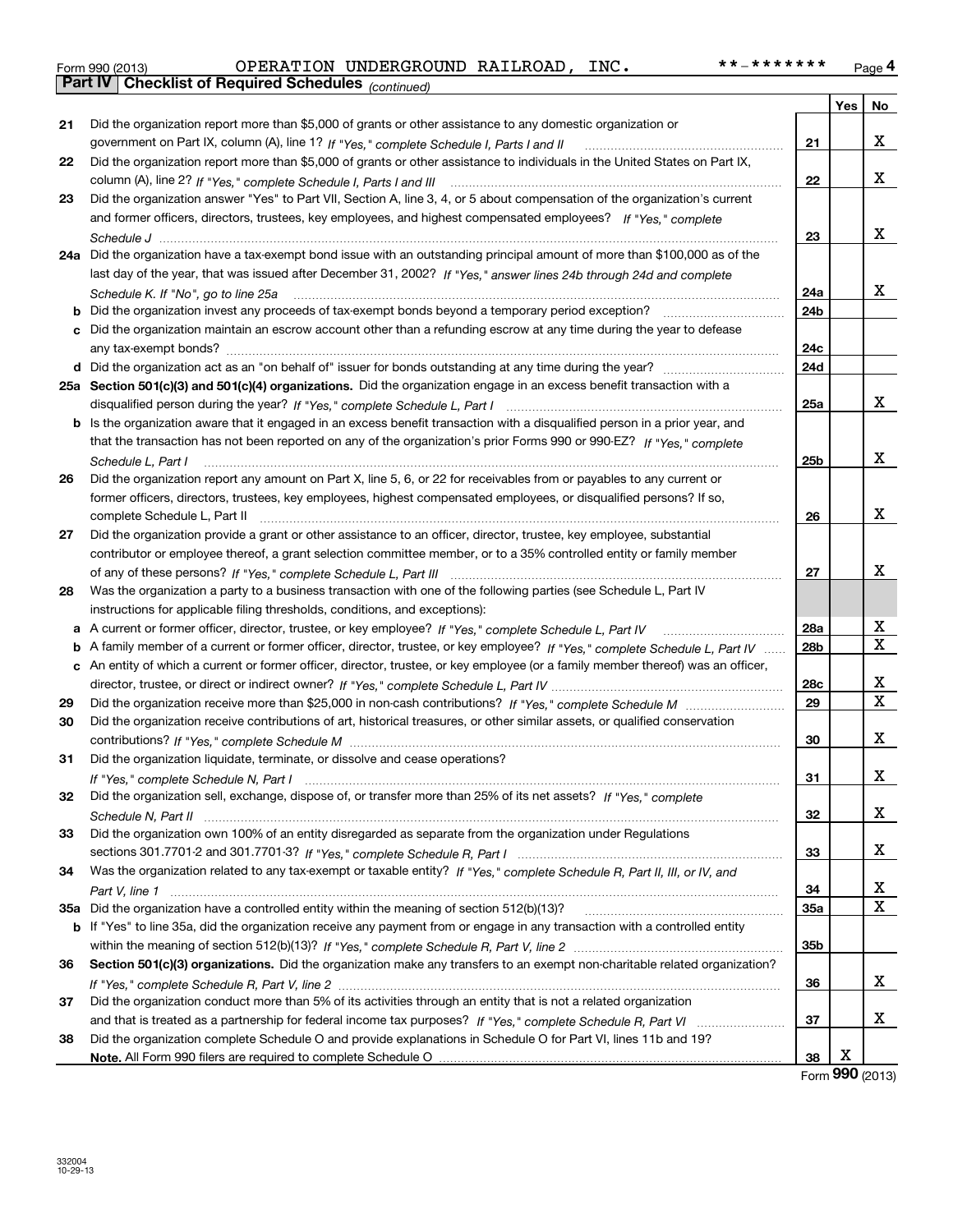|               | * * _ * * * * * * *<br>OPERATION UNDERGROUND RAILROAD, INC.<br>Form 990 (2013)                                                                  |                |     | Page 5                  |
|---------------|-------------------------------------------------------------------------------------------------------------------------------------------------|----------------|-----|-------------------------|
| <b>Part V</b> | <b>Statements Regarding Other IRS Filings and Tax Compliance</b>                                                                                |                |     |                         |
|               | Check if Schedule O contains a response or note to any line in this Part V                                                                      |                |     |                         |
|               |                                                                                                                                                 |                | Yes | No                      |
|               | 2<br>1a                                                                                                                                         |                |     |                         |
| b             | 0<br>1 <sub>b</sub><br>Enter the number of Forms W-2G included in line 1a. Enter -0- if not applicable                                          |                |     |                         |
| c             | Did the organization comply with backup withholding rules for reportable payments to vendors and reportable gaming                              |                |     |                         |
|               |                                                                                                                                                 | 1c             |     | х                       |
|               | 2a Enter the number of employees reported on Form W-3, Transmittal of Wage and Tax Statements,                                                  |                |     |                         |
|               | 0<br>filed for the calendar year ending with or within the year covered by this return<br>2a                                                    |                |     |                         |
|               |                                                                                                                                                 | 2 <sub>b</sub> |     |                         |
|               |                                                                                                                                                 |                |     |                         |
|               | 3a Did the organization have unrelated business gross income of \$1,000 or more during the year?                                                | 3a             |     | X                       |
|               |                                                                                                                                                 | 3b             |     |                         |
|               | 4a At any time during the calendar year, did the organization have an interest in, or a signature or other authority over, a                    |                |     |                         |
|               |                                                                                                                                                 | 4a             |     | х                       |
|               | <b>b</b> If "Yes," enter the name of the foreign country: $\blacktriangleright$                                                                 |                |     |                         |
|               | See instructions for filing requirements for Form TD F 90-22.1, Report of Foreign Bank and Financial Accounts.                                  |                |     |                         |
|               | 5a Was the organization a party to a prohibited tax shelter transaction at any time during the tax year?                                        | 5a             |     | x                       |
| b             |                                                                                                                                                 | 5 <sub>b</sub> |     | $\overline{\mathtt{x}}$ |
|               | c If "Yes," to line 5a or 5b, did the organization file Form 8886-T?                                                                            | 5c             |     |                         |
|               | 6a Does the organization have annual gross receipts that are normally greater than \$100,000, and did the organization solicit                  |                |     |                         |
|               | any contributions that were not tax deductible as charitable contributions?                                                                     | 6a             |     | X.                      |
|               | <b>b</b> If "Yes," did the organization include with every solicitation an express statement that such contributions or gifts                   |                |     |                         |
|               | were not tax deductible?                                                                                                                        | 6b             |     |                         |
| 7             | Organizations that may receive deductible contributions under section 170(c).                                                                   |                |     |                         |
| а             | Did the organization receive a payment in excess of \$75 made partly as a contribution and partly for goods and services provided to the payor? | 7a             |     | X                       |
| b             | If "Yes," did the organization notify the donor of the value of the goods or services provided?                                                 | 7b             |     |                         |
|               | c Did the organization sell, exchange, or otherwise dispose of tangible personal property for which it was required                             |                |     |                         |
|               | to file Form 8282?                                                                                                                              | 7c             |     | х                       |
|               | 7d<br>d If "Yes," indicate the number of Forms 8282 filed during the year [11] [11] No. 2010 [12] Henry Manuscone St                            |                |     |                         |
| е             | Did the organization receive any funds, directly or indirectly, to pay premiums on a personal benefit contract?                                 | 7e             |     | $\mathbf{X}$            |
| f             | Did the organization, during the year, pay premiums, directly or indirectly, on a personal benefit contract?                                    | 7f             |     | $\overline{\textbf{x}}$ |
| g             | If the organization received a contribution of qualified intellectual property, did the organization file Form 8899 as required?                | 7g             |     | $\overline{\textbf{X}}$ |
|               | h If the organization received a contribution of cars, boats, airplanes, or other vehicles, did the organization file a Form 1098-C?            | 7h             |     | $\overline{\mathbf{X}}$ |
| 8             | Sponsoring organizations maintaining donor advised funds and section 509(a)(3) supporting organizations. Did the supporting                     |                |     |                         |
|               | organization, or a donor advised fund maintained by a sponsoring organization, have excess business holdings at any time during the year?       | 8              |     |                         |
|               | Sponsoring organizations maintaining donor advised funds.                                                                                       |                |     |                         |
| a             |                                                                                                                                                 | 9а             |     |                         |
| b             | Did the organization make a distribution to a donor, donor advisor, or related person?                                                          | 9b             |     |                         |
| 10            | Section 501(c)(7) organizations. Enter:                                                                                                         |                |     |                         |
| а             | 10a<br>Initiation fees and capital contributions included on Part VIII, line 12 [100] [100] [100] [100] [100] [100] [                           |                |     |                         |
| b             | 10 <sub>b</sub><br>Gross receipts, included on Form 990, Part VIII, line 12, for public use of club facilities                                  |                |     |                         |
| 11            | Section 501(c)(12) organizations. Enter:                                                                                                        |                |     |                         |
| a             | 11a<br>Gross income from members or shareholders                                                                                                |                |     |                         |
| b             | Gross income from other sources (Do not net amounts due or paid to other sources against                                                        |                |     |                         |
|               | amounts due or received from them.)<br>11b                                                                                                      |                |     |                         |
|               | 12a Section 4947(a)(1) non-exempt charitable trusts. Is the organization filing Form 990 in lieu of Form 1041?                                  | 12a            |     |                         |
|               | 12b<br><b>b</b> If "Yes," enter the amount of tax-exempt interest received or accrued during the year                                           |                |     |                         |
| 13            | Section 501(c)(29) qualified nonprofit health insurance issuers.                                                                                |                |     |                         |
| а             | Is the organization licensed to issue qualified health plans in more than one state?                                                            | 13а            |     |                         |
|               | Note. See the instructions for additional information the organization must report on Schedule O.                                               |                |     |                         |
| b             | Enter the amount of reserves the organization is required to maintain by the states in which the                                                |                |     |                         |
|               | 13 <sub>b</sub>                                                                                                                                 |                |     |                         |
| c             | 13 <sub>c</sub>                                                                                                                                 |                |     |                         |
|               | 14a Did the organization receive any payments for indoor tanning services during the tax year?                                                  | 14a            |     | x                       |
|               |                                                                                                                                                 | 14b            |     |                         |

| Form 990 (2013) |  |  |
|-----------------|--|--|
|-----------------|--|--|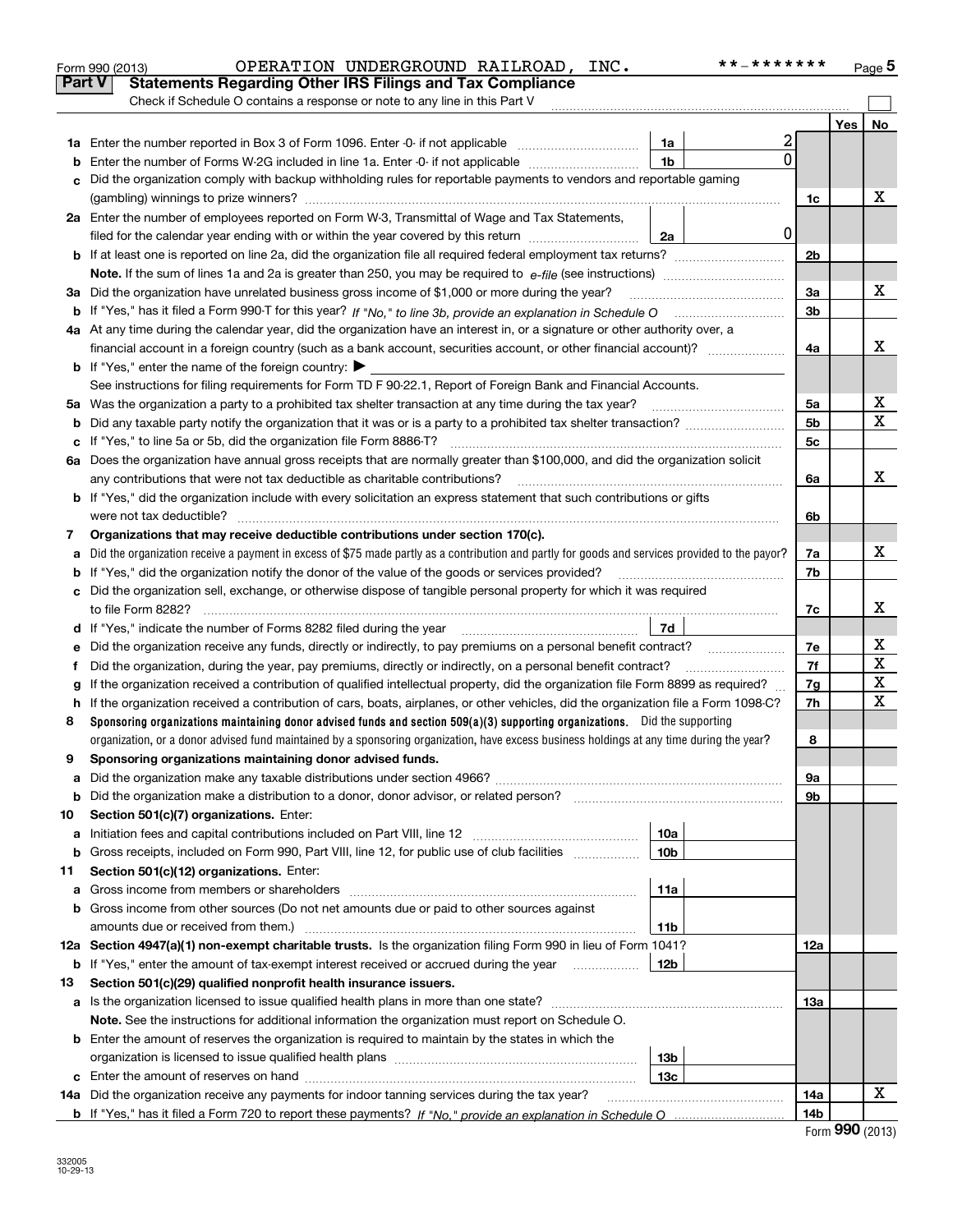|    | OPERATION UNDERGROUND RAILROAD, INC.<br>* * _ * * * * * * *<br>Form 990 (2013)                                                                                                                                                                                                                                                      |   |                   | Page $6$        |
|----|-------------------------------------------------------------------------------------------------------------------------------------------------------------------------------------------------------------------------------------------------------------------------------------------------------------------------------------|---|-------------------|-----------------|
|    | Part VI   Governance, Management, and Disclosure For each "Yes" response to lines 2 through 7b below, and for a "No" response                                                                                                                                                                                                       |   |                   |                 |
|    | to line 8a, 8b, or 10b below, describe the circumstances, processes, or changes in Schedule O. See instructions.                                                                                                                                                                                                                    |   |                   |                 |
|    | Check if Schedule O contains a response or note to any line in this Part VI [11] [11] [11] [11] [11] Check if Schedule O contains a response or note to any line in this Part VI                                                                                                                                                    |   |                   | $\vert X \vert$ |
|    | <b>Section A. Governing Body and Management</b>                                                                                                                                                                                                                                                                                     |   |                   |                 |
|    |                                                                                                                                                                                                                                                                                                                                     |   | Yes               | No              |
|    | 1a Enter the number of voting members of the governing body at the end of the tax year<br>1a<br>.                                                                                                                                                                                                                                   | 5 |                   |                 |
|    | If there are material differences in voting rights among members of the governing body, or if the governing                                                                                                                                                                                                                         |   |                   |                 |
|    | body delegated broad authority to an executive committee or similar committee, explain in Schedule O.                                                                                                                                                                                                                               |   |                   |                 |
| b  | Enter the number of voting members included in line 1a, above, who are independent<br>1b                                                                                                                                                                                                                                            | 5 |                   |                 |
| 2  | Did any officer, director, trustee, or key employee have a family relationship or a business relationship with any other                                                                                                                                                                                                            |   |                   |                 |
|    | officer, director, trustee, or key employee?                                                                                                                                                                                                                                                                                        |   | 2                 | x               |
| 3  | Did the organization delegate control over management duties customarily performed by or under the direct supervision                                                                                                                                                                                                               |   |                   | x               |
| 4  | Did the organization make any significant changes to its governing documents since the prior Form 990 was filed?                                                                                                                                                                                                                    |   | 3<br>4            | X               |
| 5  |                                                                                                                                                                                                                                                                                                                                     |   | 5                 | X               |
| 6  | Did the organization have members or stockholders?                                                                                                                                                                                                                                                                                  |   | 6                 | $\mathbf x$     |
| 7a | Did the organization have members, stockholders, or other persons who had the power to elect or appoint one or                                                                                                                                                                                                                      |   |                   |                 |
|    | more members of the governing body?                                                                                                                                                                                                                                                                                                 |   | 7a                | х               |
|    | <b>b</b> Are any governance decisions of the organization reserved to (or subject to approval by) members, stockholders, or                                                                                                                                                                                                         |   |                   |                 |
|    | persons other than the governing body?                                                                                                                                                                                                                                                                                              |   | 7b                | x               |
| 8  | Did the organization contemporaneously document the meetings held or written actions undertaken during the year by the following:                                                                                                                                                                                                   |   |                   |                 |
| a  |                                                                                                                                                                                                                                                                                                                                     |   | X<br>8a           |                 |
| b  | Each committee with authority to act on behalf of the governing body?                                                                                                                                                                                                                                                               |   | $\mathbf X$<br>8b |                 |
| 9  | Is there any officer, director, trustee, or key employee listed in Part VII, Section A, who cannot be reached at the                                                                                                                                                                                                                |   |                   |                 |
|    |                                                                                                                                                                                                                                                                                                                                     |   | 9                 | х               |
|    | Section B. Policies (This Section B requests information about policies not required by the Internal Revenue Code.)                                                                                                                                                                                                                 |   |                   |                 |
|    |                                                                                                                                                                                                                                                                                                                                     |   | Yes               | No              |
|    |                                                                                                                                                                                                                                                                                                                                     |   | 10a               | X               |
|    | b If "Yes," did the organization have written policies and procedures governing the activities of such chapters, affiliates,                                                                                                                                                                                                        |   |                   |                 |
|    | and branches to ensure their operations are consistent with the organization's exempt purposes?                                                                                                                                                                                                                                     |   | 10 <sub>b</sub>   |                 |
|    | 11a Has the organization provided a complete copy of this Form 990 to all members of its governing body before filing the form?                                                                                                                                                                                                     |   | X<br>11a          |                 |
|    | <b>b</b> Describe in Schedule O the process, if any, used by the organization to review this Form 990.                                                                                                                                                                                                                              |   |                   |                 |
|    | 12a Did the organization have a written conflict of interest policy? If "No," go to line 13                                                                                                                                                                                                                                         |   | 12a               | х               |
|    |                                                                                                                                                                                                                                                                                                                                     |   | 12b               |                 |
| c  | Did the organization regularly and consistently monitor and enforce compliance with the policy? If "Yes," describe                                                                                                                                                                                                                  |   |                   |                 |
|    | in Schedule O how this was done with the continuum control to the control of the control of the control of the                                                                                                                                                                                                                      |   | 12c               | $\mathbf X$     |
|    |                                                                                                                                                                                                                                                                                                                                     |   | 13                | X               |
| 14 | Did the organization have a written document retention and destruction policy?                                                                                                                                                                                                                                                      |   | 14                |                 |
| 15 | Did the process for determining compensation of the following persons include a review and approval by independent                                                                                                                                                                                                                  |   |                   |                 |
| а  | persons, comparability data, and contemporaneous substantiation of the deliberation and decision?<br>The organization's CEO, Executive Director, or top management official manufactured content of the organization's CEO, Executive Director, or top management official manufactured content of the state of the state of the st |   | 15a               | x               |
| b  | Other officers or key employees of the organization                                                                                                                                                                                                                                                                                 |   | 15b               | X               |
|    | If "Yes" to line 15a or 15b, describe the process in Schedule O (see instructions).                                                                                                                                                                                                                                                 |   |                   |                 |
|    | <b>16a</b> Did the organization invest in, contribute assets to, or participate in a joint venture or similar arrangement with a                                                                                                                                                                                                    |   |                   |                 |
|    | taxable entity during the year?                                                                                                                                                                                                                                                                                                     |   | 16a               | x               |
|    | b If "Yes," did the organization follow a written policy or procedure requiring the organization to evaluate its participation                                                                                                                                                                                                      |   |                   |                 |
|    | in joint venture arrangements under applicable federal tax law, and take steps to safeguard the organization's                                                                                                                                                                                                                      |   |                   |                 |
|    | exempt status with respect to such arrangements?                                                                                                                                                                                                                                                                                    |   | 16b               |                 |
|    | <b>Section C. Disclosure</b>                                                                                                                                                                                                                                                                                                        |   |                   |                 |
| 17 | List the states with which a copy of this Form 990 is required to be filed $\blacktriangleright U T$                                                                                                                                                                                                                                |   |                   |                 |
| 18 | Section 6104 requires an organization to make its Forms 1023 (or 1024 if applicable), 990, and 990-T (Section 501(c)(3)s only) available                                                                                                                                                                                            |   |                   |                 |
|    | for public inspection. Indicate how you made these available. Check all that apply.                                                                                                                                                                                                                                                 |   |                   |                 |
|    | $X$ Upon request<br>Own website<br>Another's website<br>Other (explain in Schedule O)                                                                                                                                                                                                                                               |   |                   |                 |
| 19 | Describe in Schedule O whether (and if so, how), the organization made its governing documents, conflict of interest policy, and financial                                                                                                                                                                                          |   |                   |                 |
|    | statements available to the public during the tax year.                                                                                                                                                                                                                                                                             |   |                   |                 |
| 20 | State the name, physical address, and telephone number of the person who possesses the books and records of the organization: $\blacktriangleright$                                                                                                                                                                                 |   |                   |                 |
|    | TIM BALLARD - 801-830-5363<br>84721<br>5727 NORTH 1700 WEST, CEDAR CITY, UT                                                                                                                                                                                                                                                         |   |                   |                 |
|    |                                                                                                                                                                                                                                                                                                                                     |   |                   |                 |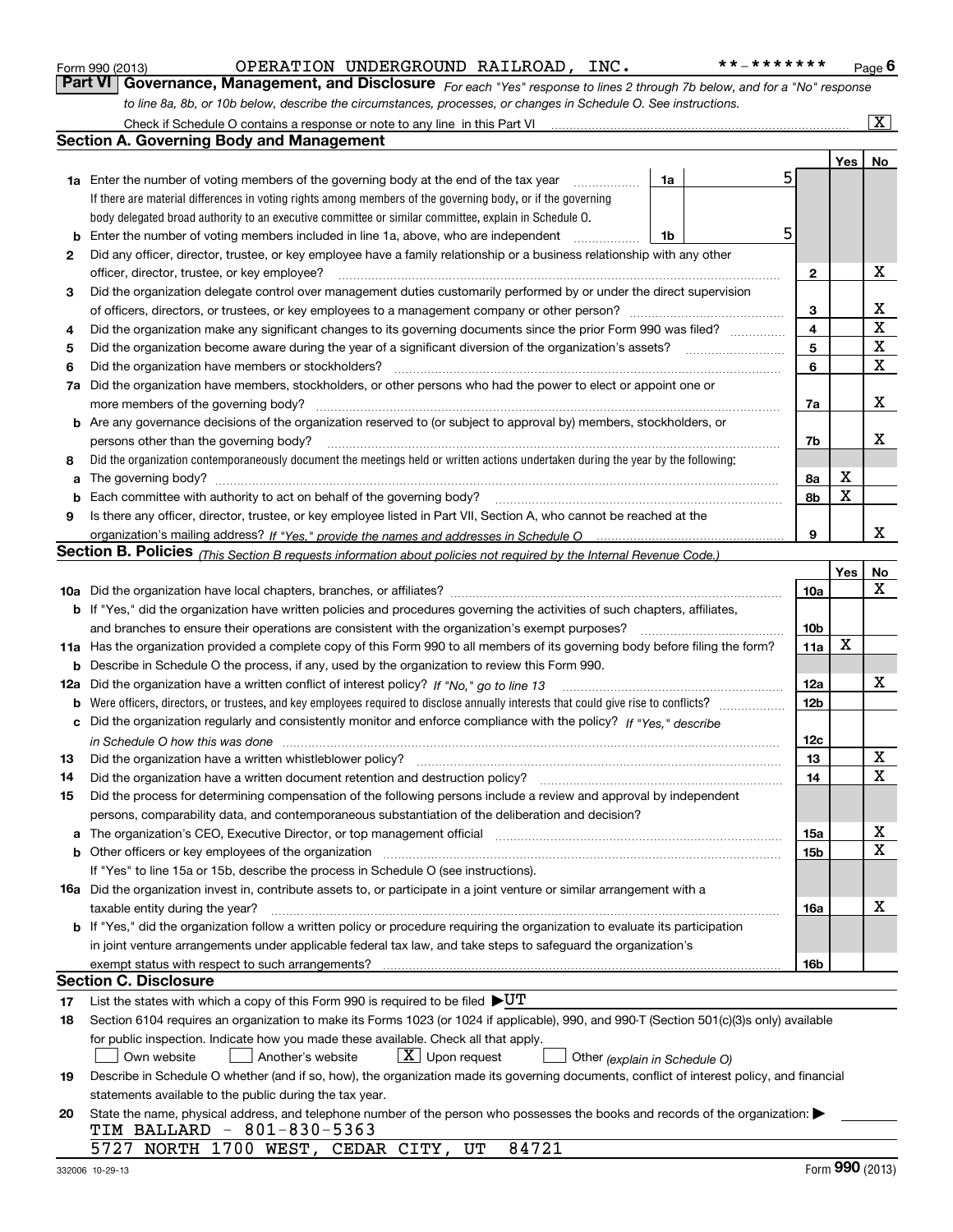Form 990 (2013) Page OPERATION UNDERGROUND RAILROAD, INC. \*\*-\*\*\*\*\*\*\*

 $\mathcal{L}^{\text{max}}$ 

**7Part VII Compensation of Officers, Directors, Trustees, Key Employees, Highest Compensated Employees, and Independent Contractors**

Check if Schedule O contains a response or note to any line in this Part VII

**Section A. Officers, Directors, Trustees, Key Employees, and Highest Compensated Employees**

**1a**  Complete this table for all persons required to be listed. Report compensation for the calendar year ending with or within the organization's tax year.

**•** List all of the organization's current officers, directors, trustees (whether individuals or organizations), regardless of amount of compensation. Enter -0- in columns  $(D)$ ,  $(E)$ , and  $(F)$  if no compensation was paid.

● List all of the organization's **current** key employees, if any. See instructions for definition of "key employee."

**•** List the organization's five current highest compensated employees (other than an officer, director, trustee, or key employee) who received reportable compensation (Box 5 of Form W-2 and/or Box 7 of Form 1099-MISC) of more than \$100,000 from the organization and any related organizations.

 $\bullet$  List all of the organization's **former** officers, key employees, and highest compensated employees who received more than \$100,000 of reportable compensation from the organization and any related organizations.

**•** List all of the organization's former directors or trustees that received, in the capacity as a former director or trustee of the organization, more than \$10,000 of reportable compensation from the organization and any related organizations.

List persons in the following order: individual trustees or directors; institutional trustees; officers; key employees; highest compensated employees; and former such persons.

 $\boxed{\textbf{X}}$  Check this box if neither the organization nor any related organization compensated any current officer, director, or trustee.

| (A)                   | (B)                                                                                                                                 | (C)                            |                       | (D)         | (E)          | (F)                             |        |                 |                 |               |
|-----------------------|-------------------------------------------------------------------------------------------------------------------------------------|--------------------------------|-----------------------|-------------|--------------|---------------------------------|--------|-----------------|-----------------|---------------|
| Name and Title        | Position<br>Average<br>(do not check more than one<br>hours per<br>box, unless person is both an<br>officer and a director/trustee) |                                |                       |             |              |                                 |        | Reportable      | Reportable      | Estimated     |
|                       |                                                                                                                                     |                                |                       |             |              |                                 |        | compensation    | compensation    | amount of     |
|                       | week                                                                                                                                |                                |                       |             |              |                                 |        | from            | from related    | other         |
|                       | (list any                                                                                                                           |                                |                       |             |              |                                 |        | the             | organizations   | compensation  |
|                       | hours for                                                                                                                           |                                |                       |             |              |                                 |        | organization    | (W-2/1099-MISC) | from the      |
|                       | related                                                                                                                             |                                |                       |             |              |                                 |        | (W-2/1099-MISC) |                 | organization  |
|                       | organizations                                                                                                                       |                                |                       |             |              |                                 |        |                 |                 | and related   |
|                       | below                                                                                                                               | Individual trustee or director | Institutional trustee | Officer     | Key employee | Highest compensated<br>employee | Former |                 |                 | organizations |
|                       | line)                                                                                                                               |                                |                       |             |              |                                 |        |                 |                 |               |
| (1) JULIANNE BLAKE    | 10.00                                                                                                                               |                                |                       |             |              |                                 |        |                 |                 |               |
| <b>DIRECTOR</b>       |                                                                                                                                     | $\mathbf x$                    |                       |             |              |                                 |        | $0$ .           | $0$ .           | 0.            |
| (2) STEPHEN FAIRBANKS | 1.00                                                                                                                                |                                |                       |             |              |                                 |        |                 |                 |               |
| <b>DIRECTOR</b>       |                                                                                                                                     | $\mathbf x$                    |                       |             |              |                                 |        | $\mathbf 0$ .   | 0.              | $\mathbf 0$ . |
| (3) TODD REYNOLDS     | 1.00                                                                                                                                |                                |                       |             |              |                                 |        |                 |                 |               |
| <b>DIRECTOR</b>       |                                                                                                                                     | $\mathbf X$                    |                       |             |              |                                 |        | 0.              | $\mathbf 0$ .   | $\mathbf 0$ . |
| (4) MARK STOTT        | 4.00                                                                                                                                |                                |                       |             |              |                                 |        |                 |                 |               |
| DIRECTOR              |                                                                                                                                     | $\mathbf x$                    |                       |             |              |                                 |        | $0$ .           | 0.              | $\mathbf 0$ . |
| (5) TIM BALLARD       | 1.00                                                                                                                                |                                |                       |             |              |                                 |        |                 |                 |               |
| PRESIDENT             |                                                                                                                                     |                                |                       | $\mathbf X$ |              |                                 |        | 0.              | 0.              | 0.            |
|                       |                                                                                                                                     |                                |                       |             |              |                                 |        |                 |                 |               |
|                       |                                                                                                                                     |                                |                       |             |              |                                 |        |                 |                 |               |
|                       |                                                                                                                                     |                                |                       |             |              |                                 |        |                 |                 |               |
|                       |                                                                                                                                     |                                |                       |             |              |                                 |        |                 |                 |               |
|                       |                                                                                                                                     |                                |                       |             |              |                                 |        |                 |                 |               |
|                       |                                                                                                                                     |                                |                       |             |              |                                 |        |                 |                 |               |
|                       |                                                                                                                                     |                                |                       |             |              |                                 |        |                 |                 |               |
|                       |                                                                                                                                     |                                |                       |             |              |                                 |        |                 |                 |               |
|                       |                                                                                                                                     |                                |                       |             |              |                                 |        |                 |                 |               |
|                       |                                                                                                                                     |                                |                       |             |              |                                 |        |                 |                 |               |
|                       |                                                                                                                                     |                                |                       |             |              |                                 |        |                 |                 |               |
|                       |                                                                                                                                     |                                |                       |             |              |                                 |        |                 |                 |               |
|                       |                                                                                                                                     |                                |                       |             |              |                                 |        |                 |                 |               |
|                       |                                                                                                                                     |                                |                       |             |              |                                 |        |                 |                 |               |
|                       |                                                                                                                                     |                                |                       |             |              |                                 |        |                 |                 |               |
|                       |                                                                                                                                     |                                |                       |             |              |                                 |        |                 |                 |               |
|                       |                                                                                                                                     |                                |                       |             |              |                                 |        |                 |                 |               |
|                       |                                                                                                                                     |                                |                       |             |              |                                 |        |                 |                 |               |
|                       |                                                                                                                                     |                                |                       |             |              |                                 |        |                 |                 |               |
|                       |                                                                                                                                     |                                |                       |             |              |                                 |        |                 |                 |               |
|                       |                                                                                                                                     |                                |                       |             |              |                                 |        |                 |                 |               |
|                       |                                                                                                                                     |                                |                       |             |              |                                 |        |                 |                 |               |
|                       |                                                                                                                                     |                                |                       |             |              |                                 |        |                 |                 |               |
|                       |                                                                                                                                     |                                |                       |             |              |                                 |        |                 |                 |               |
|                       |                                                                                                                                     |                                |                       |             |              |                                 |        |                 |                 |               |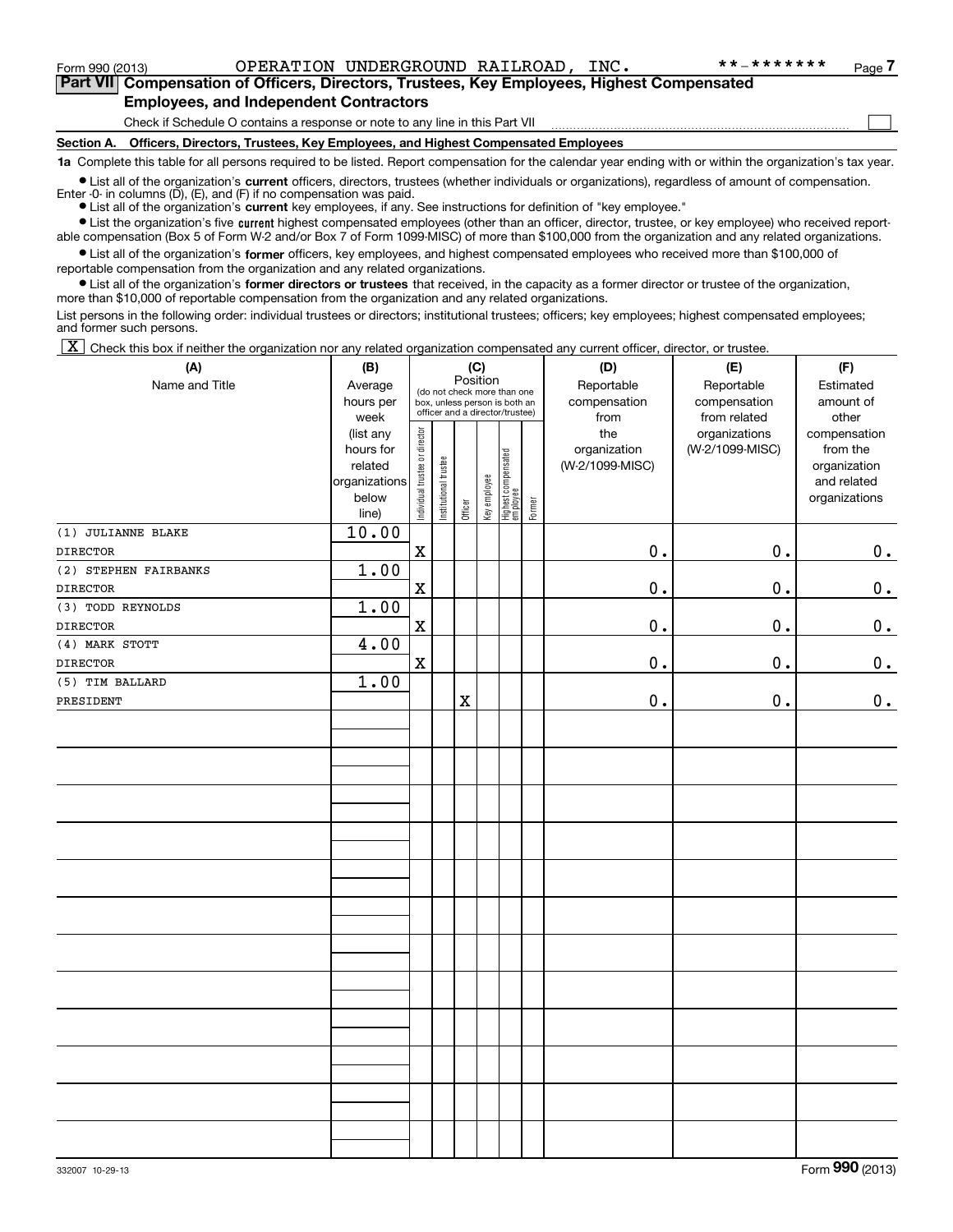|                       | OPERATION UNDERGROUND RAILROAD, INC.<br>Form 990 (2013)                                                                                                                                                                                                                      |                                                                      |                                                                                                                    |                       |         |              |                                   |                                           |                                                   | * * _ * * * * * * *              |          |                                        |                                                                          | Page 8         |
|-----------------------|------------------------------------------------------------------------------------------------------------------------------------------------------------------------------------------------------------------------------------------------------------------------------|----------------------------------------------------------------------|--------------------------------------------------------------------------------------------------------------------|-----------------------|---------|--------------|-----------------------------------|-------------------------------------------|---------------------------------------------------|----------------------------------|----------|----------------------------------------|--------------------------------------------------------------------------|----------------|
| <b>Part VII</b>       | Section A. Officers, Directors, Trustees, Key Employees, and Highest Compensated Employees (continued)                                                                                                                                                                       |                                                                      |                                                                                                                    |                       |         |              |                                   |                                           |                                                   |                                  |          |                                        |                                                                          |                |
| (A)<br>Name and title |                                                                                                                                                                                                                                                                              | (B)<br>Average<br>hours per<br>week                                  | (C)<br>Position<br>(do not check more than one<br>box, unless person is both an<br>officer and a director/trustee) |                       |         |              |                                   | (D)<br>Reportable<br>compensation<br>from | (E)<br>Reportable<br>compensation<br>from related |                                  |          | (F)<br>Estimated<br>amount of<br>other |                                                                          |                |
|                       |                                                                                                                                                                                                                                                                              | (list any<br>hours for<br>related<br>organizations<br>below<br>line) | Individual trustee or director                                                                                     | Institutional trustee | Officer | key employee | Highest compensated<br>  employee | Former                                    | the<br>organization<br>(W-2/1099-MISC)            | organizations<br>(W-2/1099-MISC) |          |                                        | compensation<br>from the<br>organization<br>and related<br>organizations |                |
|                       |                                                                                                                                                                                                                                                                              |                                                                      |                                                                                                                    |                       |         |              |                                   |                                           |                                                   |                                  |          |                                        |                                                                          |                |
|                       |                                                                                                                                                                                                                                                                              |                                                                      |                                                                                                                    |                       |         |              |                                   |                                           |                                                   |                                  |          |                                        |                                                                          |                |
|                       |                                                                                                                                                                                                                                                                              |                                                                      |                                                                                                                    |                       |         |              |                                   |                                           |                                                   |                                  |          |                                        |                                                                          |                |
|                       |                                                                                                                                                                                                                                                                              |                                                                      |                                                                                                                    |                       |         |              |                                   |                                           |                                                   |                                  |          |                                        |                                                                          |                |
|                       |                                                                                                                                                                                                                                                                              |                                                                      |                                                                                                                    |                       |         |              |                                   |                                           |                                                   |                                  |          |                                        |                                                                          |                |
|                       |                                                                                                                                                                                                                                                                              |                                                                      |                                                                                                                    |                       |         |              |                                   |                                           |                                                   |                                  |          |                                        |                                                                          |                |
|                       |                                                                                                                                                                                                                                                                              |                                                                      |                                                                                                                    |                       |         |              |                                   |                                           |                                                   |                                  |          |                                        |                                                                          |                |
|                       |                                                                                                                                                                                                                                                                              |                                                                      |                                                                                                                    |                       |         |              |                                   |                                           |                                                   |                                  |          |                                        |                                                                          |                |
|                       | c Total from continuation sheets to Part VII, Section A                                                                                                                                                                                                                      |                                                                      |                                                                                                                    |                       |         |              |                                   |                                           | 0.<br>0.                                          |                                  | 0.<br>0. |                                        |                                                                          | $0$ .<br>$0$ . |
|                       |                                                                                                                                                                                                                                                                              |                                                                      |                                                                                                                    |                       |         |              |                                   |                                           | $\mathbf 0$ .                                     |                                  | 0.       |                                        |                                                                          | $0$ .          |
| $\mathbf{2}$          | Total number of individuals (including but not limited to those listed above) who received more than \$100,000 of reportable<br>compensation from the organization $\blacktriangleright$                                                                                     |                                                                      |                                                                                                                    |                       |         |              |                                   |                                           |                                                   |                                  |          |                                        |                                                                          | 0              |
|                       |                                                                                                                                                                                                                                                                              |                                                                      |                                                                                                                    |                       |         |              |                                   |                                           |                                                   |                                  |          |                                        | Yes                                                                      | No             |
| 3                     | Did the organization list any former officer, director, or trustee, key employee, or highest compensated employee on<br>line 1a? If "Yes," complete Schedule J for such individual manufactured contained and the line 1a? If "Yes," complete Schedule J for such individual |                                                                      |                                                                                                                    |                       |         |              |                                   |                                           |                                                   |                                  |          | З                                      |                                                                          | х              |
|                       | For any individual listed on line 1a, is the sum of reportable compensation and other compensation from the organization                                                                                                                                                     |                                                                      |                                                                                                                    |                       |         |              |                                   |                                           |                                                   |                                  |          | 4                                      |                                                                          | x              |
| 5                     | Did any person listed on line 1a receive or accrue compensation from any unrelated organization or individual for services                                                                                                                                                   |                                                                      |                                                                                                                    |                       |         |              |                                   |                                           |                                                   |                                  |          |                                        |                                                                          |                |
|                       |                                                                                                                                                                                                                                                                              |                                                                      |                                                                                                                    |                       |         |              |                                   |                                           |                                                   |                                  |          | 5                                      |                                                                          | x              |
| 1                     | <b>Section B. Independent Contractors</b><br>Complete this table for your five highest compensated independent contractors that received more than \$100,000 of compensation from                                                                                            |                                                                      |                                                                                                                    |                       |         |              |                                   |                                           |                                                   |                                  |          |                                        |                                                                          |                |
|                       | the organization. Report compensation for the calendar year ending with or within the organization's tax year.<br>(A)                                                                                                                                                        |                                                                      |                                                                                                                    |                       |         |              |                                   |                                           | (B)                                               |                                  |          | (C)                                    |                                                                          |                |
|                       | Name and business address                                                                                                                                                                                                                                                    |                                                                      |                                                                                                                    | <b>NONE</b>           |         |              |                                   |                                           | Description of services                           |                                  |          |                                        | Compensation                                                             |                |
|                       |                                                                                                                                                                                                                                                                              |                                                                      |                                                                                                                    |                       |         |              |                                   |                                           |                                                   |                                  |          |                                        |                                                                          |                |
|                       |                                                                                                                                                                                                                                                                              |                                                                      |                                                                                                                    |                       |         |              |                                   |                                           |                                                   |                                  |          |                                        |                                                                          |                |
|                       |                                                                                                                                                                                                                                                                              |                                                                      |                                                                                                                    |                       |         |              |                                   |                                           |                                                   |                                  |          |                                        |                                                                          |                |
|                       |                                                                                                                                                                                                                                                                              |                                                                      |                                                                                                                    |                       |         |              |                                   |                                           |                                                   |                                  |          |                                        |                                                                          |                |
| 2                     | Total number of independent contractors (including but not limited to those listed above) who received more than<br>\$100,000 of compensation from the organization                                                                                                          |                                                                      |                                                                                                                    |                       |         | 0            |                                   |                                           |                                                   |                                  |          |                                        |                                                                          |                |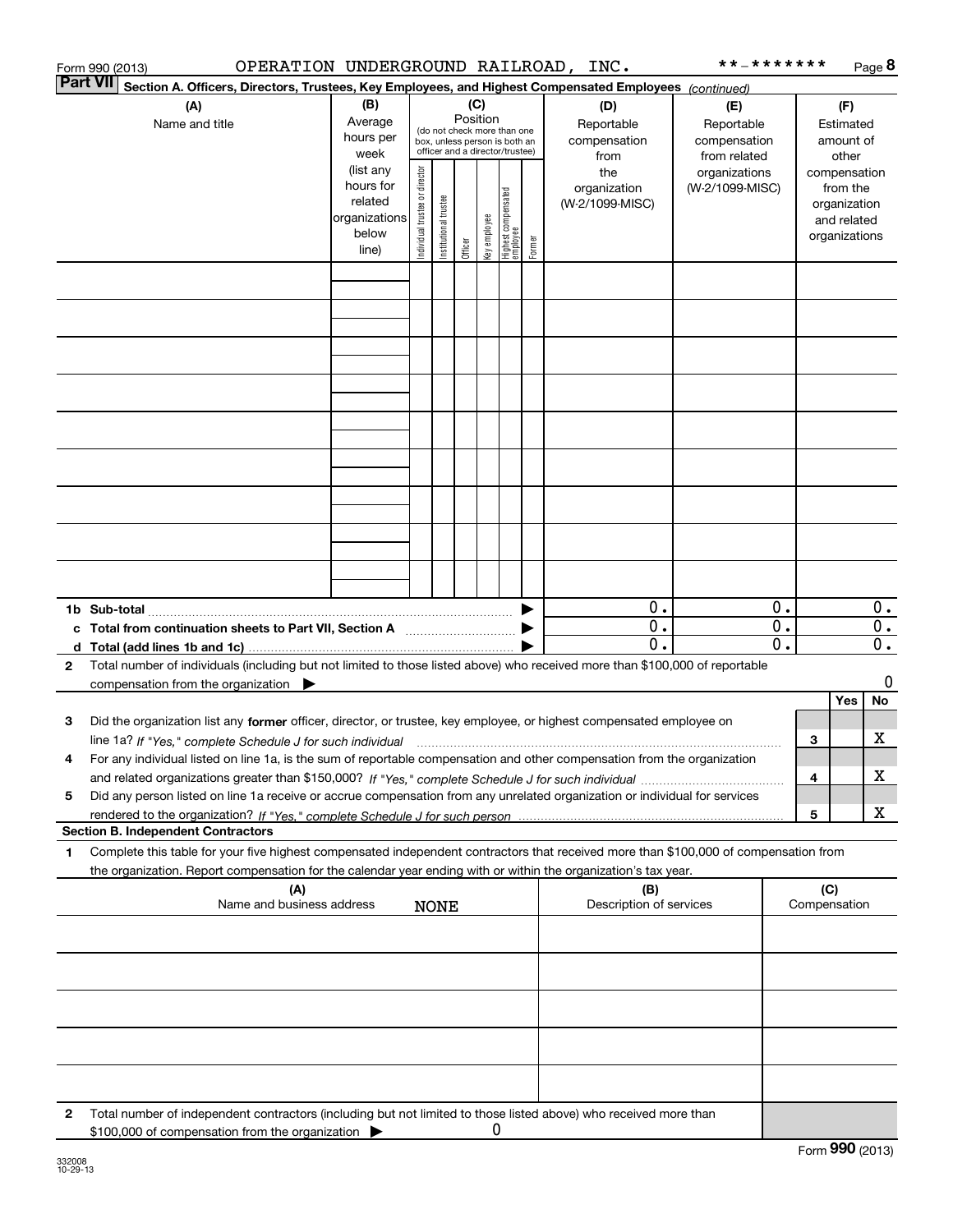|                                                           | Form 990 (2013)  |                                                                                 |                                   |                      | OPERATION UNDERGROUND RAILROAD, INC. |                                                 | **_*******                                           | Page 9                                                             |
|-----------------------------------------------------------|------------------|---------------------------------------------------------------------------------|-----------------------------------|----------------------|--------------------------------------|-------------------------------------------------|------------------------------------------------------|--------------------------------------------------------------------|
|                                                           | <b>Part VIII</b> | <b>Statement of Revenue</b>                                                     |                                   |                      |                                      |                                                 |                                                      |                                                                    |
|                                                           |                  | Check if Schedule O contains a response or note to any line in this Part VIII   |                                   |                      |                                      |                                                 |                                                      |                                                                    |
|                                                           |                  |                                                                                 |                                   |                      | (A)<br>Total revenue                 | (B)<br>Related or<br>exempt function<br>revenue | $\overline{(C)}$<br>Unrelated<br>business<br>revenue | (D)<br>Revenue excluded<br>from tax under<br>sections<br>512 - 514 |
|                                                           |                  | 1 a Federated campaigns                                                         | 1a                                |                      |                                      |                                                 |                                                      |                                                                    |
|                                                           |                  |                                                                                 | 1 <sub>b</sub>                    |                      |                                      |                                                 |                                                      |                                                                    |
|                                                           | c                | Fundraising events                                                              | 1c                                |                      |                                      |                                                 |                                                      |                                                                    |
|                                                           |                  | d Related organizations                                                         | 1d                                |                      |                                      |                                                 |                                                      |                                                                    |
| Contributions, Gifts, Grants<br>and Other Similar Amounts |                  | e Government grants (contributions)                                             | 1e                                |                      |                                      |                                                 |                                                      |                                                                    |
|                                                           |                  | f All other contributions, gifts, grants, and                                   |                                   |                      |                                      |                                                 |                                                      |                                                                    |
|                                                           |                  | similar amounts not included above                                              | 1f                                | 925,378.             |                                      |                                                 |                                                      |                                                                    |
|                                                           | g                | Noncash contributions included in lines 1a-1f: \$                               |                                   |                      |                                      |                                                 |                                                      |                                                                    |
|                                                           |                  |                                                                                 |                                   |                      | 925,378.                             |                                                 |                                                      |                                                                    |
|                                                           |                  |                                                                                 |                                   | <b>Business Code</b> |                                      |                                                 |                                                      |                                                                    |
|                                                           | 2 a              | <u> 1989 - Johann Barn, fransk politik amerikansk politik (</u>                 |                                   |                      |                                      |                                                 |                                                      |                                                                    |
|                                                           | b                | <u> 1989 - Johann Barn, amerikansk politiker (</u>                              |                                   |                      |                                      |                                                 |                                                      |                                                                    |
|                                                           | с                | <u> 1989 - Johann John Stone, markin fizik eta idazlearia (h. 1982).</u>        |                                   |                      |                                      |                                                 |                                                      |                                                                    |
| Program Service<br>Revenue                                | d                | <u> 1989 - Johann John Stein, fransk politik (f. 1989)</u>                      |                                   |                      |                                      |                                                 |                                                      |                                                                    |
|                                                           | е                |                                                                                 | <u> 1989 - Jan Alexandria (</u>   |                      |                                      |                                                 |                                                      |                                                                    |
|                                                           |                  | f All other program service revenue                                             |                                   |                      |                                      |                                                 |                                                      |                                                                    |
|                                                           | g                |                                                                                 |                                   |                      |                                      |                                                 |                                                      |                                                                    |
|                                                           | З                | Investment income (including dividends, interest, and                           |                                   |                      |                                      |                                                 |                                                      |                                                                    |
|                                                           |                  |                                                                                 |                                   | ▶                    | 22.                                  | 22.                                             |                                                      |                                                                    |
|                                                           | 4                | Income from investment of tax-exempt bond proceeds                              |                                   |                      |                                      |                                                 |                                                      |                                                                    |
|                                                           | 5                |                                                                                 |                                   |                      |                                      |                                                 |                                                      |                                                                    |
|                                                           |                  |                                                                                 | (i) Real                          | (ii) Personal        |                                      |                                                 |                                                      |                                                                    |
|                                                           |                  | <b>6 a</b> Gross rents                                                          |                                   |                      |                                      |                                                 |                                                      |                                                                    |
|                                                           | b                | Less: rental expenses                                                           |                                   |                      |                                      |                                                 |                                                      |                                                                    |
|                                                           | c                | Rental income or (loss)                                                         |                                   |                      |                                      |                                                 |                                                      |                                                                    |
|                                                           |                  |                                                                                 | and the control of the control of |                      |                                      |                                                 |                                                      |                                                                    |
|                                                           |                  | 7 a Gross amount from sales of                                                  | (i) Securities                    |                      |                                      |                                                 |                                                      |                                                                    |
|                                                           |                  |                                                                                 |                                   | (ii) Other           |                                      |                                                 |                                                      |                                                                    |
|                                                           |                  | assets other than inventory                                                     |                                   |                      |                                      |                                                 |                                                      |                                                                    |
|                                                           |                  | <b>b</b> Less: cost or other basis                                              |                                   |                      |                                      |                                                 |                                                      |                                                                    |
|                                                           |                  | and sales expenses                                                              |                                   |                      |                                      |                                                 |                                                      |                                                                    |
|                                                           |                  |                                                                                 |                                   |                      |                                      |                                                 |                                                      |                                                                    |
|                                                           |                  |                                                                                 |                                   |                      |                                      |                                                 |                                                      |                                                                    |
|                                                           |                  | 8 a Gross income from fundraising events (not                                   |                                   |                      |                                      |                                                 |                                                      |                                                                    |
| <b>Other Revenue</b>                                      |                  |                                                                                 |                                   |                      |                                      |                                                 |                                                      |                                                                    |
|                                                           |                  | contributions reported on line 1c). See                                         |                                   |                      |                                      |                                                 |                                                      |                                                                    |
|                                                           |                  |                                                                                 |                                   |                      |                                      |                                                 |                                                      |                                                                    |
|                                                           |                  |                                                                                 | $\mathbf b$                       |                      |                                      |                                                 |                                                      |                                                                    |
|                                                           |                  | c Net income or (loss) from fundraising events                                  |                                   | ▶<br>.               |                                      |                                                 |                                                      |                                                                    |
|                                                           |                  | 9 a Gross income from gaming activities. See                                    |                                   |                      |                                      |                                                 |                                                      |                                                                    |
|                                                           |                  |                                                                                 |                                   |                      |                                      |                                                 |                                                      |                                                                    |
|                                                           |                  |                                                                                 | b                                 |                      |                                      |                                                 |                                                      |                                                                    |
|                                                           |                  |                                                                                 |                                   |                      |                                      |                                                 |                                                      |                                                                    |
|                                                           |                  | 10 a Gross sales of inventory, less returns                                     |                                   |                      |                                      |                                                 |                                                      |                                                                    |
|                                                           |                  |                                                                                 |                                   |                      |                                      |                                                 |                                                      |                                                                    |
|                                                           |                  |                                                                                 | $\mathbf b$                       |                      |                                      |                                                 |                                                      |                                                                    |
|                                                           |                  | <b>c</b> Net income or (loss) from sales of inventory                           |                                   | ▶                    |                                      |                                                 |                                                      |                                                                    |
|                                                           |                  | Miscellaneous Revenue                                                           |                                   | <b>Business Code</b> |                                      |                                                 |                                                      |                                                                    |
|                                                           | 11 a             | <u> 1989 - Johann Barn, fransk politik amerikansk politik (</u>                 |                                   |                      |                                      |                                                 |                                                      |                                                                    |
|                                                           | b                | <u> 1980 - Johann Barbara, martxa eta idazlea (h. 1980).</u>                    |                                   |                      |                                      |                                                 |                                                      |                                                                    |
|                                                           | с                | the contract of the contract of the contract of the contract of the contract of |                                   |                      |                                      |                                                 |                                                      |                                                                    |
|                                                           |                  |                                                                                 |                                   |                      |                                      |                                                 |                                                      |                                                                    |
|                                                           |                  |                                                                                 |                                   |                      |                                      |                                                 |                                                      |                                                                    |
|                                                           | 12               |                                                                                 |                                   |                      | 925,400.                             | 22.                                             | 0.1                                                  | $0$ .                                                              |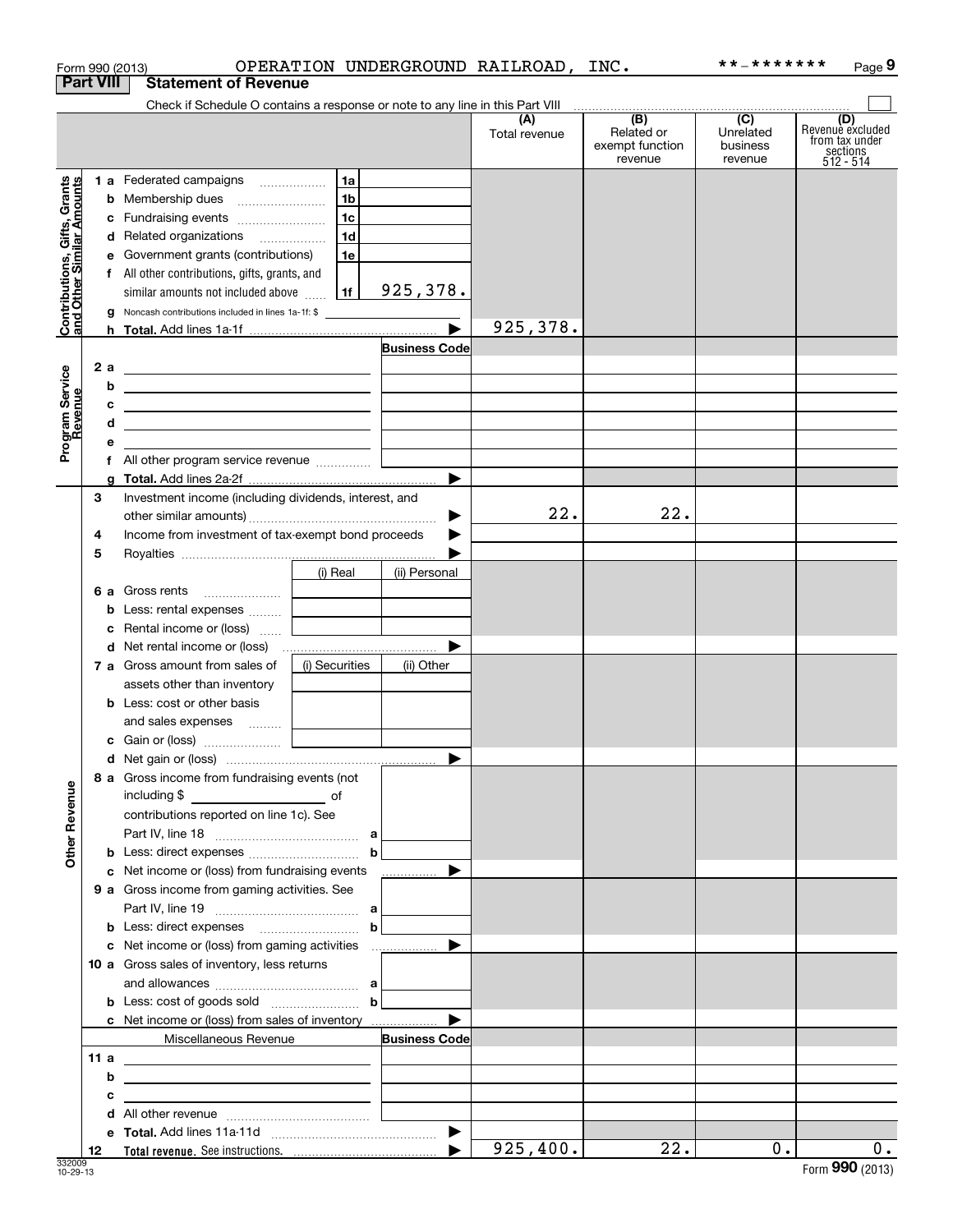|              | Section 501(c)(3) and 501(c)(4) organizations must complete all columns. All other organizations must complete column (A).<br>Check if Schedule O contains a response or note to any line in this Part IX   |                       |                                    |                                                      |                                |
|--------------|-------------------------------------------------------------------------------------------------------------------------------------------------------------------------------------------------------------|-----------------------|------------------------------------|------------------------------------------------------|--------------------------------|
|              | Do not include amounts reported on lines 6b,<br>7b, 8b, 9b, and 10b of Part VIII.                                                                                                                           | (A)<br>Total expenses | (B)<br>Program service<br>expenses | $\overline{C}$<br>Management and<br>general expenses | (D)<br>Fundraising<br>expenses |
| 1.           | Grants and other assistance to governments and                                                                                                                                                              |                       |                                    |                                                      |                                |
|              | organizations in the United States. See Part IV, line 21                                                                                                                                                    |                       |                                    |                                                      |                                |
| $\mathbf{2}$ | Grants and other assistance to individuals in                                                                                                                                                               |                       |                                    |                                                      |                                |
|              | the United States. See Part IV, line 22                                                                                                                                                                     |                       |                                    |                                                      |                                |
| 3            | Grants and other assistance to governments,                                                                                                                                                                 |                       |                                    |                                                      |                                |
|              | organizations, and individuals outside the                                                                                                                                                                  |                       |                                    |                                                      |                                |
|              | United States. See Part IV, lines 15 and 16<br>$\sim$                                                                                                                                                       |                       |                                    |                                                      |                                |
| 4            | Benefits paid to or for members                                                                                                                                                                             |                       |                                    |                                                      |                                |
| 5            | Compensation of current officers, directors,                                                                                                                                                                |                       |                                    |                                                      |                                |
|              | trustees, and key employees                                                                                                                                                                                 |                       |                                    |                                                      |                                |
| 6            | Compensation not included above, to disqualified                                                                                                                                                            |                       |                                    |                                                      |                                |
|              | persons (as defined under section 4958(f)(1)) and                                                                                                                                                           |                       |                                    |                                                      |                                |
|              | persons described in section 4958(c)(3)(B)                                                                                                                                                                  |                       |                                    |                                                      |                                |
| 7            |                                                                                                                                                                                                             |                       |                                    |                                                      |                                |
| 8            | Pension plan accruals and contributions (include                                                                                                                                                            |                       |                                    |                                                      |                                |
|              | section 401(k) and 403(b) employer contributions)                                                                                                                                                           |                       |                                    |                                                      |                                |
| 9            |                                                                                                                                                                                                             |                       |                                    |                                                      |                                |
| 10           |                                                                                                                                                                                                             |                       |                                    |                                                      |                                |
| 11           | Fees for services (non-employees):                                                                                                                                                                          |                       |                                    |                                                      |                                |
| a            |                                                                                                                                                                                                             |                       |                                    |                                                      |                                |
| b            |                                                                                                                                                                                                             | 454.                  | 454.                               |                                                      |                                |
| c            |                                                                                                                                                                                                             |                       |                                    |                                                      |                                |
| d            |                                                                                                                                                                                                             |                       |                                    |                                                      |                                |
| е            | Professional fundraising services. See Part IV, line 17                                                                                                                                                     |                       |                                    |                                                      |                                |
| f            | Investment management fees                                                                                                                                                                                  |                       |                                    |                                                      |                                |
| g            | Other. (If line 11g amount exceeds 10% of line 25,                                                                                                                                                          |                       |                                    |                                                      |                                |
|              | column (A) amount, list line 11g expenses on Sch 0.)                                                                                                                                                        | 1,200.                | 1,200.                             |                                                      |                                |
| 12           |                                                                                                                                                                                                             | 11,590.               | 11,590.                            |                                                      |                                |
| 13           |                                                                                                                                                                                                             |                       |                                    |                                                      |                                |
| 14           |                                                                                                                                                                                                             |                       |                                    |                                                      |                                |
| 15<br>16     |                                                                                                                                                                                                             |                       |                                    |                                                      |                                |
| 17           |                                                                                                                                                                                                             | 1,154.                | 1,154.                             |                                                      |                                |
| 18           | Payments of travel or entertainment expenses                                                                                                                                                                |                       |                                    |                                                      |                                |
|              | for any federal, state, or local public officials                                                                                                                                                           |                       |                                    |                                                      |                                |
| 19           | Conferences, conventions, and meetings                                                                                                                                                                      |                       |                                    |                                                      |                                |
| 20           | Interest                                                                                                                                                                                                    |                       |                                    |                                                      |                                |
| 21           |                                                                                                                                                                                                             |                       |                                    |                                                      |                                |
| 22           | Depreciation, depletion, and amortization                                                                                                                                                                   | 9,465.                | 9,465.                             |                                                      |                                |
| 23           | Insurance                                                                                                                                                                                                   | 975.                  | 975.                               |                                                      |                                |
| 24           | Other expenses. Itemize expenses not covered<br>above. (List miscellaneous expenses in line 24e. If line<br>24e amount exceeds 10% of line 25, column (A)<br>amount, list line 24e expenses on Schedule O.) |                       |                                    |                                                      |                                |
| a            | <b>OUTSIDE SERVICES</b>                                                                                                                                                                                     | 30,000.               | 30,000.                            |                                                      |                                |
| b            | OPERATION EXPENSE                                                                                                                                                                                           | 15,627.               | 15,627.                            |                                                      |                                |
|              | CONTRACT LABOR                                                                                                                                                                                              | 6,000.                | 6,000.                             |                                                      |                                |
| d            | TRAINING                                                                                                                                                                                                    | 5,176.                | 5,176.                             |                                                      |                                |
|              | e All other expenses                                                                                                                                                                                        | 1,289.                | 1,289.                             |                                                      |                                |
| 25           | Total functional expenses. Add lines 1 through 24e                                                                                                                                                          | 82,930.               | 82,930.                            | 0.                                                   | 0.                             |
| 26           | Joint costs. Complete this line only if the organization                                                                                                                                                    |                       |                                    |                                                      |                                |
|              | reported in column (B) joint costs from a combined                                                                                                                                                          |                       |                                    |                                                      |                                |
|              | educational campaign and fundraising solicitation.                                                                                                                                                          |                       |                                    |                                                      |                                |
|              | Check here $\blacktriangleright$<br>if following SOP 98-2 (ASC 958-720)                                                                                                                                     |                       |                                    |                                                      |                                |

Form 990 (2013) OPERATION UNDERGROUND RAILROAD,INC。 \* \* - \* \* \* \* \* \* \* Page OPERATION UNDERGROUND RAILROAD, INC. \*\*-\*\*\*\*\*\*\*

**10**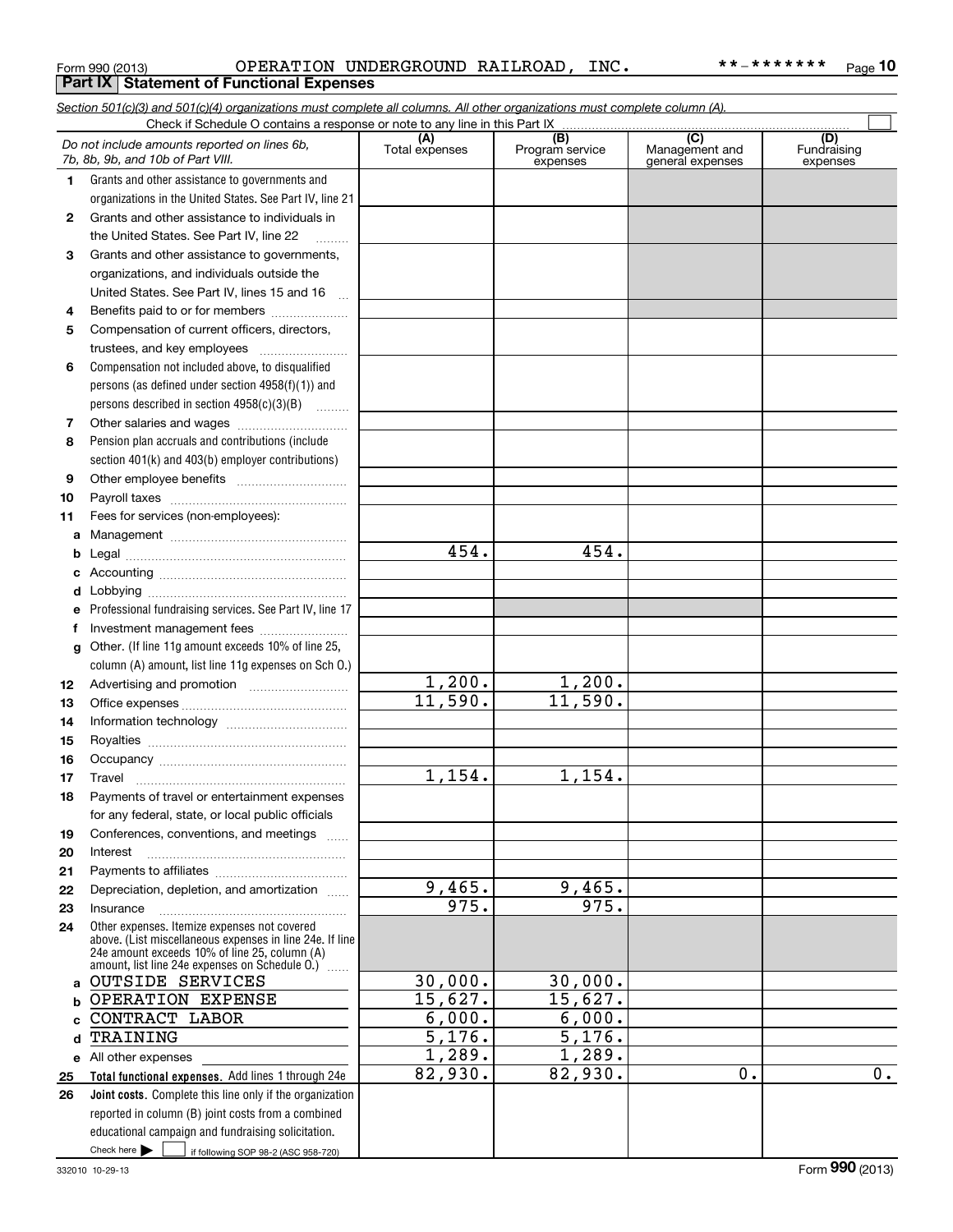|                             |              | OPERATION UNDERGROUND RAILROAD, INC.<br>Form 990 (2013)<br><b>Part X   Balance Sheet</b>                                                                                                                                      |                          |     |                          |                 | **_*******<br>Page 11 |
|-----------------------------|--------------|-------------------------------------------------------------------------------------------------------------------------------------------------------------------------------------------------------------------------------|--------------------------|-----|--------------------------|-----------------|-----------------------|
|                             |              |                                                                                                                                                                                                                               |                          |     |                          |                 |                       |
|                             |              |                                                                                                                                                                                                                               |                          |     | (A)<br>Beginning of year |                 | (B)<br>End of year    |
|                             | 1            | Cash - non-interest-bearing                                                                                                                                                                                                   |                          |     | 0.1                      | $\mathbf{1}$    | 51, 162.              |
|                             | $\mathbf{2}$ |                                                                                                                                                                                                                               |                          |     | 0.                       | $\overline{2}$  | 782, 744.             |
|                             | 3            |                                                                                                                                                                                                                               |                          |     |                          | 3               |                       |
|                             | 4            |                                                                                                                                                                                                                               |                          |     |                          | 4               |                       |
|                             | 5            | Loans and other receivables from current and former officers, directors,                                                                                                                                                      |                          |     |                          |                 |                       |
|                             |              | trustees, key employees, and highest compensated employees. Complete                                                                                                                                                          |                          |     |                          |                 |                       |
|                             |              | Part II of Schedule L                                                                                                                                                                                                         |                          |     |                          | 5               |                       |
|                             | 6            | Loans and other receivables from other disqualified persons (as defined under                                                                                                                                                 |                          |     |                          |                 |                       |
|                             |              | section 4958(f)(1)), persons described in section 4958(c)(3)(B), and contributing                                                                                                                                             |                          |     |                          |                 |                       |
|                             |              | employers and sponsoring organizations of section 501(c)(9) voluntary                                                                                                                                                         |                          |     |                          |                 |                       |
|                             |              | employees' beneficiary organizations (see instr). Complete Part II of Sch L                                                                                                                                                   |                          |     |                          | 6               |                       |
| Assets                      | 7            |                                                                                                                                                                                                                               |                          |     |                          | $\overline{7}$  |                       |
|                             | 8            |                                                                                                                                                                                                                               |                          |     |                          | 8               |                       |
|                             | 9            | Prepaid expenses and deferred charges                                                                                                                                                                                         |                          |     |                          | 9               |                       |
|                             |              | <b>10a</b> Land, buildings, and equipment: cost or other                                                                                                                                                                      |                          |     |                          |                 |                       |
|                             |              | basis. Complete Part VI of Schedule D $\frac{10a}{\cdots}$ 10a $\frac{18,029}{\cdots}$                                                                                                                                        |                          |     |                          |                 |                       |
|                             |              |                                                                                                                                                                                                                               | 9,465.                   |     | $0$ .                    | 10 <sub>c</sub> | 8,564.                |
|                             | 11           |                                                                                                                                                                                                                               |                          |     |                          | 11              |                       |
|                             | 12           |                                                                                                                                                                                                                               |                          |     | 12                       |                 |                       |
|                             | 13           |                                                                                                                                                                                                                               |                          |     | 13                       |                 |                       |
|                             | 14           |                                                                                                                                                                                                                               |                          |     | 14                       |                 |                       |
|                             | 15           |                                                                                                                                                                                                                               |                          |     | 15                       |                 |                       |
|                             | 16           |                                                                                                                                                                                                                               |                          | 0.  | 16                       | 842,470.        |                       |
|                             | 17           |                                                                                                                                                                                                                               |                          |     |                          | 17              |                       |
|                             | 18           |                                                                                                                                                                                                                               |                          |     | 18                       |                 |                       |
|                             | 19           | Deferred revenue material contracts and contracts are all the material contracts and contracts are all the contracts of the contracts of the contracts of the contracts of the contracts of the contracts of the contracts of |                          |     | 19                       |                 |                       |
|                             | 20           |                                                                                                                                                                                                                               |                          |     |                          | 20              |                       |
|                             | 21           | Escrow or custodial account liability. Complete Part IV of Schedule D                                                                                                                                                         | $\overline{\phantom{a}}$ |     |                          | 21              |                       |
|                             | 22           | Loans and other payables to current and former officers, directors, trustees,                                                                                                                                                 |                          |     |                          |                 |                       |
|                             |              | key employees, highest compensated employees, and disqualified persons.                                                                                                                                                       |                          |     |                          |                 |                       |
| Liabilities                 |              | Complete Part II of Schedule L                                                                                                                                                                                                |                          |     |                          | 22              |                       |
|                             | 23           | Secured mortgages and notes payable to unrelated third parties                                                                                                                                                                |                          |     |                          | 23              |                       |
|                             | 24           |                                                                                                                                                                                                                               |                          |     |                          | 24              |                       |
|                             | 25           | Other liabilities (including federal income tax, payables to related third                                                                                                                                                    |                          |     |                          |                 |                       |
|                             |              | parties, and other liabilities not included on lines 17-24). Complete Part X of                                                                                                                                               |                          |     |                          |                 |                       |
|                             |              | Schedule D                                                                                                                                                                                                                    |                          |     |                          | 25              |                       |
|                             | 26           | Total liabilities. Add lines 17 through 25                                                                                                                                                                                    |                          |     | 0.                       | 26              | 0.                    |
|                             |              | Organizations that follow SFAS 117 (ASC 958), check here >                                                                                                                                                                    |                          | and |                          |                 |                       |
|                             |              | complete lines 27 through 29, and lines 33 and 34.                                                                                                                                                                            |                          |     |                          |                 |                       |
|                             | 27           |                                                                                                                                                                                                                               |                          |     |                          | 27              |                       |
|                             | 28           | Temporarily restricted net assets                                                                                                                                                                                             |                          |     |                          | 28              |                       |
|                             | 29           | Permanently restricted net assets                                                                                                                                                                                             |                          |     |                          | 29              |                       |
|                             |              | Organizations that do not follow SFAS 117 (ASC 958), check here $\blacktriangleright \lfloor X \rfloor$                                                                                                                       |                          |     |                          |                 |                       |
|                             |              | and complete lines 30 through 34.                                                                                                                                                                                             |                          |     |                          |                 |                       |
|                             | 30           |                                                                                                                                                                                                                               |                          |     | 0.                       | 30              | 0.                    |
|                             | 31           | Paid-in or capital surplus, or land, building, or equipment fund                                                                                                                                                              |                          |     | 0.                       | 31              | 0.                    |
| Net Assets or Fund Balances | 32           | Retained earnings, endowment, accumulated income, or other funds                                                                                                                                                              | .                        |     | 0.                       | 32              | 842,470.              |
|                             | 33           | Total net assets or fund halances                                                                                                                                                                                             |                          |     |                          | 33              | 842                   |

Capital stock or trust principal, or current funds ~~~~~~~~~~~~~~~ Paid-in or capital surplus, or land, building, or equipment fund www.commun.com Retained earnings, endowment, accumulated income, or other funds we have all the Total net assets or fund balances ~~~~~~~~~~~~~~~~~~~~~~

Total liabilities and net assets/fund balances

0. 842,470. 0. 842,470.

Form (2013) **990**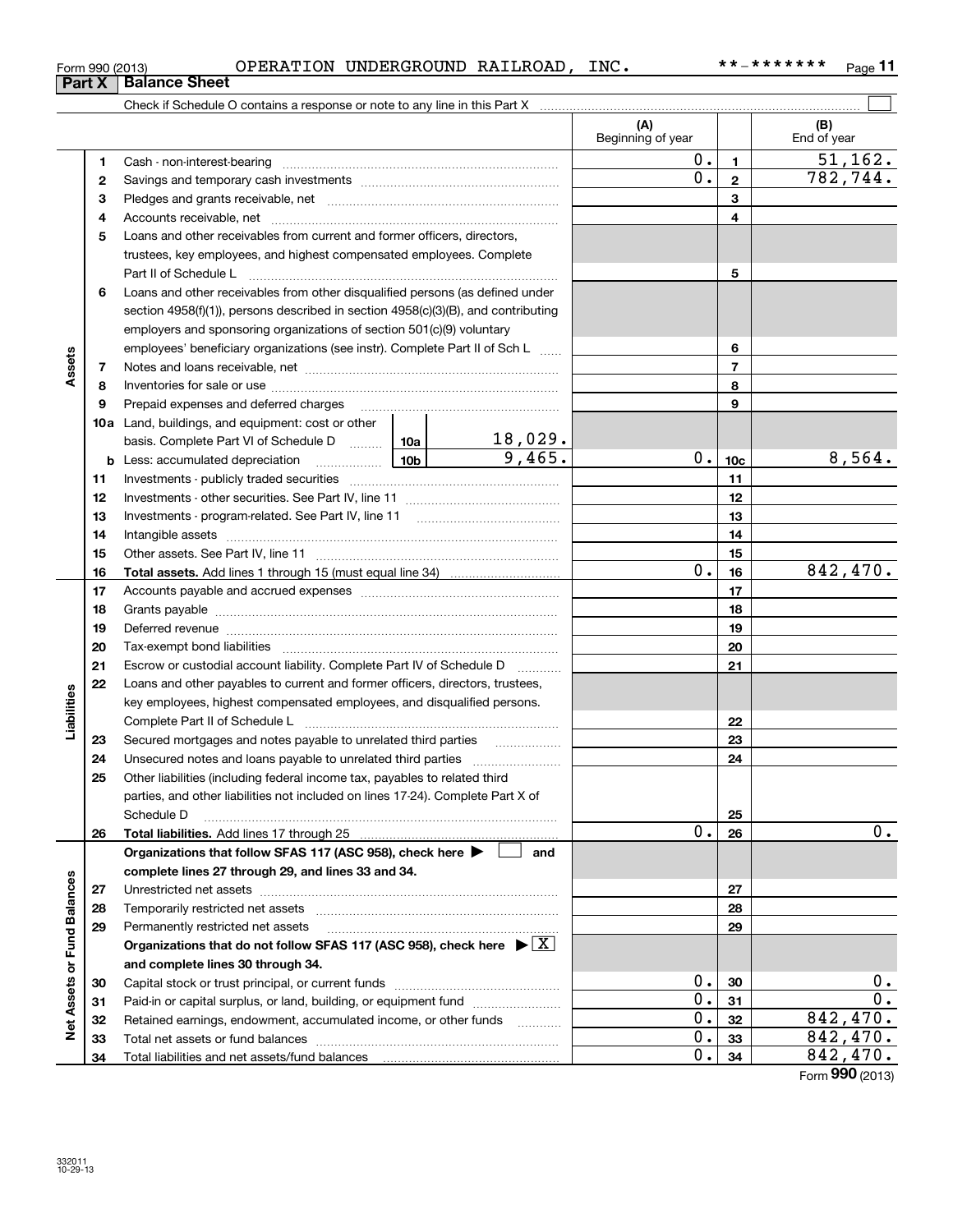| Part XI<br><b>Reconciliation of Net Assets</b>                                                                                                                                         |                | Page 12                 |
|----------------------------------------------------------------------------------------------------------------------------------------------------------------------------------------|----------------|-------------------------|
|                                                                                                                                                                                        |                |                         |
| Check if Schedule O contains a response or note to any line in this Part XI [11] [12] [2] [2] [2] [2] [2] [2] [                                                                        |                |                         |
|                                                                                                                                                                                        |                |                         |
| $\mathbf{1}$<br>1                                                                                                                                                                      |                | 925,400.                |
| $\mathbf{2}$<br>2                                                                                                                                                                      |                | 82,930.                 |
| 3<br>Revenue less expenses. Subtract line 2 from line 1<br>з                                                                                                                           |                | 842,470.                |
| $\overline{\mathbf{4}}$<br>4                                                                                                                                                           |                | 0.                      |
| 5<br>Net unrealized gains (losses) on investments<br>5                                                                                                                                 |                |                         |
| 6<br>Donated services and use of facilities<br>6                                                                                                                                       |                |                         |
| $\overline{7}$<br>Investment expenses<br>7                                                                                                                                             |                |                         |
| 8<br>Prior period adjustments<br>8                                                                                                                                                     |                |                         |
| Other changes in net assets or fund balances (explain in Schedule O) [11] [12] contraction contraction of the changes in net assets or fund balances (explain in Schedule O)<br>9<br>9 |                | $\overline{0}$ .        |
| Net assets or fund balances at end of year. Combine lines 3 through 9 (must equal Part X, line 33,<br>10                                                                               |                |                         |
| 10<br>column (B))                                                                                                                                                                      |                | 842, 470.               |
| Part XII Financial Statements and Reporting                                                                                                                                            |                |                         |
|                                                                                                                                                                                        |                |                         |
|                                                                                                                                                                                        |                | <b>No</b><br><b>Yes</b> |
| Accounting method used to prepare the Form 990: $\boxed{\textbf{X}}$ Cash<br>$\Box$ Accrual<br>Other<br>1                                                                              |                |                         |
| If the organization changed its method of accounting from a prior year or checked "Other," explain in Schedule O.                                                                      |                |                         |
| 2a Were the organization's financial statements compiled or reviewed by an independent accountant?                                                                                     | 2a             | X                       |
| If "Yes," check a box below to indicate whether the financial statements for the year were compiled or reviewed on a                                                                   |                |                         |
| separate basis, consolidated basis, or both:                                                                                                                                           |                |                         |
| Separate basis<br>Consolidated basis<br>Both consolidated and separate basis                                                                                                           |                |                         |
| Were the organization's financial statements audited by an independent accountant?<br>b                                                                                                | 2 <sub>b</sub> | X                       |
| If "Yes," check a box below to indicate whether the financial statements for the year were audited on a separate basis,                                                                |                |                         |
| consolidated basis, or both:                                                                                                                                                           |                |                         |
| <b>Consolidated basis</b><br>Separate basis<br>Both consolidated and separate basis                                                                                                    |                |                         |
| c If "Yes" to line 2a or 2b, does the organization have a committee that assumes responsibility for oversight of the audit,                                                            |                |                         |
|                                                                                                                                                                                        | 2c             |                         |
| If the organization changed either its oversight process or selection process during the tax year, explain in Schedule O.                                                              |                |                         |
| 3a As a result of a federal award, was the organization required to undergo an audit or audits as set forth in the Single Audit                                                        |                |                         |
| Act and OMB Circular A-133?                                                                                                                                                            | За             | х                       |
| b If "Yes," did the organization undergo the required audit or audits? If the organization did not undergo the required audit                                                          |                |                         |
| or audits, explain why in Schedule O and describe any steps taken to undergo such audits [11] or anomalization                                                                         | 3b             | 000                     |

Form (2013) **990**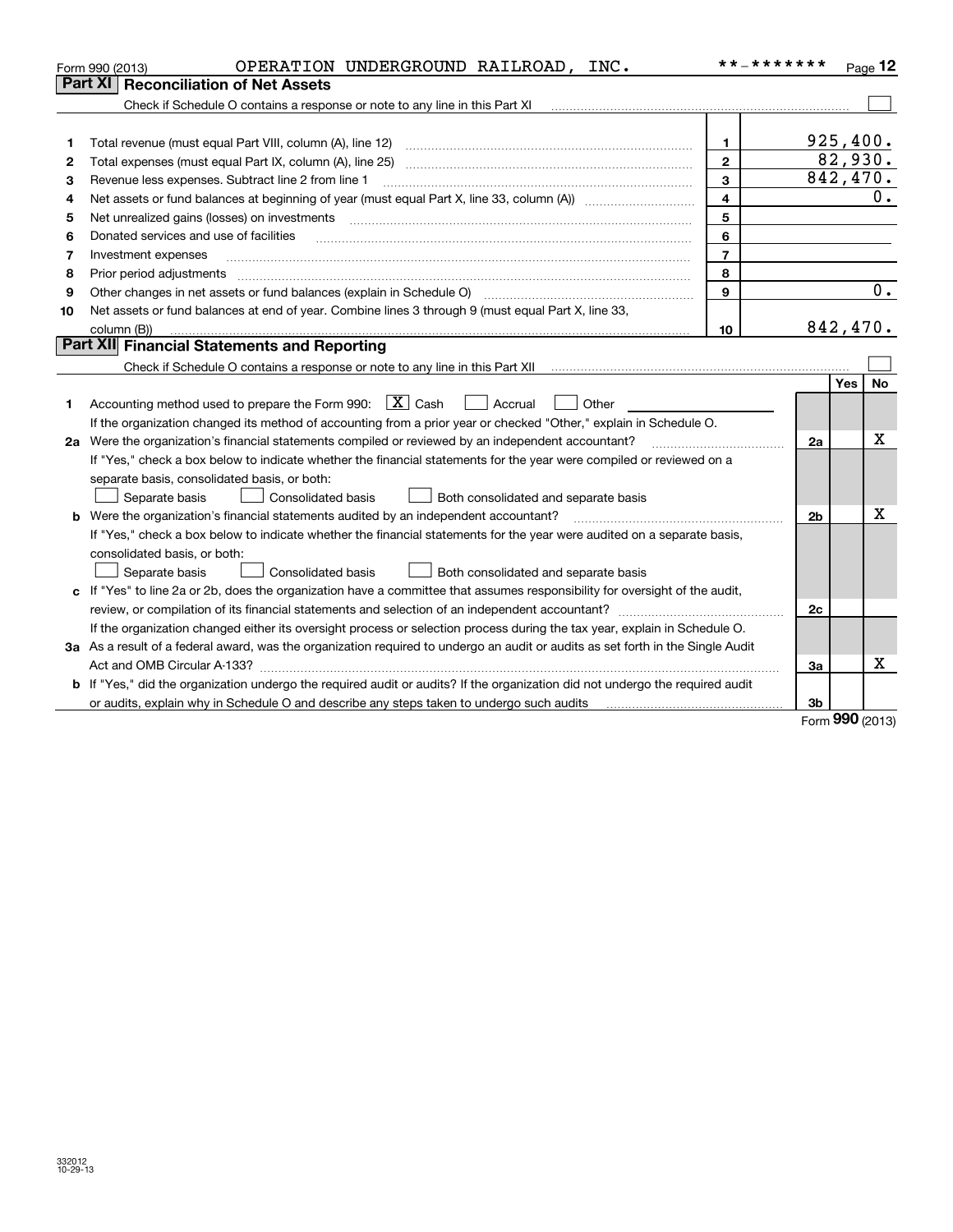| <b>SCHEDULE A</b> |  |
|-------------------|--|
|-------------------|--|

Department of the Treasury Internal Revenue Service

## **(Form 990 or 990-EZ)**

# **Public Charity Status and Public Support**

**Complete if the organization is a section 501(c)(3) organization or a section 4947(a)(1) nonexempt charitable trust.**

**| Attach to Form 990 or Form 990-EZ.** 

| Information about Schedule A (Form 990 or 990-EZ) and its instructions is at www.irs.gov/form990. |  |
|---------------------------------------------------------------------------------------------------|--|
|                                                                                                   |  |

| OMB No 1545-0047                    |
|-------------------------------------|
| 1<br>;1۱                            |
| <b>Open to Public</b><br>Inspection |

|  | Name of the organization |
|--|--------------------------|

|         | Name of the organization                                                                                                                      | <b>Employer identification number</b>  |  |  |  |  |  |  |  |
|---------|-----------------------------------------------------------------------------------------------------------------------------------------------|----------------------------------------|--|--|--|--|--|--|--|
|         | OPERATION UNDERGROUND RAILROAD, INC.                                                                                                          | **_*******                             |  |  |  |  |  |  |  |
| Part I  | Reason for Public Charity Status (All organizations must complete this part.) See instructions.                                               |                                        |  |  |  |  |  |  |  |
|         | The organization is not a private foundation because it is: (For lines 1 through 11, check only one box.)                                     |                                        |  |  |  |  |  |  |  |
| 1       | A church, convention of churches, or association of churches described in section 170(b)(1)(A)(i).                                            |                                        |  |  |  |  |  |  |  |
| 2       | A school described in section 170(b)(1)(A)(ii). (Attach Schedule E.)                                                                          |                                        |  |  |  |  |  |  |  |
| з       | A hospital or a cooperative hospital service organization described in section 170(b)(1)(A)(iii).                                             |                                        |  |  |  |  |  |  |  |
|         | A medical research organization operated in conjunction with a hospital described in section 170(b)(1)(A)(iii). Enter the hospital's name,    |                                        |  |  |  |  |  |  |  |
|         | city, and state:                                                                                                                              |                                        |  |  |  |  |  |  |  |
| 5       | An organization operated for the benefit of a college or university owned or operated by a governmental unit described in                     |                                        |  |  |  |  |  |  |  |
|         | section 170(b)(1)(A)(iv). (Complete Part II.)                                                                                                 |                                        |  |  |  |  |  |  |  |
| 6       | A federal, state, or local government or governmental unit described in section 170(b)(1)(A)(v).                                              |                                        |  |  |  |  |  |  |  |
| 7       | An organization that normally receives a substantial part of its support from a governmental unit or from the general public described in     |                                        |  |  |  |  |  |  |  |
|         | section 170(b)(1)(A)(vi). (Complete Part II.)                                                                                                 |                                        |  |  |  |  |  |  |  |
| 8       | A community trust described in section 170(b)(1)(A)(vi). (Complete Part II.)                                                                  |                                        |  |  |  |  |  |  |  |
| X <br>9 | An organization that normally receives: (1) more than 33 1/3% of its support from contributions, membership fees, and gross receipts from     |                                        |  |  |  |  |  |  |  |
|         | activities related to its exempt functions - subject to certain exceptions, and (2) no more than 33 1/3% of its support from gross investment |                                        |  |  |  |  |  |  |  |
|         | income and unrelated business taxable income (less section 511 tax) from businesses acquired by the organization after June 30, 1975.         |                                        |  |  |  |  |  |  |  |
|         | See section 509(a)(2). (Complete Part III.)                                                                                                   |                                        |  |  |  |  |  |  |  |
| 10      | An organization organized and operated exclusively to test for public safety. See section 509(a)(4).                                          |                                        |  |  |  |  |  |  |  |
| 11      | An organization organized and operated exclusively for the benefit of, to perform the functions of, or to carry out the purposes of one or    |                                        |  |  |  |  |  |  |  |
|         | more publicly supported organizations described in section 509(a)(1) or section 509(a)(2). See section 509(a)(3). Check the box that          |                                        |  |  |  |  |  |  |  |
|         | describes the type of supporting organization and complete lines 11e through 11h.                                                             |                                        |  |  |  |  |  |  |  |
|         | $\mathsf{b}$   Type II<br>$c$ $\Box$ Type III - Functionally integrated<br>$a \Box$ Type I<br>dl                                              | Type III - Non-functionally integrated |  |  |  |  |  |  |  |
| e l     | By checking this box, I certify that the organization is not controlled directly or indirectly by one or more disqualified persons other than |                                        |  |  |  |  |  |  |  |
|         | foundation managers and other than one or more publicly supported organizations described in section 509(a)(1) or section 509(a)(2).          |                                        |  |  |  |  |  |  |  |
| f       | If the organization received a written determination from the IRS that it is a Type I, Type II, or Type III                                   |                                        |  |  |  |  |  |  |  |
|         | supporting organization, check this box                                                                                                       |                                        |  |  |  |  |  |  |  |
| g       | Since August 17, 2006, has the organization accepted any gift or contribution from any of the following persons?                              |                                        |  |  |  |  |  |  |  |
|         | A person who directly or indirectly controls, either alone or together with persons described in (ii) and (iii) below,<br>(i)                 | <b>Yes</b><br>No                       |  |  |  |  |  |  |  |
|         | the governing body of the supported organization?                                                                                             | 11g(i)                                 |  |  |  |  |  |  |  |
|         | (ii)                                                                                                                                          | 11g(ii)                                |  |  |  |  |  |  |  |
|         | A 35% controlled entity of a person described in (i) or (ii) above?<br>(iii)                                                                  | 11g(iii)                               |  |  |  |  |  |  |  |

**h**Provide the following information about the supported organization(s).

| (i) Name of supported<br>organization | (ii) EIN | (iii) Type of organization<br>(described on lines 1-9<br>above or IRC section |     |    | (iv) Is the organization (v) Did you notify the<br>in col. (i) listed in your organization in col.<br>governing document? (i) of your support? |    | $(vi)$ Is the<br>organization in col.<br>(i) organized in the<br>$(1)$ organized in the |    | (vii) Amount of monetary<br>support |
|---------------------------------------|----------|-------------------------------------------------------------------------------|-----|----|------------------------------------------------------------------------------------------------------------------------------------------------|----|-----------------------------------------------------------------------------------------|----|-------------------------------------|
|                                       |          | (see instructions))                                                           | Yes | No | Yes                                                                                                                                            | No | Yes                                                                                     | No |                                     |
|                                       |          |                                                                               |     |    |                                                                                                                                                |    |                                                                                         |    |                                     |
|                                       |          |                                                                               |     |    |                                                                                                                                                |    |                                                                                         |    |                                     |
|                                       |          |                                                                               |     |    |                                                                                                                                                |    |                                                                                         |    |                                     |
|                                       |          |                                                                               |     |    |                                                                                                                                                |    |                                                                                         |    |                                     |
|                                       |          |                                                                               |     |    |                                                                                                                                                |    |                                                                                         |    |                                     |
| Total                                 |          |                                                                               |     |    |                                                                                                                                                |    |                                                                                         |    |                                     |

LHA For Paperwork Reduction Act Notice, see the Instructions for **Form 990 or 990-EZ.**

**Schedule A (Form 990 or 990-EZ) 2013**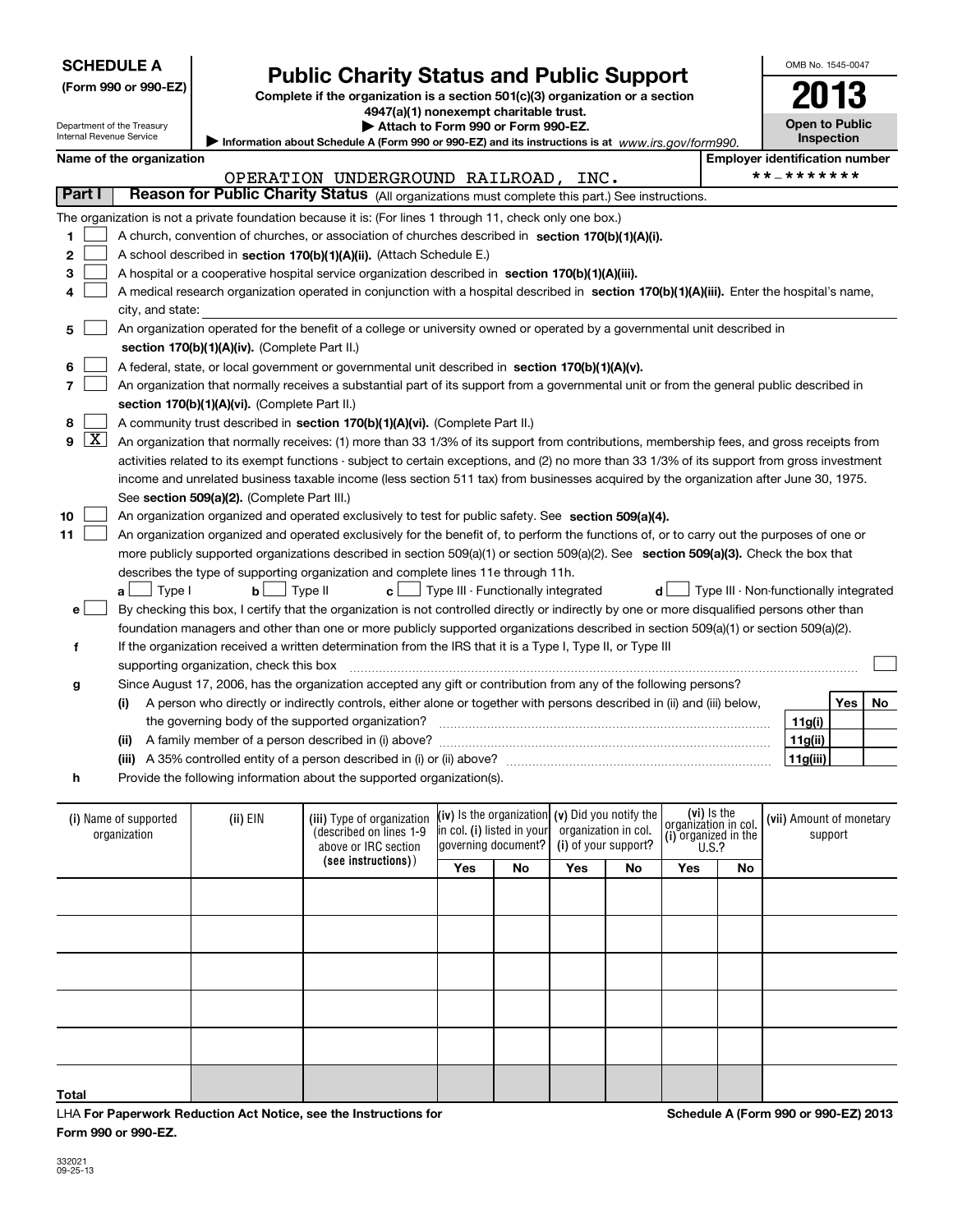#### Schedule A (Form 990 or 990-EZ) 2013 Page OPERATION UNDERGROUND RAILROAD, INC. \*\*-\*\*\*\*\*\*\***Part II Support Schedule for Organizations Described in Sections 170(b)(1)(A)(iv) and 170(b)(1)(A)(vi)**

(Complete only if you checked the box on line 5, 7, or 8 of Part I or if the organization failed to qualify under Part III. If the organization fails to qualify under the tests listed below, please complete Part III.)

|   | <b>Section A. Public Support</b>                                                                                                                                                                                               |          |          |                 |            |          |           |
|---|--------------------------------------------------------------------------------------------------------------------------------------------------------------------------------------------------------------------------------|----------|----------|-----------------|------------|----------|-----------|
|   | Calendar year (or fiscal year beginning in) $\blacktriangleright$                                                                                                                                                              | (a) 2009 | (b) 2010 | <b>(c)</b> 2011 | $(d)$ 2012 | (e) 2013 | (f) Total |
|   | <b>1</b> Gifts, grants, contributions, and                                                                                                                                                                                     |          |          |                 |            |          |           |
|   | membership fees received. (Do not                                                                                                                                                                                              |          |          |                 |            |          |           |
|   | include any "unusual grants.")                                                                                                                                                                                                 |          |          |                 |            |          |           |
|   | 2 Tax revenues levied for the organ-                                                                                                                                                                                           |          |          |                 |            |          |           |
|   | ization's benefit and either paid to                                                                                                                                                                                           |          |          |                 |            |          |           |
|   | or expended on its behalf                                                                                                                                                                                                      |          |          |                 |            |          |           |
|   | 3 The value of services or facilities                                                                                                                                                                                          |          |          |                 |            |          |           |
|   | furnished by a governmental unit to                                                                                                                                                                                            |          |          |                 |            |          |           |
|   | the organization without charge                                                                                                                                                                                                |          |          |                 |            |          |           |
|   | 4 Total. Add lines 1 through 3                                                                                                                                                                                                 |          |          |                 |            |          |           |
| 5 | The portion of total contributions                                                                                                                                                                                             |          |          |                 |            |          |           |
|   | by each person (other than a                                                                                                                                                                                                   |          |          |                 |            |          |           |
|   | governmental unit or publicly                                                                                                                                                                                                  |          |          |                 |            |          |           |
|   | supported organization) included                                                                                                                                                                                               |          |          |                 |            |          |           |
|   | on line 1 that exceeds 2% of the                                                                                                                                                                                               |          |          |                 |            |          |           |
|   | amount shown on line 11,                                                                                                                                                                                                       |          |          |                 |            |          |           |
|   | column (f)                                                                                                                                                                                                                     |          |          |                 |            |          |           |
|   | 6 Public support. Subtract line 5 from line 4.                                                                                                                                                                                 |          |          |                 |            |          |           |
|   | <b>Section B. Total Support</b>                                                                                                                                                                                                |          |          |                 |            |          |           |
|   | Calendar year (or fiscal year beginning in) $\blacktriangleright$                                                                                                                                                              | (a) 2009 | (b) 2010 | $(c)$ 2011      | $(d)$ 2012 | (e) 2013 | (f) Total |
|   | 7 Amounts from line 4                                                                                                                                                                                                          |          |          |                 |            |          |           |
| 8 | Gross income from interest,                                                                                                                                                                                                    |          |          |                 |            |          |           |
|   | dividends, payments received on                                                                                                                                                                                                |          |          |                 |            |          |           |
|   | securities loans, rents, royalties                                                                                                                                                                                             |          |          |                 |            |          |           |
|   | and income from similar sources                                                                                                                                                                                                |          |          |                 |            |          |           |
| 9 | Net income from unrelated business                                                                                                                                                                                             |          |          |                 |            |          |           |
|   | activities, whether or not the                                                                                                                                                                                                 |          |          |                 |            |          |           |
|   | business is regularly carried on                                                                                                                                                                                               |          |          |                 |            |          |           |
|   | <b>10</b> Other income. Do not include gain                                                                                                                                                                                    |          |          |                 |            |          |           |
|   | or loss from the sale of capital                                                                                                                                                                                               |          |          |                 |            |          |           |
|   | assets (Explain in Part IV.)                                                                                                                                                                                                   |          |          |                 |            |          |           |
|   | <b>11 Total support.</b> Add lines 7 through 10                                                                                                                                                                                |          |          |                 |            |          |           |
|   | <b>12</b> Gross receipts from related activities, etc. (see instructions)                                                                                                                                                      |          |          |                 |            | 12       |           |
|   | 13 First five years. If the Form 990 is for the organization's first, second, third, fourth, or fifth tax year as a section 501(c)(3)                                                                                          |          |          |                 |            |          |           |
|   | organization, check this box and stop here manufactured and content to the state of the state of the state of the state of the state of the state of the state of the state of the state of the state of the state of the stat |          |          |                 |            |          |           |
|   | Section C. Computation of Public Support Percentage                                                                                                                                                                            |          |          |                 |            |          |           |
|   | 14 Public support percentage for 2013 (line 6, column (f) divided by line 11, column (f) <i>manumanomeron</i>                                                                                                                  |          |          |                 |            | 14       | %         |
|   |                                                                                                                                                                                                                                |          |          |                 |            | 15       | %         |
|   | 16a 33 1/3% support test - 2013. If the organization did not check the box on line 13, and line 14 is 33 1/3% or more, check this box and                                                                                      |          |          |                 |            |          |           |
|   | stop here. The organization qualifies as a publicly supported organization                                                                                                                                                     |          |          |                 |            |          | ▔▁▏       |
|   | b 33 1/3% support test - 2012. If the organization did not check a box on line 13 or 16a, and line 15 is 33 1/3% or more, check this box                                                                                       |          |          |                 |            |          |           |
|   | and stop here. The organization qualifies as a publicly supported organization                                                                                                                                                 |          |          |                 |            |          |           |
|   | 17a 10% -facts-and-circumstances test - 2013. If the organization did not check a box on line 13, 16a, or 16b, and line 14 is 10% or more,                                                                                     |          |          |                 |            |          |           |
|   | and if the organization meets the "facts-and-circumstances" test, check this box and stop here. Explain in Part IV how the organization                                                                                        |          |          |                 |            |          |           |
|   | meets the "facts-and-circumstances" test. The organization qualifies as a publicly supported organization manumumum                                                                                                            |          |          |                 |            |          |           |
|   | <b>b 10% -facts-and-circumstances test - 2012.</b> If the organization did not check a box on line 13, 16a, 16b, or 17a, and line 15 is 10% or                                                                                 |          |          |                 |            |          |           |
|   | more, and if the organization meets the "facts-and-circumstances" test, check this box and stop here. Explain in Part IV how the                                                                                               |          |          |                 |            |          |           |
|   | organization meets the "facts-and-circumstances" test. The organization qualifies as a publicly supported organization                                                                                                         |          |          |                 |            |          |           |
|   | 18 Private foundation. If the organization did not check a box on line 13, 16a, 16b, 17a, or 17b, check this box and see instructions                                                                                          |          |          |                 |            |          |           |

**Schedule A (Form 990 or 990-EZ) 2013**

**2**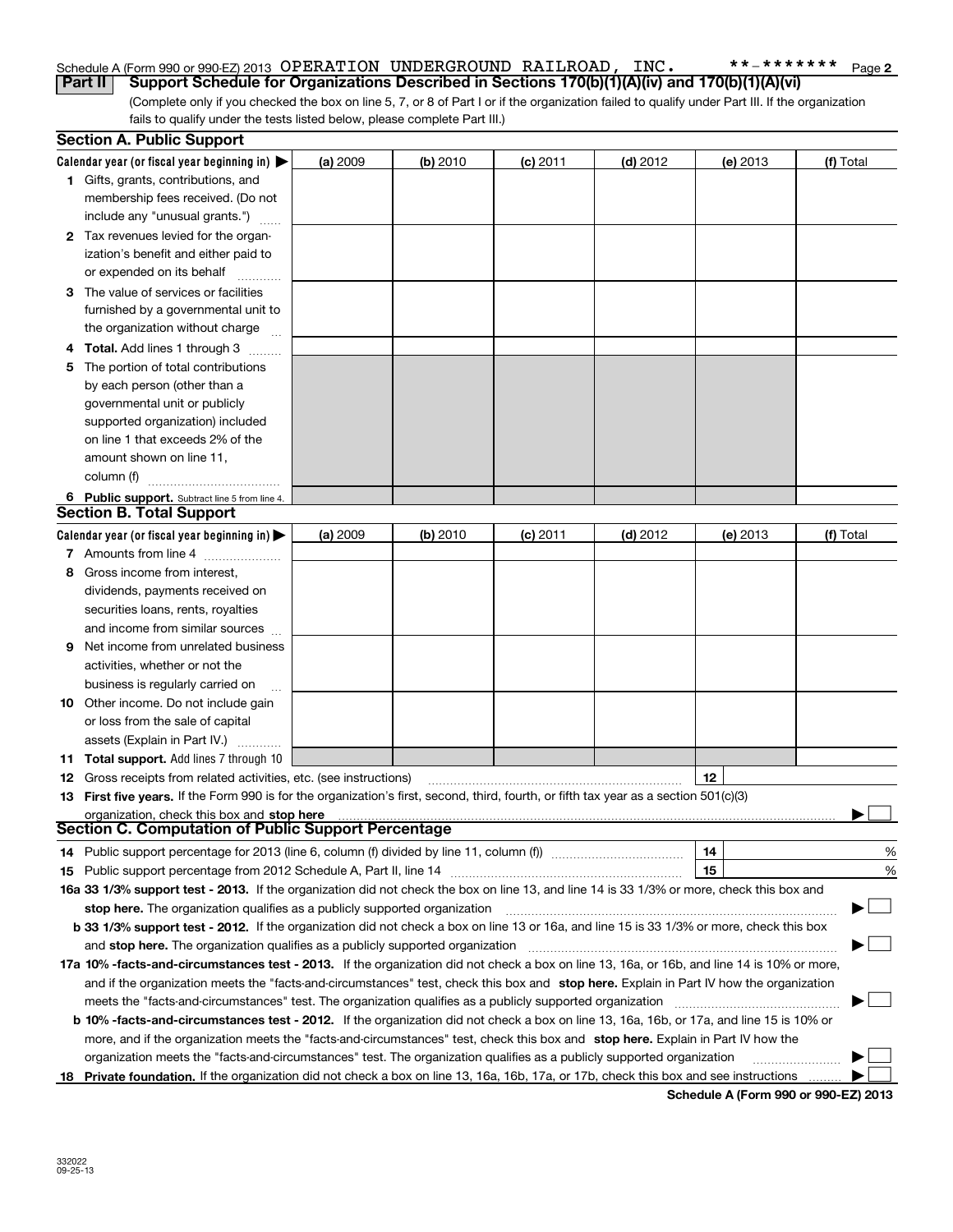#### Schedule A (Form 990 or 990-EZ) 2013 Page OPERATION UNDERGROUND RAILROAD, INC. \*\*-\*\*\*\*\*\*\* **Part III Support Schedule for Organizations Described in Section 509(a)(2)**

(Complete only if you checked the box on line 9 of Part I or if the organization failed to qualify under Part II. If the organization fails to qualify under the tests listed below, please complete Part II.)

| Calendar year (or fiscal year beginning in)<br>(a) 2009<br>(b) 2010<br>$(c)$ 2011<br>$(d)$ 2012<br>(e) 2013<br>(f) Total<br>1 Gifts, grants, contributions, and<br>membership fees received. (Do not<br>925,378.<br>925,378.<br>include any "unusual grants.")<br><b>2</b> Gross receipts from admissions,<br>merchandise sold or services per-<br>formed, or facilities furnished in<br>any activity that is related to the<br>organization's tax-exempt purpose<br>3 Gross receipts from activities that<br>are not an unrelated trade or bus-<br>iness under section 513<br>4 Tax revenues levied for the organ-<br>ization's benefit and either paid to<br>or expended on its behalf<br>.<br>5 The value of services or facilities<br>furnished by a governmental unit to<br>the organization without charge<br>925,378.<br>925, 378.<br><b>6 Total.</b> Add lines 1 through 5<br>7a Amounts included on lines 1, 2, and<br>$0$ .<br>3 received from disqualified persons<br><b>b</b> Amounts included on lines 2 and 3 received<br>from other than disqualified persons that<br>exceed the greater of \$5,000 or 1% of the<br>0.<br>amount on line 13 for the year<br>$\overline{0}$ .<br>c Add lines 7a and 7b<br>925, 378.<br>8 Public support (Subtract line 7c from line 6.)<br><b>Section B. Total Support</b><br>Calendar year (or fiscal year beginning in)<br>(a) 2009<br>(b) 2010<br>$(d)$ 2012<br>(e) 2013<br>(f) Total<br>$(c)$ 2011<br>925, 378.<br>925,378.<br>9 Amounts from line 6<br>10a Gross income from interest,<br>dividends, payments received on<br>securities loans, rents, royalties<br>22.<br>22.<br>and income from similar sources<br><b>b</b> Unrelated business taxable income<br>(less section 511 taxes) from businesses<br>acquired after June 30, 1975<br>22.<br>22.<br>c Add lines 10a and 10b<br>11 Net income from unrelated business<br>activities not included in line 10b,<br>whether or not the business is<br>regularly carried on<br><b>12</b> Other income. Do not include gain<br>or loss from the sale of capital<br>assets (Explain in Part IV.)<br>925,400.<br>925, 400.<br>13 Total support. (Add lines 9, 10c, 11, and 12.)<br>14 First five years. If the Form 990 is for the organization's first, second, third, fourth, or fifth tax year as a section 501(c)(3) organization,<br>$\blacktriangleright$ $\vert$ X $\vert$<br>check this box and stop here www.communication.communication.com/<br><b>Section C. Computation of Public Support Percentage</b><br>100.00<br>15<br>%<br>16<br>Public support percentage from 2012 Schedule A, Part III, line 15<br>%<br>16<br><b>Section D. Computation of Investment Income Percentage</b><br>17<br>Investment income percentage for 2013 (line 10c, column (f) divided by line 13, column (f))<br>%<br>17<br>18<br>%<br>18 Investment income percentage from 2012 Schedule A, Part III, line 17<br>19a 33 1/3% support tests - 2013. If the organization did not check the box on line 14, and line 15 is more than 33 1/3%, and line 17 is not<br>more than 33 1/3%, check this box and stop here. The organization qualifies as a publicly supported organization<br>b 33 1/3% support tests - 2012. If the organization did not check a box on line 14 or line 19a, and line 16 is more than 33 1/3%, and<br>line 18 is not more than 33 1/3%, check this box and stop here. The organization qualifies as a publicly supported organization | <b>Section A. Public Support</b> |  |  |  |  |
|-----------------------------------------------------------------------------------------------------------------------------------------------------------------------------------------------------------------------------------------------------------------------------------------------------------------------------------------------------------------------------------------------------------------------------------------------------------------------------------------------------------------------------------------------------------------------------------------------------------------------------------------------------------------------------------------------------------------------------------------------------------------------------------------------------------------------------------------------------------------------------------------------------------------------------------------------------------------------------------------------------------------------------------------------------------------------------------------------------------------------------------------------------------------------------------------------------------------------------------------------------------------------------------------------------------------------------------------------------------------------------------------------------------------------------------------------------------------------------------------------------------------------------------------------------------------------------------------------------------------------------------------------------------------------------------------------------------------------------------------------------------------------------------------------------------------------------------------------------------------------------------------------------------------------------------------------------------------------------------------------------------------------------------------------------------------------------------------------------------------------------------------------------------------------------------------------------------------------------------------------------------------------------------------------------------------------------------------------------------------------------------------------------------------------------------------------------------------------------------------------------------------------------------------------------------------------------------------------------------------------------------------------------------------------------------------------------------------------------------------------------------------------------------------------------------------------------------------------------------------------------------------------------------------------------------------------------------------------------------------------------------------------------------------------------------------------------------------------------------------------------------------------------------------------------------------------------------------------------------------------------------------------------------------------------------------------------------------------------------------------------------------------------------------------------------------------------------|----------------------------------|--|--|--|--|
|                                                                                                                                                                                                                                                                                                                                                                                                                                                                                                                                                                                                                                                                                                                                                                                                                                                                                                                                                                                                                                                                                                                                                                                                                                                                                                                                                                                                                                                                                                                                                                                                                                                                                                                                                                                                                                                                                                                                                                                                                                                                                                                                                                                                                                                                                                                                                                                                                                                                                                                                                                                                                                                                                                                                                                                                                                                                                                                                                                                                                                                                                                                                                                                                                                                                                                                                                                                                                                                           |                                  |  |  |  |  |
|                                                                                                                                                                                                                                                                                                                                                                                                                                                                                                                                                                                                                                                                                                                                                                                                                                                                                                                                                                                                                                                                                                                                                                                                                                                                                                                                                                                                                                                                                                                                                                                                                                                                                                                                                                                                                                                                                                                                                                                                                                                                                                                                                                                                                                                                                                                                                                                                                                                                                                                                                                                                                                                                                                                                                                                                                                                                                                                                                                                                                                                                                                                                                                                                                                                                                                                                                                                                                                                           |                                  |  |  |  |  |
|                                                                                                                                                                                                                                                                                                                                                                                                                                                                                                                                                                                                                                                                                                                                                                                                                                                                                                                                                                                                                                                                                                                                                                                                                                                                                                                                                                                                                                                                                                                                                                                                                                                                                                                                                                                                                                                                                                                                                                                                                                                                                                                                                                                                                                                                                                                                                                                                                                                                                                                                                                                                                                                                                                                                                                                                                                                                                                                                                                                                                                                                                                                                                                                                                                                                                                                                                                                                                                                           |                                  |  |  |  |  |
|                                                                                                                                                                                                                                                                                                                                                                                                                                                                                                                                                                                                                                                                                                                                                                                                                                                                                                                                                                                                                                                                                                                                                                                                                                                                                                                                                                                                                                                                                                                                                                                                                                                                                                                                                                                                                                                                                                                                                                                                                                                                                                                                                                                                                                                                                                                                                                                                                                                                                                                                                                                                                                                                                                                                                                                                                                                                                                                                                                                                                                                                                                                                                                                                                                                                                                                                                                                                                                                           |                                  |  |  |  |  |
|                                                                                                                                                                                                                                                                                                                                                                                                                                                                                                                                                                                                                                                                                                                                                                                                                                                                                                                                                                                                                                                                                                                                                                                                                                                                                                                                                                                                                                                                                                                                                                                                                                                                                                                                                                                                                                                                                                                                                                                                                                                                                                                                                                                                                                                                                                                                                                                                                                                                                                                                                                                                                                                                                                                                                                                                                                                                                                                                                                                                                                                                                                                                                                                                                                                                                                                                                                                                                                                           |                                  |  |  |  |  |
|                                                                                                                                                                                                                                                                                                                                                                                                                                                                                                                                                                                                                                                                                                                                                                                                                                                                                                                                                                                                                                                                                                                                                                                                                                                                                                                                                                                                                                                                                                                                                                                                                                                                                                                                                                                                                                                                                                                                                                                                                                                                                                                                                                                                                                                                                                                                                                                                                                                                                                                                                                                                                                                                                                                                                                                                                                                                                                                                                                                                                                                                                                                                                                                                                                                                                                                                                                                                                                                           |                                  |  |  |  |  |
|                                                                                                                                                                                                                                                                                                                                                                                                                                                                                                                                                                                                                                                                                                                                                                                                                                                                                                                                                                                                                                                                                                                                                                                                                                                                                                                                                                                                                                                                                                                                                                                                                                                                                                                                                                                                                                                                                                                                                                                                                                                                                                                                                                                                                                                                                                                                                                                                                                                                                                                                                                                                                                                                                                                                                                                                                                                                                                                                                                                                                                                                                                                                                                                                                                                                                                                                                                                                                                                           |                                  |  |  |  |  |
|                                                                                                                                                                                                                                                                                                                                                                                                                                                                                                                                                                                                                                                                                                                                                                                                                                                                                                                                                                                                                                                                                                                                                                                                                                                                                                                                                                                                                                                                                                                                                                                                                                                                                                                                                                                                                                                                                                                                                                                                                                                                                                                                                                                                                                                                                                                                                                                                                                                                                                                                                                                                                                                                                                                                                                                                                                                                                                                                                                                                                                                                                                                                                                                                                                                                                                                                                                                                                                                           |                                  |  |  |  |  |
|                                                                                                                                                                                                                                                                                                                                                                                                                                                                                                                                                                                                                                                                                                                                                                                                                                                                                                                                                                                                                                                                                                                                                                                                                                                                                                                                                                                                                                                                                                                                                                                                                                                                                                                                                                                                                                                                                                                                                                                                                                                                                                                                                                                                                                                                                                                                                                                                                                                                                                                                                                                                                                                                                                                                                                                                                                                                                                                                                                                                                                                                                                                                                                                                                                                                                                                                                                                                                                                           |                                  |  |  |  |  |
|                                                                                                                                                                                                                                                                                                                                                                                                                                                                                                                                                                                                                                                                                                                                                                                                                                                                                                                                                                                                                                                                                                                                                                                                                                                                                                                                                                                                                                                                                                                                                                                                                                                                                                                                                                                                                                                                                                                                                                                                                                                                                                                                                                                                                                                                                                                                                                                                                                                                                                                                                                                                                                                                                                                                                                                                                                                                                                                                                                                                                                                                                                                                                                                                                                                                                                                                                                                                                                                           |                                  |  |  |  |  |
|                                                                                                                                                                                                                                                                                                                                                                                                                                                                                                                                                                                                                                                                                                                                                                                                                                                                                                                                                                                                                                                                                                                                                                                                                                                                                                                                                                                                                                                                                                                                                                                                                                                                                                                                                                                                                                                                                                                                                                                                                                                                                                                                                                                                                                                                                                                                                                                                                                                                                                                                                                                                                                                                                                                                                                                                                                                                                                                                                                                                                                                                                                                                                                                                                                                                                                                                                                                                                                                           |                                  |  |  |  |  |
|                                                                                                                                                                                                                                                                                                                                                                                                                                                                                                                                                                                                                                                                                                                                                                                                                                                                                                                                                                                                                                                                                                                                                                                                                                                                                                                                                                                                                                                                                                                                                                                                                                                                                                                                                                                                                                                                                                                                                                                                                                                                                                                                                                                                                                                                                                                                                                                                                                                                                                                                                                                                                                                                                                                                                                                                                                                                                                                                                                                                                                                                                                                                                                                                                                                                                                                                                                                                                                                           |                                  |  |  |  |  |
|                                                                                                                                                                                                                                                                                                                                                                                                                                                                                                                                                                                                                                                                                                                                                                                                                                                                                                                                                                                                                                                                                                                                                                                                                                                                                                                                                                                                                                                                                                                                                                                                                                                                                                                                                                                                                                                                                                                                                                                                                                                                                                                                                                                                                                                                                                                                                                                                                                                                                                                                                                                                                                                                                                                                                                                                                                                                                                                                                                                                                                                                                                                                                                                                                                                                                                                                                                                                                                                           |                                  |  |  |  |  |
|                                                                                                                                                                                                                                                                                                                                                                                                                                                                                                                                                                                                                                                                                                                                                                                                                                                                                                                                                                                                                                                                                                                                                                                                                                                                                                                                                                                                                                                                                                                                                                                                                                                                                                                                                                                                                                                                                                                                                                                                                                                                                                                                                                                                                                                                                                                                                                                                                                                                                                                                                                                                                                                                                                                                                                                                                                                                                                                                                                                                                                                                                                                                                                                                                                                                                                                                                                                                                                                           |                                  |  |  |  |  |
|                                                                                                                                                                                                                                                                                                                                                                                                                                                                                                                                                                                                                                                                                                                                                                                                                                                                                                                                                                                                                                                                                                                                                                                                                                                                                                                                                                                                                                                                                                                                                                                                                                                                                                                                                                                                                                                                                                                                                                                                                                                                                                                                                                                                                                                                                                                                                                                                                                                                                                                                                                                                                                                                                                                                                                                                                                                                                                                                                                                                                                                                                                                                                                                                                                                                                                                                                                                                                                                           |                                  |  |  |  |  |
|                                                                                                                                                                                                                                                                                                                                                                                                                                                                                                                                                                                                                                                                                                                                                                                                                                                                                                                                                                                                                                                                                                                                                                                                                                                                                                                                                                                                                                                                                                                                                                                                                                                                                                                                                                                                                                                                                                                                                                                                                                                                                                                                                                                                                                                                                                                                                                                                                                                                                                                                                                                                                                                                                                                                                                                                                                                                                                                                                                                                                                                                                                                                                                                                                                                                                                                                                                                                                                                           |                                  |  |  |  |  |
|                                                                                                                                                                                                                                                                                                                                                                                                                                                                                                                                                                                                                                                                                                                                                                                                                                                                                                                                                                                                                                                                                                                                                                                                                                                                                                                                                                                                                                                                                                                                                                                                                                                                                                                                                                                                                                                                                                                                                                                                                                                                                                                                                                                                                                                                                                                                                                                                                                                                                                                                                                                                                                                                                                                                                                                                                                                                                                                                                                                                                                                                                                                                                                                                                                                                                                                                                                                                                                                           |                                  |  |  |  |  |
|                                                                                                                                                                                                                                                                                                                                                                                                                                                                                                                                                                                                                                                                                                                                                                                                                                                                                                                                                                                                                                                                                                                                                                                                                                                                                                                                                                                                                                                                                                                                                                                                                                                                                                                                                                                                                                                                                                                                                                                                                                                                                                                                                                                                                                                                                                                                                                                                                                                                                                                                                                                                                                                                                                                                                                                                                                                                                                                                                                                                                                                                                                                                                                                                                                                                                                                                                                                                                                                           |                                  |  |  |  |  |
|                                                                                                                                                                                                                                                                                                                                                                                                                                                                                                                                                                                                                                                                                                                                                                                                                                                                                                                                                                                                                                                                                                                                                                                                                                                                                                                                                                                                                                                                                                                                                                                                                                                                                                                                                                                                                                                                                                                                                                                                                                                                                                                                                                                                                                                                                                                                                                                                                                                                                                                                                                                                                                                                                                                                                                                                                                                                                                                                                                                                                                                                                                                                                                                                                                                                                                                                                                                                                                                           |                                  |  |  |  |  |
|                                                                                                                                                                                                                                                                                                                                                                                                                                                                                                                                                                                                                                                                                                                                                                                                                                                                                                                                                                                                                                                                                                                                                                                                                                                                                                                                                                                                                                                                                                                                                                                                                                                                                                                                                                                                                                                                                                                                                                                                                                                                                                                                                                                                                                                                                                                                                                                                                                                                                                                                                                                                                                                                                                                                                                                                                                                                                                                                                                                                                                                                                                                                                                                                                                                                                                                                                                                                                                                           |                                  |  |  |  |  |
|                                                                                                                                                                                                                                                                                                                                                                                                                                                                                                                                                                                                                                                                                                                                                                                                                                                                                                                                                                                                                                                                                                                                                                                                                                                                                                                                                                                                                                                                                                                                                                                                                                                                                                                                                                                                                                                                                                                                                                                                                                                                                                                                                                                                                                                                                                                                                                                                                                                                                                                                                                                                                                                                                                                                                                                                                                                                                                                                                                                                                                                                                                                                                                                                                                                                                                                                                                                                                                                           |                                  |  |  |  |  |
|                                                                                                                                                                                                                                                                                                                                                                                                                                                                                                                                                                                                                                                                                                                                                                                                                                                                                                                                                                                                                                                                                                                                                                                                                                                                                                                                                                                                                                                                                                                                                                                                                                                                                                                                                                                                                                                                                                                                                                                                                                                                                                                                                                                                                                                                                                                                                                                                                                                                                                                                                                                                                                                                                                                                                                                                                                                                                                                                                                                                                                                                                                                                                                                                                                                                                                                                                                                                                                                           |                                  |  |  |  |  |
|                                                                                                                                                                                                                                                                                                                                                                                                                                                                                                                                                                                                                                                                                                                                                                                                                                                                                                                                                                                                                                                                                                                                                                                                                                                                                                                                                                                                                                                                                                                                                                                                                                                                                                                                                                                                                                                                                                                                                                                                                                                                                                                                                                                                                                                                                                                                                                                                                                                                                                                                                                                                                                                                                                                                                                                                                                                                                                                                                                                                                                                                                                                                                                                                                                                                                                                                                                                                                                                           |                                  |  |  |  |  |
|                                                                                                                                                                                                                                                                                                                                                                                                                                                                                                                                                                                                                                                                                                                                                                                                                                                                                                                                                                                                                                                                                                                                                                                                                                                                                                                                                                                                                                                                                                                                                                                                                                                                                                                                                                                                                                                                                                                                                                                                                                                                                                                                                                                                                                                                                                                                                                                                                                                                                                                                                                                                                                                                                                                                                                                                                                                                                                                                                                                                                                                                                                                                                                                                                                                                                                                                                                                                                                                           |                                  |  |  |  |  |
|                                                                                                                                                                                                                                                                                                                                                                                                                                                                                                                                                                                                                                                                                                                                                                                                                                                                                                                                                                                                                                                                                                                                                                                                                                                                                                                                                                                                                                                                                                                                                                                                                                                                                                                                                                                                                                                                                                                                                                                                                                                                                                                                                                                                                                                                                                                                                                                                                                                                                                                                                                                                                                                                                                                                                                                                                                                                                                                                                                                                                                                                                                                                                                                                                                                                                                                                                                                                                                                           |                                  |  |  |  |  |
|                                                                                                                                                                                                                                                                                                                                                                                                                                                                                                                                                                                                                                                                                                                                                                                                                                                                                                                                                                                                                                                                                                                                                                                                                                                                                                                                                                                                                                                                                                                                                                                                                                                                                                                                                                                                                                                                                                                                                                                                                                                                                                                                                                                                                                                                                                                                                                                                                                                                                                                                                                                                                                                                                                                                                                                                                                                                                                                                                                                                                                                                                                                                                                                                                                                                                                                                                                                                                                                           |                                  |  |  |  |  |
|                                                                                                                                                                                                                                                                                                                                                                                                                                                                                                                                                                                                                                                                                                                                                                                                                                                                                                                                                                                                                                                                                                                                                                                                                                                                                                                                                                                                                                                                                                                                                                                                                                                                                                                                                                                                                                                                                                                                                                                                                                                                                                                                                                                                                                                                                                                                                                                                                                                                                                                                                                                                                                                                                                                                                                                                                                                                                                                                                                                                                                                                                                                                                                                                                                                                                                                                                                                                                                                           |                                  |  |  |  |  |
|                                                                                                                                                                                                                                                                                                                                                                                                                                                                                                                                                                                                                                                                                                                                                                                                                                                                                                                                                                                                                                                                                                                                                                                                                                                                                                                                                                                                                                                                                                                                                                                                                                                                                                                                                                                                                                                                                                                                                                                                                                                                                                                                                                                                                                                                                                                                                                                                                                                                                                                                                                                                                                                                                                                                                                                                                                                                                                                                                                                                                                                                                                                                                                                                                                                                                                                                                                                                                                                           |                                  |  |  |  |  |
|                                                                                                                                                                                                                                                                                                                                                                                                                                                                                                                                                                                                                                                                                                                                                                                                                                                                                                                                                                                                                                                                                                                                                                                                                                                                                                                                                                                                                                                                                                                                                                                                                                                                                                                                                                                                                                                                                                                                                                                                                                                                                                                                                                                                                                                                                                                                                                                                                                                                                                                                                                                                                                                                                                                                                                                                                                                                                                                                                                                                                                                                                                                                                                                                                                                                                                                                                                                                                                                           |                                  |  |  |  |  |
|                                                                                                                                                                                                                                                                                                                                                                                                                                                                                                                                                                                                                                                                                                                                                                                                                                                                                                                                                                                                                                                                                                                                                                                                                                                                                                                                                                                                                                                                                                                                                                                                                                                                                                                                                                                                                                                                                                                                                                                                                                                                                                                                                                                                                                                                                                                                                                                                                                                                                                                                                                                                                                                                                                                                                                                                                                                                                                                                                                                                                                                                                                                                                                                                                                                                                                                                                                                                                                                           |                                  |  |  |  |  |
|                                                                                                                                                                                                                                                                                                                                                                                                                                                                                                                                                                                                                                                                                                                                                                                                                                                                                                                                                                                                                                                                                                                                                                                                                                                                                                                                                                                                                                                                                                                                                                                                                                                                                                                                                                                                                                                                                                                                                                                                                                                                                                                                                                                                                                                                                                                                                                                                                                                                                                                                                                                                                                                                                                                                                                                                                                                                                                                                                                                                                                                                                                                                                                                                                                                                                                                                                                                                                                                           |                                  |  |  |  |  |
|                                                                                                                                                                                                                                                                                                                                                                                                                                                                                                                                                                                                                                                                                                                                                                                                                                                                                                                                                                                                                                                                                                                                                                                                                                                                                                                                                                                                                                                                                                                                                                                                                                                                                                                                                                                                                                                                                                                                                                                                                                                                                                                                                                                                                                                                                                                                                                                                                                                                                                                                                                                                                                                                                                                                                                                                                                                                                                                                                                                                                                                                                                                                                                                                                                                                                                                                                                                                                                                           |                                  |  |  |  |  |
|                                                                                                                                                                                                                                                                                                                                                                                                                                                                                                                                                                                                                                                                                                                                                                                                                                                                                                                                                                                                                                                                                                                                                                                                                                                                                                                                                                                                                                                                                                                                                                                                                                                                                                                                                                                                                                                                                                                                                                                                                                                                                                                                                                                                                                                                                                                                                                                                                                                                                                                                                                                                                                                                                                                                                                                                                                                                                                                                                                                                                                                                                                                                                                                                                                                                                                                                                                                                                                                           |                                  |  |  |  |  |
|                                                                                                                                                                                                                                                                                                                                                                                                                                                                                                                                                                                                                                                                                                                                                                                                                                                                                                                                                                                                                                                                                                                                                                                                                                                                                                                                                                                                                                                                                                                                                                                                                                                                                                                                                                                                                                                                                                                                                                                                                                                                                                                                                                                                                                                                                                                                                                                                                                                                                                                                                                                                                                                                                                                                                                                                                                                                                                                                                                                                                                                                                                                                                                                                                                                                                                                                                                                                                                                           |                                  |  |  |  |  |
|                                                                                                                                                                                                                                                                                                                                                                                                                                                                                                                                                                                                                                                                                                                                                                                                                                                                                                                                                                                                                                                                                                                                                                                                                                                                                                                                                                                                                                                                                                                                                                                                                                                                                                                                                                                                                                                                                                                                                                                                                                                                                                                                                                                                                                                                                                                                                                                                                                                                                                                                                                                                                                                                                                                                                                                                                                                                                                                                                                                                                                                                                                                                                                                                                                                                                                                                                                                                                                                           |                                  |  |  |  |  |
|                                                                                                                                                                                                                                                                                                                                                                                                                                                                                                                                                                                                                                                                                                                                                                                                                                                                                                                                                                                                                                                                                                                                                                                                                                                                                                                                                                                                                                                                                                                                                                                                                                                                                                                                                                                                                                                                                                                                                                                                                                                                                                                                                                                                                                                                                                                                                                                                                                                                                                                                                                                                                                                                                                                                                                                                                                                                                                                                                                                                                                                                                                                                                                                                                                                                                                                                                                                                                                                           |                                  |  |  |  |  |
|                                                                                                                                                                                                                                                                                                                                                                                                                                                                                                                                                                                                                                                                                                                                                                                                                                                                                                                                                                                                                                                                                                                                                                                                                                                                                                                                                                                                                                                                                                                                                                                                                                                                                                                                                                                                                                                                                                                                                                                                                                                                                                                                                                                                                                                                                                                                                                                                                                                                                                                                                                                                                                                                                                                                                                                                                                                                                                                                                                                                                                                                                                                                                                                                                                                                                                                                                                                                                                                           |                                  |  |  |  |  |
|                                                                                                                                                                                                                                                                                                                                                                                                                                                                                                                                                                                                                                                                                                                                                                                                                                                                                                                                                                                                                                                                                                                                                                                                                                                                                                                                                                                                                                                                                                                                                                                                                                                                                                                                                                                                                                                                                                                                                                                                                                                                                                                                                                                                                                                                                                                                                                                                                                                                                                                                                                                                                                                                                                                                                                                                                                                                                                                                                                                                                                                                                                                                                                                                                                                                                                                                                                                                                                                           |                                  |  |  |  |  |
|                                                                                                                                                                                                                                                                                                                                                                                                                                                                                                                                                                                                                                                                                                                                                                                                                                                                                                                                                                                                                                                                                                                                                                                                                                                                                                                                                                                                                                                                                                                                                                                                                                                                                                                                                                                                                                                                                                                                                                                                                                                                                                                                                                                                                                                                                                                                                                                                                                                                                                                                                                                                                                                                                                                                                                                                                                                                                                                                                                                                                                                                                                                                                                                                                                                                                                                                                                                                                                                           |                                  |  |  |  |  |
|                                                                                                                                                                                                                                                                                                                                                                                                                                                                                                                                                                                                                                                                                                                                                                                                                                                                                                                                                                                                                                                                                                                                                                                                                                                                                                                                                                                                                                                                                                                                                                                                                                                                                                                                                                                                                                                                                                                                                                                                                                                                                                                                                                                                                                                                                                                                                                                                                                                                                                                                                                                                                                                                                                                                                                                                                                                                                                                                                                                                                                                                                                                                                                                                                                                                                                                                                                                                                                                           |                                  |  |  |  |  |
|                                                                                                                                                                                                                                                                                                                                                                                                                                                                                                                                                                                                                                                                                                                                                                                                                                                                                                                                                                                                                                                                                                                                                                                                                                                                                                                                                                                                                                                                                                                                                                                                                                                                                                                                                                                                                                                                                                                                                                                                                                                                                                                                                                                                                                                                                                                                                                                                                                                                                                                                                                                                                                                                                                                                                                                                                                                                                                                                                                                                                                                                                                                                                                                                                                                                                                                                                                                                                                                           |                                  |  |  |  |  |
|                                                                                                                                                                                                                                                                                                                                                                                                                                                                                                                                                                                                                                                                                                                                                                                                                                                                                                                                                                                                                                                                                                                                                                                                                                                                                                                                                                                                                                                                                                                                                                                                                                                                                                                                                                                                                                                                                                                                                                                                                                                                                                                                                                                                                                                                                                                                                                                                                                                                                                                                                                                                                                                                                                                                                                                                                                                                                                                                                                                                                                                                                                                                                                                                                                                                                                                                                                                                                                                           |                                  |  |  |  |  |
|                                                                                                                                                                                                                                                                                                                                                                                                                                                                                                                                                                                                                                                                                                                                                                                                                                                                                                                                                                                                                                                                                                                                                                                                                                                                                                                                                                                                                                                                                                                                                                                                                                                                                                                                                                                                                                                                                                                                                                                                                                                                                                                                                                                                                                                                                                                                                                                                                                                                                                                                                                                                                                                                                                                                                                                                                                                                                                                                                                                                                                                                                                                                                                                                                                                                                                                                                                                                                                                           |                                  |  |  |  |  |
|                                                                                                                                                                                                                                                                                                                                                                                                                                                                                                                                                                                                                                                                                                                                                                                                                                                                                                                                                                                                                                                                                                                                                                                                                                                                                                                                                                                                                                                                                                                                                                                                                                                                                                                                                                                                                                                                                                                                                                                                                                                                                                                                                                                                                                                                                                                                                                                                                                                                                                                                                                                                                                                                                                                                                                                                                                                                                                                                                                                                                                                                                                                                                                                                                                                                                                                                                                                                                                                           |                                  |  |  |  |  |
|                                                                                                                                                                                                                                                                                                                                                                                                                                                                                                                                                                                                                                                                                                                                                                                                                                                                                                                                                                                                                                                                                                                                                                                                                                                                                                                                                                                                                                                                                                                                                                                                                                                                                                                                                                                                                                                                                                                                                                                                                                                                                                                                                                                                                                                                                                                                                                                                                                                                                                                                                                                                                                                                                                                                                                                                                                                                                                                                                                                                                                                                                                                                                                                                                                                                                                                                                                                                                                                           |                                  |  |  |  |  |
|                                                                                                                                                                                                                                                                                                                                                                                                                                                                                                                                                                                                                                                                                                                                                                                                                                                                                                                                                                                                                                                                                                                                                                                                                                                                                                                                                                                                                                                                                                                                                                                                                                                                                                                                                                                                                                                                                                                                                                                                                                                                                                                                                                                                                                                                                                                                                                                                                                                                                                                                                                                                                                                                                                                                                                                                                                                                                                                                                                                                                                                                                                                                                                                                                                                                                                                                                                                                                                                           |                                  |  |  |  |  |
|                                                                                                                                                                                                                                                                                                                                                                                                                                                                                                                                                                                                                                                                                                                                                                                                                                                                                                                                                                                                                                                                                                                                                                                                                                                                                                                                                                                                                                                                                                                                                                                                                                                                                                                                                                                                                                                                                                                                                                                                                                                                                                                                                                                                                                                                                                                                                                                                                                                                                                                                                                                                                                                                                                                                                                                                                                                                                                                                                                                                                                                                                                                                                                                                                                                                                                                                                                                                                                                           |                                  |  |  |  |  |
|                                                                                                                                                                                                                                                                                                                                                                                                                                                                                                                                                                                                                                                                                                                                                                                                                                                                                                                                                                                                                                                                                                                                                                                                                                                                                                                                                                                                                                                                                                                                                                                                                                                                                                                                                                                                                                                                                                                                                                                                                                                                                                                                                                                                                                                                                                                                                                                                                                                                                                                                                                                                                                                                                                                                                                                                                                                                                                                                                                                                                                                                                                                                                                                                                                                                                                                                                                                                                                                           |                                  |  |  |  |  |
|                                                                                                                                                                                                                                                                                                                                                                                                                                                                                                                                                                                                                                                                                                                                                                                                                                                                                                                                                                                                                                                                                                                                                                                                                                                                                                                                                                                                                                                                                                                                                                                                                                                                                                                                                                                                                                                                                                                                                                                                                                                                                                                                                                                                                                                                                                                                                                                                                                                                                                                                                                                                                                                                                                                                                                                                                                                                                                                                                                                                                                                                                                                                                                                                                                                                                                                                                                                                                                                           |                                  |  |  |  |  |
|                                                                                                                                                                                                                                                                                                                                                                                                                                                                                                                                                                                                                                                                                                                                                                                                                                                                                                                                                                                                                                                                                                                                                                                                                                                                                                                                                                                                                                                                                                                                                                                                                                                                                                                                                                                                                                                                                                                                                                                                                                                                                                                                                                                                                                                                                                                                                                                                                                                                                                                                                                                                                                                                                                                                                                                                                                                                                                                                                                                                                                                                                                                                                                                                                                                                                                                                                                                                                                                           |                                  |  |  |  |  |
|                                                                                                                                                                                                                                                                                                                                                                                                                                                                                                                                                                                                                                                                                                                                                                                                                                                                                                                                                                                                                                                                                                                                                                                                                                                                                                                                                                                                                                                                                                                                                                                                                                                                                                                                                                                                                                                                                                                                                                                                                                                                                                                                                                                                                                                                                                                                                                                                                                                                                                                                                                                                                                                                                                                                                                                                                                                                                                                                                                                                                                                                                                                                                                                                                                                                                                                                                                                                                                                           |                                  |  |  |  |  |
|                                                                                                                                                                                                                                                                                                                                                                                                                                                                                                                                                                                                                                                                                                                                                                                                                                                                                                                                                                                                                                                                                                                                                                                                                                                                                                                                                                                                                                                                                                                                                                                                                                                                                                                                                                                                                                                                                                                                                                                                                                                                                                                                                                                                                                                                                                                                                                                                                                                                                                                                                                                                                                                                                                                                                                                                                                                                                                                                                                                                                                                                                                                                                                                                                                                                                                                                                                                                                                                           |                                  |  |  |  |  |
|                                                                                                                                                                                                                                                                                                                                                                                                                                                                                                                                                                                                                                                                                                                                                                                                                                                                                                                                                                                                                                                                                                                                                                                                                                                                                                                                                                                                                                                                                                                                                                                                                                                                                                                                                                                                                                                                                                                                                                                                                                                                                                                                                                                                                                                                                                                                                                                                                                                                                                                                                                                                                                                                                                                                                                                                                                                                                                                                                                                                                                                                                                                                                                                                                                                                                                                                                                                                                                                           |                                  |  |  |  |  |
|                                                                                                                                                                                                                                                                                                                                                                                                                                                                                                                                                                                                                                                                                                                                                                                                                                                                                                                                                                                                                                                                                                                                                                                                                                                                                                                                                                                                                                                                                                                                                                                                                                                                                                                                                                                                                                                                                                                                                                                                                                                                                                                                                                                                                                                                                                                                                                                                                                                                                                                                                                                                                                                                                                                                                                                                                                                                                                                                                                                                                                                                                                                                                                                                                                                                                                                                                                                                                                                           |                                  |  |  |  |  |
|                                                                                                                                                                                                                                                                                                                                                                                                                                                                                                                                                                                                                                                                                                                                                                                                                                                                                                                                                                                                                                                                                                                                                                                                                                                                                                                                                                                                                                                                                                                                                                                                                                                                                                                                                                                                                                                                                                                                                                                                                                                                                                                                                                                                                                                                                                                                                                                                                                                                                                                                                                                                                                                                                                                                                                                                                                                                                                                                                                                                                                                                                                                                                                                                                                                                                                                                                                                                                                                           |                                  |  |  |  |  |
|                                                                                                                                                                                                                                                                                                                                                                                                                                                                                                                                                                                                                                                                                                                                                                                                                                                                                                                                                                                                                                                                                                                                                                                                                                                                                                                                                                                                                                                                                                                                                                                                                                                                                                                                                                                                                                                                                                                                                                                                                                                                                                                                                                                                                                                                                                                                                                                                                                                                                                                                                                                                                                                                                                                                                                                                                                                                                                                                                                                                                                                                                                                                                                                                                                                                                                                                                                                                                                                           |                                  |  |  |  |  |

**Schedule A (Form 990 or 990-EZ) 2013**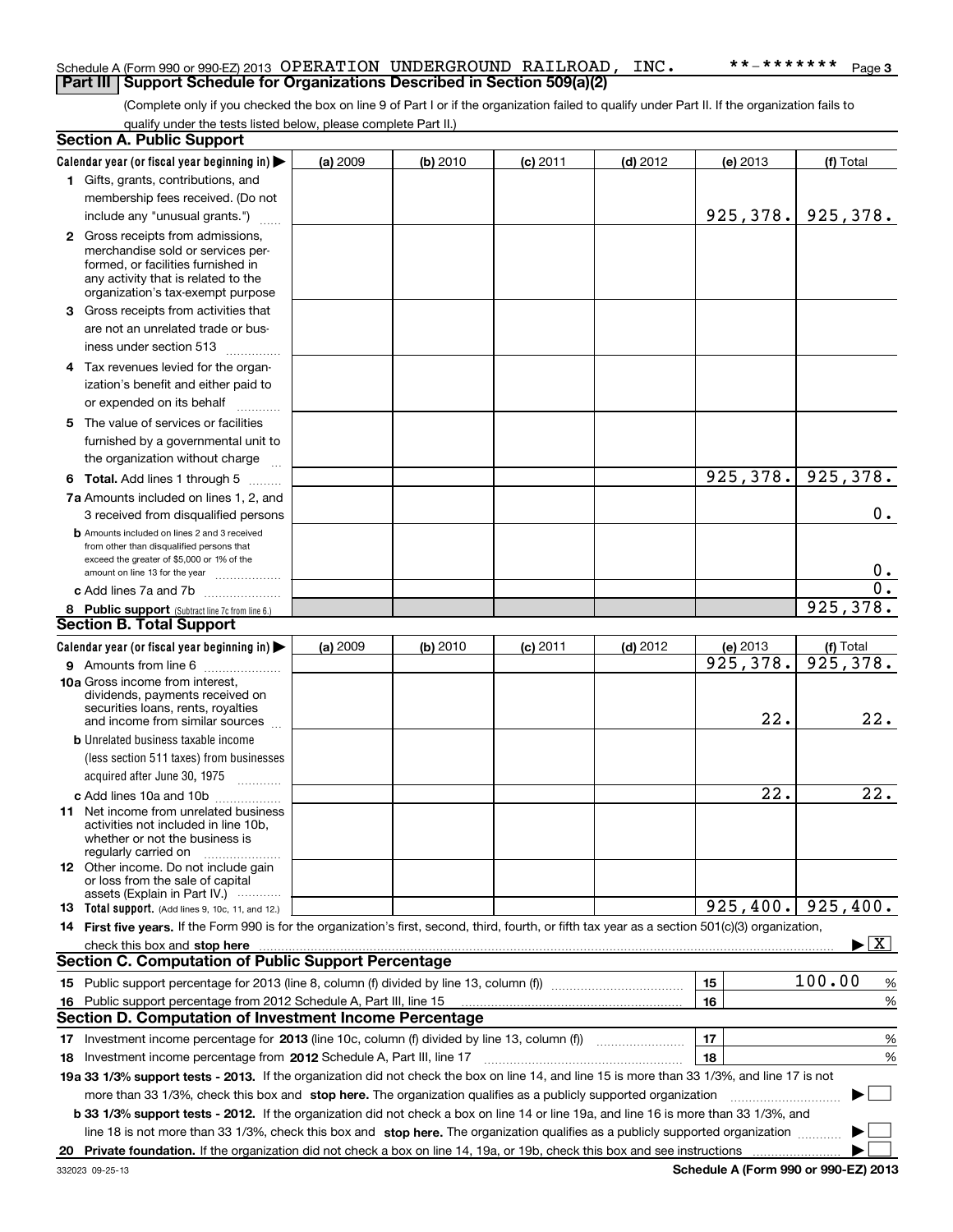| Part IV | Supplemental Information. Provide the explanations required by Part II, line 10; Part II, line 17a or 17b; and Part III, line 12. |
|---------|-----------------------------------------------------------------------------------------------------------------------------------|
|         | Also complete this part for any additional information. (See instructions).                                                       |
|         |                                                                                                                                   |
|         |                                                                                                                                   |
|         |                                                                                                                                   |
|         |                                                                                                                                   |
|         |                                                                                                                                   |
|         |                                                                                                                                   |
|         |                                                                                                                                   |
|         |                                                                                                                                   |
|         |                                                                                                                                   |
|         |                                                                                                                                   |
|         |                                                                                                                                   |
|         |                                                                                                                                   |
|         |                                                                                                                                   |
|         |                                                                                                                                   |
|         |                                                                                                                                   |
|         |                                                                                                                                   |
|         |                                                                                                                                   |
|         |                                                                                                                                   |
|         |                                                                                                                                   |
|         |                                                                                                                                   |
|         |                                                                                                                                   |
|         |                                                                                                                                   |
|         |                                                                                                                                   |
|         |                                                                                                                                   |
|         |                                                                                                                                   |
|         |                                                                                                                                   |
|         |                                                                                                                                   |
|         |                                                                                                                                   |
|         |                                                                                                                                   |
|         |                                                                                                                                   |
|         |                                                                                                                                   |
|         |                                                                                                                                   |
|         |                                                                                                                                   |
|         |                                                                                                                                   |
|         |                                                                                                                                   |
|         |                                                                                                                                   |
|         |                                                                                                                                   |
|         |                                                                                                                                   |
|         |                                                                                                                                   |
|         |                                                                                                                                   |
|         |                                                                                                                                   |
|         |                                                                                                                                   |

Schedule A (Form 990 or 990-EZ) 2013 Page OPERATION UNDERGROUND RAILROAD, INC. \*\*-\*\*\*\*\*\*\*

**4**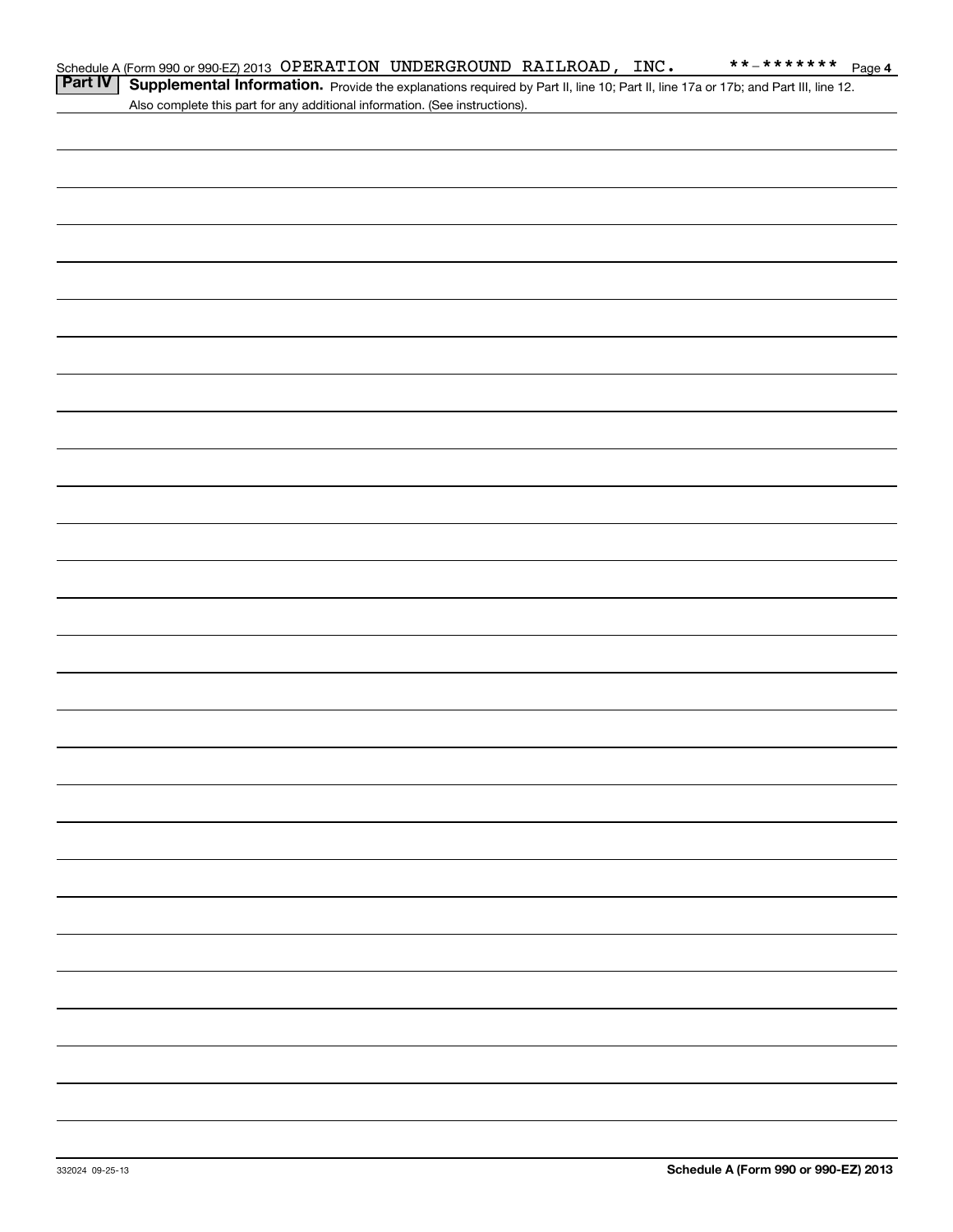Department of the Treasury **(Form 990, 990-EZ, or 990-PF)**

Internal Revenue Service

## \*\* PUBLIC DISCLOSURE COPY \*\*

# **Schedule B Schedule of Contributors**

**| Attach to Form 990, Form 990-EZ, or Form 990-PF. | Information about Schedule B (Form 990, 990-EZ, or 990-PF) and its instructions is at** www.irs.gov/form990  $\cdot$ 

**Name of the organization Employer identification number**

**Organization type** (check one):

| OPERATION UNDERGROUND RAILROAD. |  |  | **_******* |
|---------------------------------|--|--|------------|
|---------------------------------|--|--|------------|

OMB No. 1545-0047

**2013**

|  |  | *_******* |  |  |  |  |  |  |  |  |
|--|--|-----------|--|--|--|--|--|--|--|--|
|--|--|-----------|--|--|--|--|--|--|--|--|

| Filers of:         | Section:                                                                    |
|--------------------|-----------------------------------------------------------------------------|
| Form 990 or 990-EZ | $3$ ) (enter number) organization<br>$X$ 501(c)(                            |
|                    | $4947(a)(1)$ nonexempt charitable trust not treated as a private foundation |
|                    | 527 political organization                                                  |
| Form 990-PF        | 501(c)(3) exempt private foundation                                         |
|                    | 4947(a)(1) nonexempt charitable trust treated as a private foundation       |
|                    | 501(c)(3) taxable private foundation                                        |

Check if your organization is covered by the **General Rule** or a **Special Rule. Note.**  Only a section 501(c)(7), (8), or (10) organization can check boxes for both the General Rule and a Special Rule. See instructions.

#### **General Rule**

 $\boxed{\textbf{X}}$  For an organization filing Form 990, 990-EZ, or 990-PF that received, during the year, \$5,000 or more (in money or property) from any one contributor. Complete Parts I and II.

#### **Special Rules**

 $\mathcal{L}^{\text{max}}$ 

509(a)(1) and 170(b)(1)(A)(vi) and received from any one contributor, during the year, a contribution of the greater of **(1)** \$5,000 or **(2)** 2% For a section 501(c)(3) organization filing Form 990 or 990-EZ that met the 33 1/3% support test of the regulations under sections of the amount on (i) Form 990, Part VIII, line 1h, or (ii) Form 990-EZ, line 1. Complete Parts I and II.  $\mathcal{L}^{\text{max}}$ 

total contributions of more than \$1,000 for use *exclusively* for religious, charitable, scientific, literary, or educational purposes, or For a section 501(c)(7), (8), or (10) organization filing Form 990 or 990-EZ that received from any one contributor, during the year, the prevention of cruelty to children or animals. Complete Parts I, II, and III.

purpose. Do not complete any of the parts unless the **General Rule** applies to this organization because it received *nonexclusively* contributions for use <sub>exclusively</sub> for religious, charitable, etc., purposes, but these contributions did not total to more than \$1,000. If this box is checked, enter here the total contributions that were received during the year for an exclusively religious, charitable, etc., For a section 501(c)(7), (8), or (10) organization filing Form 990 or 990-EZ that received from any one contributor, during the year, religious, charitable, etc., contributions of \$5,000 or more during the year  $\quad \ldots \quad \ldots \quad \bullet \quad$ \$  $\mathcal{L}^{\text{max}}$ 

**Caution.**An organization that is not covered by the General Rule and/or the Special Rules does not file Schedule B (Form 990, 990-EZ, or 990-PF),  **must** but it answer "No" on Part IV, line 2, of its Form 990; or check the box on line H of its Form 990-EZ or on its Form 990-PF, Part I, line 2, to certify that it does not meet the filing requirements of Schedule B (Form 990, 990-EZ, or 990-PF).

LHA For Paperwork Reduction Act Notice, see the Instructions for Form 990, 990-EZ, or 990-PF. Schedule B (Form 990, 990-EZ, or 990-PF) (2013)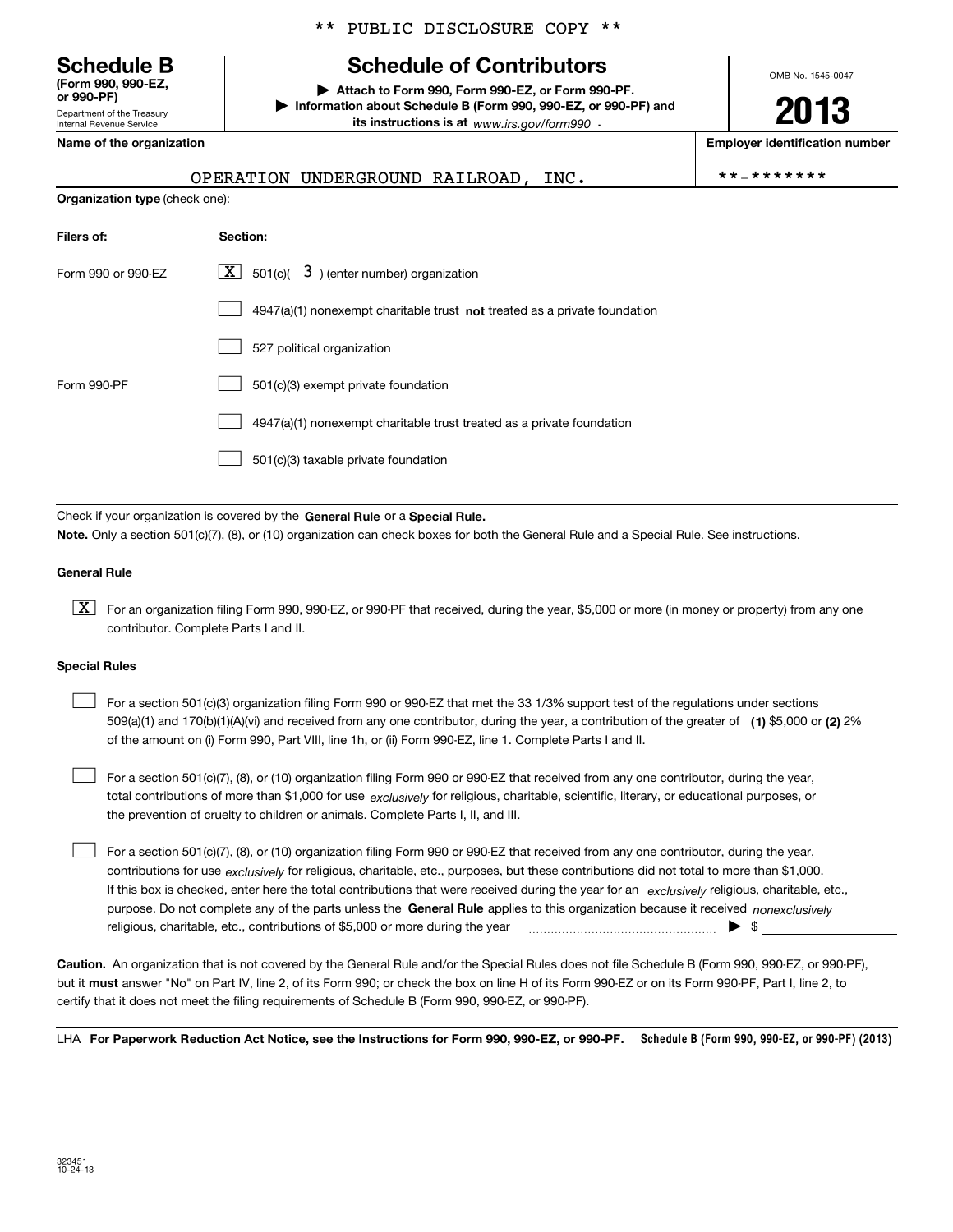OPERATION UNDERGROUND RAILROAD, INC. \*\*-\*\*\*\*\*\*\*

(see instructions). Use duplicate copies of Part I if additional space is needed.<br> **2PERATION UNDERGROUND RAILROAD, INC.**<br> **Part I Contributors** (see instructions). Use duplicate copies of Part I if additional space is n

| (a)<br>No. | (b)<br>Name, address, and ZIP + 4 | (c)<br><b>Total contributions</b> | (d)<br>Type of contribution                                                                      |
|------------|-----------------------------------|-----------------------------------|--------------------------------------------------------------------------------------------------|
| 1          |                                   | 10,000.<br>\$                     | $\mathbf{X}$<br>Person<br>Payroll<br>Noncash<br>(Complete Part II for<br>noncash contributions.) |
| (a)<br>No. | (b)<br>Name, address, and ZIP + 4 | (c)<br><b>Total contributions</b> | (d)<br>Type of contribution                                                                      |
| 2          |                                   | 5,000.<br>\$                      | $\mathbf{X}$<br>Person<br>Payroll<br>Noncash<br>(Complete Part II for<br>noncash contributions.) |
| (a)<br>No. | (b)<br>Name, address, and ZIP + 4 | (c)<br><b>Total contributions</b> | (d)<br>Type of contribution                                                                      |
| 3          |                                   | 10,000.<br>\$                     | $\mathbf{X}$<br>Person<br>Payroll<br>Noncash<br>(Complete Part II for<br>noncash contributions.) |
| (a)<br>No. | (b)<br>Name, address, and ZIP + 4 | (c)<br><b>Total contributions</b> | (d)<br>Type of contribution                                                                      |
| 4          |                                   | 45,000.<br>\$                     | $\mathbf{X}$<br>Person<br>Payroll<br>Noncash<br>(Complete Part II for<br>noncash contributions.) |
| (a)<br>No. | (b)<br>Name, address, and ZIP + 4 | (c)<br><b>Total contributions</b> | (d)<br>Type of contribution                                                                      |
| 5          |                                   | 50,000.<br>\$                     | $\mathbf{X}$<br>Person<br>Payroll<br>Noncash<br>(Complete Part II for<br>noncash contributions.) |
| (a)<br>No. | (b)<br>Name, address, and ZIP + 4 | (c)<br><b>Total contributions</b> | (d)<br>Type of contribution                                                                      |
| 6          |                                   | 16,000.<br>\$                     | $\mathbf{X}$<br>Person<br>Payroll<br>Noncash<br>(Complete Part II for<br>noncash contributions.) |

**Name of organization Employer identification number**

323452 10-24-13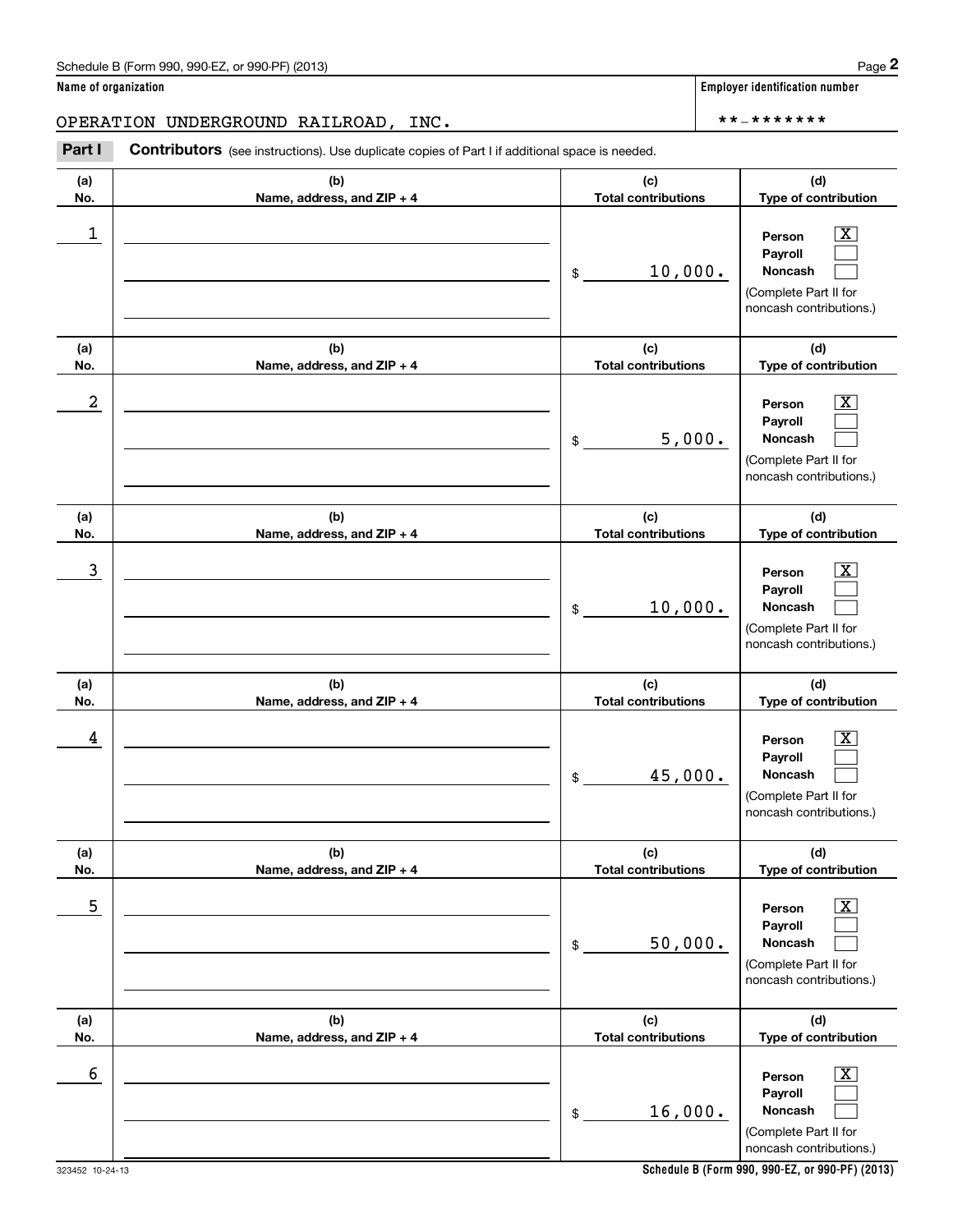OPERATION UNDERGROUND RAILROAD, INC. \*\*-\*\*\*\*\*\*\*

(see instructions). Use duplicate copies of Part II if additional space is needed.<br> **PERATION UNDERGROUND RAILROAD, INC.**<br> **Part II Noncash Property** (see instructions). Use duplicate copies of Part II if additional spac

| (a)<br>No.<br>from<br>Part I | (b)<br>Description of noncash property given | (c)<br>FMV (or estimate)<br>(see instructions) | (d)<br>Date received |
|------------------------------|----------------------------------------------|------------------------------------------------|----------------------|
|                              |                                              |                                                |                      |
|                              |                                              | $$\tilde{\phantom{a}}$$                        |                      |
| (a)<br>No.<br>from<br>Part I | (b)<br>Description of noncash property given | (c)<br>FMV (or estimate)<br>(see instructions) | (d)<br>Date received |
|                              |                                              |                                                |                      |
|                              |                                              | $$\tilde{\phantom{a}}$$                        |                      |
| (a)<br>No.<br>from<br>Part I | (b)<br>Description of noncash property given | (c)<br>FMV (or estimate)<br>(see instructions) | (d)<br>Date received |
|                              |                                              |                                                |                      |
|                              |                                              | \$                                             |                      |
| (a)<br>No.<br>from<br>Part I | (b)<br>Description of noncash property given | (c)<br>FMV (or estimate)<br>(see instructions) | (d)<br>Date received |
|                              |                                              |                                                |                      |
|                              |                                              | \$                                             |                      |
| (a)<br>No.<br>from<br>Part I | (b)<br>Description of noncash property given | (c)<br>FMV (or estimate)<br>(see instructions) | (d)<br>Date received |
|                              |                                              |                                                |                      |
|                              |                                              | \$                                             |                      |
| (a)<br>No.<br>from<br>Part I | (b)<br>Description of noncash property given | (c)<br>FMV (or estimate)<br>(see instructions) | (d)<br>Date received |
|                              |                                              |                                                |                      |
|                              |                                              | \$                                             |                      |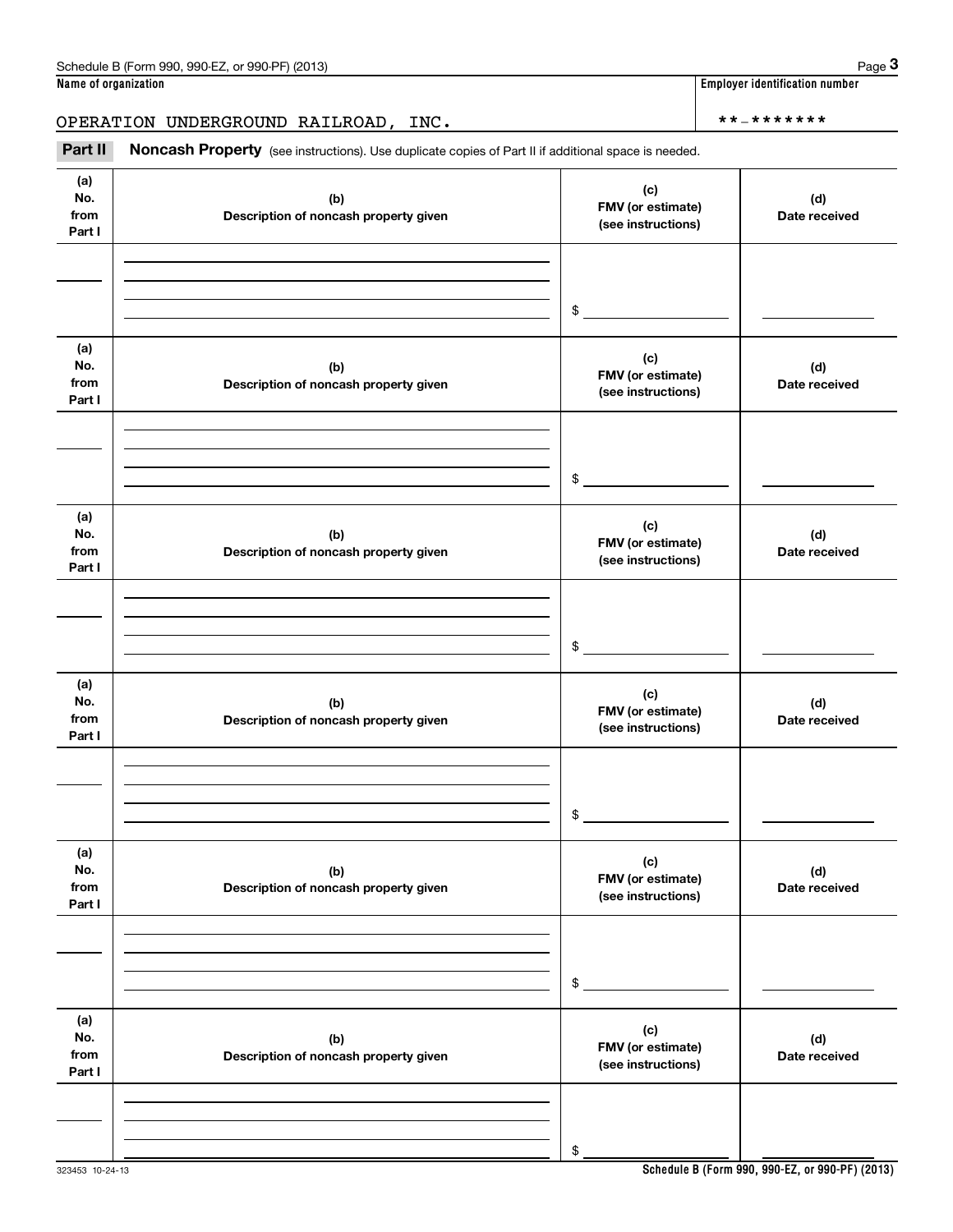|                                                  | Schedule B (Form 990, 990-EZ, or 990-PF) (2013)                                                                                                                                                                                                                                                                                                               |                      |                                                                                                                                                              | Page 4 |  |  |  |  |
|--------------------------------------------------|---------------------------------------------------------------------------------------------------------------------------------------------------------------------------------------------------------------------------------------------------------------------------------------------------------------------------------------------------------------|----------------------|--------------------------------------------------------------------------------------------------------------------------------------------------------------|--------|--|--|--|--|
| Name of organization                             |                                                                                                                                                                                                                                                                                                                                                               |                      | <b>Employer identification number</b>                                                                                                                        |        |  |  |  |  |
|                                                  | OPERATION UNDERGROUND RAILROAD, INC.                                                                                                                                                                                                                                                                                                                          |                      | **_*******                                                                                                                                                   |        |  |  |  |  |
| Part III                                         | year. Complete columns (a) through (e) and the following line entry. For organizations completing Part III, enter<br>the total of $\frac{exclusively}$ religious, charitable, etc., contributions of \$1,000 or less for the year. (Enter this information once.) $\blacktriangleright$ \$<br>Use duplicate copies of Part III if additional space is needed. |                      | $Exclusively$ religious, charitable, etc., individual contributions to section $501(c)(7)$ , (8), or (10) organizations that total more than \$1,000 for the |        |  |  |  |  |
| (a) No.<br>from<br>(b) Purpose of gift<br>Part I |                                                                                                                                                                                                                                                                                                                                                               | (c) Use of gift      | (d) Description of how gift is held                                                                                                                          |        |  |  |  |  |
|                                                  |                                                                                                                                                                                                                                                                                                                                                               |                      |                                                                                                                                                              |        |  |  |  |  |
|                                                  |                                                                                                                                                                                                                                                                                                                                                               | (e) Transfer of gift |                                                                                                                                                              |        |  |  |  |  |
|                                                  | Transferee's name, address, and $ZIP + 4$                                                                                                                                                                                                                                                                                                                     |                      | Relationship of transferor to transferee                                                                                                                     |        |  |  |  |  |
| (a) No.<br>from<br>Part I                        | (b) Purpose of gift                                                                                                                                                                                                                                                                                                                                           | (c) Use of gift      | (d) Description of how gift is held                                                                                                                          |        |  |  |  |  |
|                                                  |                                                                                                                                                                                                                                                                                                                                                               |                      |                                                                                                                                                              |        |  |  |  |  |
|                                                  | (e) Transfer of gift                                                                                                                                                                                                                                                                                                                                          |                      |                                                                                                                                                              |        |  |  |  |  |
|                                                  | Transferee's name, address, and ZIP + 4                                                                                                                                                                                                                                                                                                                       |                      | Relationship of transferor to transferee                                                                                                                     |        |  |  |  |  |
|                                                  |                                                                                                                                                                                                                                                                                                                                                               |                      |                                                                                                                                                              |        |  |  |  |  |
| (a) No.<br>from<br>Part I                        | (b) Purpose of gift                                                                                                                                                                                                                                                                                                                                           | (c) Use of gift      | (d) Description of how gift is held                                                                                                                          |        |  |  |  |  |
|                                                  |                                                                                                                                                                                                                                                                                                                                                               |                      |                                                                                                                                                              |        |  |  |  |  |
|                                                  |                                                                                                                                                                                                                                                                                                                                                               | (e) Transfer of gift |                                                                                                                                                              |        |  |  |  |  |
|                                                  | Transferee's name, address, and ZIP + 4                                                                                                                                                                                                                                                                                                                       |                      | Relationship of transferor to transferee                                                                                                                     |        |  |  |  |  |
|                                                  |                                                                                                                                                                                                                                                                                                                                                               |                      |                                                                                                                                                              |        |  |  |  |  |
| (a) No.<br>from<br>Part I                        | (b) Purpose of gift                                                                                                                                                                                                                                                                                                                                           | (c) Use of gift      | (d) Description of how gift is held                                                                                                                          |        |  |  |  |  |
|                                                  |                                                                                                                                                                                                                                                                                                                                                               |                      |                                                                                                                                                              |        |  |  |  |  |
|                                                  |                                                                                                                                                                                                                                                                                                                                                               | (e) Transfer of gift |                                                                                                                                                              |        |  |  |  |  |
|                                                  | Transferee's name, address, and ZIP + 4                                                                                                                                                                                                                                                                                                                       |                      | Relationship of transferor to transferee                                                                                                                     |        |  |  |  |  |
|                                                  |                                                                                                                                                                                                                                                                                                                                                               |                      |                                                                                                                                                              |        |  |  |  |  |
|                                                  |                                                                                                                                                                                                                                                                                                                                                               |                      |                                                                                                                                                              |        |  |  |  |  |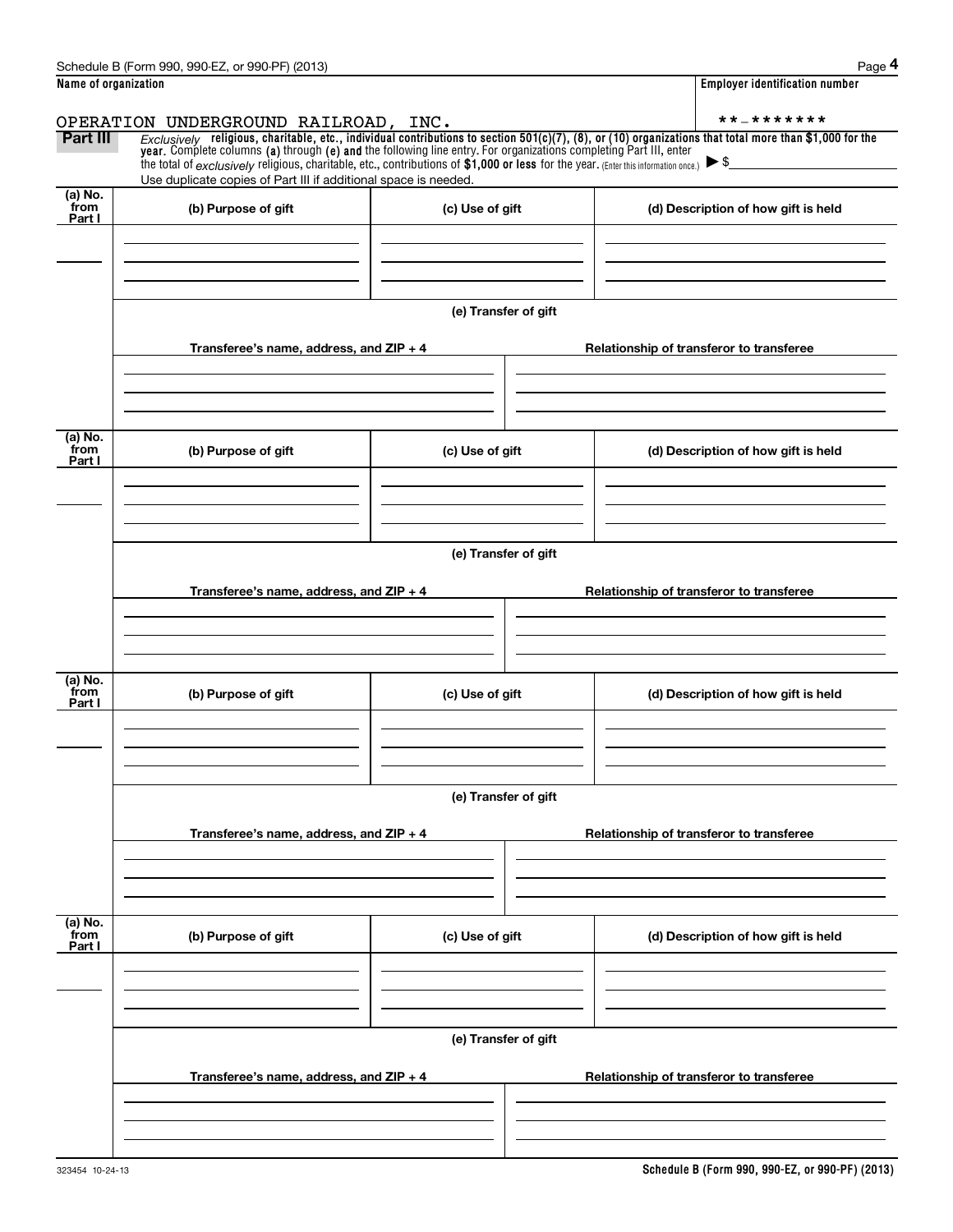Department of the Treasury Internal Revenue Service

# **SCHEDULE D Supplemental Financial Statements**

**(Form 990) and Separt IV, line 6, 7, 8, 9, 10, 11a, 11b, 11c, 11d, 11e, 11f, 12a, or 12b.**<br>Pepartment of the Treasury **and Separt IV, line 6, 7, 8, 9, 10, 11a, 11b, 11c, 11d, 11e, 11f, 12a, or 12b.**<br>▶ Attach to Form 99

OMB No. 1545-0047 **Open to Public Inspection 2013**

|                                                                                            | $\blacktriangleright$ runsules to the state of $\blacktriangleright$ |  |  |
|--------------------------------------------------------------------------------------------|----------------------------------------------------------------------|--|--|
| Let Information about Schedule D (Form 990) and its instructions is at www.irs.gov/form990 |                                                                      |  |  |
|                                                                                            |                                                                      |  |  |

**Name of the organization Employer identification number** OPERATION UNDERGROUND RAILROAD, INC.

| Part I  | Organizations Maintaining Donor Advised Funds or Other Similar Funds or Accounts. Complete if the                                                         |                         |                                                     |
|---------|-----------------------------------------------------------------------------------------------------------------------------------------------------------|-------------------------|-----------------------------------------------------|
|         | organization answered "Yes" to Form 990, Part IV, line 6.                                                                                                 |                         |                                                     |
|         |                                                                                                                                                           | (a) Donor advised funds | (b) Funds and other accounts                        |
| 1.      |                                                                                                                                                           |                         |                                                     |
| 2       | Aggregate contributions to (during year) <i></i>                                                                                                          |                         |                                                     |
| з       |                                                                                                                                                           |                         |                                                     |
| 4       | Aggregate value at end of year                                                                                                                            |                         |                                                     |
| 5       | Did the organization inform all donors and donor advisors in writing that the assets held in donor advised funds                                          |                         |                                                     |
|         |                                                                                                                                                           |                         | Yes<br>No                                           |
| 6       | Did the organization inform all grantees, donors, and donor advisors in writing that grant funds can be used only                                         |                         |                                                     |
|         | for charitable purposes and not for the benefit of the donor or donor advisor, or for any other purpose conferring                                        |                         |                                                     |
|         |                                                                                                                                                           |                         | Yes<br>No                                           |
| Part II | Conservation Easements. Complete if the organization answered "Yes" to Form 990, Part IV, line 7.                                                         |                         |                                                     |
|         | Purpose(s) of conservation easements held by the organization (check all that apply).                                                                     |                         |                                                     |
|         | Preservation of land for public use (e.g., recreation or education)                                                                                       |                         | Preservation of an historically important land area |
|         | Protection of natural habitat                                                                                                                             |                         | Preservation of a certified historic structure      |
|         | Preservation of open space                                                                                                                                |                         |                                                     |
| 2       | Complete lines 2a through 2d if the organization held a qualified conservation contribution in the form of a conservation easement on the last            |                         |                                                     |
|         | day of the tax year.                                                                                                                                      |                         |                                                     |
|         |                                                                                                                                                           |                         | Held at the End of the Tax Year                     |
| а       | Total number of conservation easements                                                                                                                    |                         | 2a                                                  |
|         | Total acreage restricted by conservation easements                                                                                                        |                         | 2 <sub>b</sub>                                      |
| с       | Number of conservation easements on a certified historic structure included in (a) manufacture included in (a)                                            |                         | 2c                                                  |
| d       | Number of conservation easements included in (c) acquired after 8/17/06, and not on a historic structure                                                  |                         |                                                     |
|         |                                                                                                                                                           |                         | 2d                                                  |
| 3       | Number of conservation easements modified, transferred, released, extinguished, or terminated by the organization during the tax                          |                         |                                                     |
|         | year                                                                                                                                                      |                         |                                                     |
| 4       | Number of states where property subject to conservation easement is located >                                                                             |                         |                                                     |
| 5       | Does the organization have a written policy regarding the periodic monitoring, inspection, handling of                                                    |                         |                                                     |
|         | violations, and enforcement of the conservation easements it holds?                                                                                       |                         | ∣ Yes<br>No                                         |
| 6       | Staff and volunteer hours devoted to monitoring, inspecting, and enforcing conservation easements during the year                                         |                         |                                                     |
| 7       | Amount of expenses incurred in monitoring, inspecting, and enforcing conservation easements during the year $\blacktriangleright$ \$                      |                         |                                                     |
| 8       | Does each conservation easement reported on line 2(d) above satisfy the requirements of section 170(h)(4)(B)(i)                                           |                         |                                                     |
|         |                                                                                                                                                           |                         | <b>No</b><br>Yes                                    |
| 9       | In Part XIII, describe how the organization reports conservation easements in its revenue and expense statement, and balance sheet, and                   |                         |                                                     |
|         | include, if applicable, the text of the footnote to the organization's financial statements that describes the organization's accounting for              |                         |                                                     |
|         | conservation easements.<br>Part III   Organizations Maintaining Collections of Art, Historical Treasures, or Other Similar Assets.                        |                         |                                                     |
|         |                                                                                                                                                           |                         |                                                     |
|         | Complete if the organization answered "Yes" to Form 990, Part IV, line 8.                                                                                 |                         |                                                     |
|         | 1a If the organization elected, as permitted under SFAS 116 (ASC 958), not to report in its revenue statement and balance sheet works of art,             |                         |                                                     |
|         | historical treasures, or other similar assets held for public exhibition, education, or research in furtherance of public service, provide, in Part XIII, |                         |                                                     |
|         | the text of the footnote to its financial statements that describes these items.                                                                          |                         |                                                     |
| b       | If the organization elected, as permitted under SFAS 116 (ASC 958), to report in its revenue statement and balance sheet works of art, historical         |                         |                                                     |
|         | treasures, or other similar assets held for public exhibition, education, or research in furtherance of public service, provide the following amounts     |                         |                                                     |
|         | relating to these items:                                                                                                                                  |                         |                                                     |
|         | (i) Revenues included in Form 990, Part VIII, line 1 [1] [1] [1] [1] [1] [1] [1] [1] Revenues included in Form 990, Part VIII, line 1                     |                         | $\frac{1}{2}$                                       |
|         | (ii) Assets included in Form 990, Part X                                                                                                                  |                         | $\blacktriangleright$ \$                            |
| 2       | If the organization received or held works of art, historical treasures, or other similar assets for financial gain, provide                              |                         |                                                     |
|         | the following amounts required to be reported under SFAS 116 (ASC 958) relating to these items:                                                           |                         |                                                     |
| а       |                                                                                                                                                           |                         | $\sim$ $\sim$                                       |
| b       | Assets included in Form 990, Part X                                                                                                                       |                         | $\blacktriangleright$ \$                            |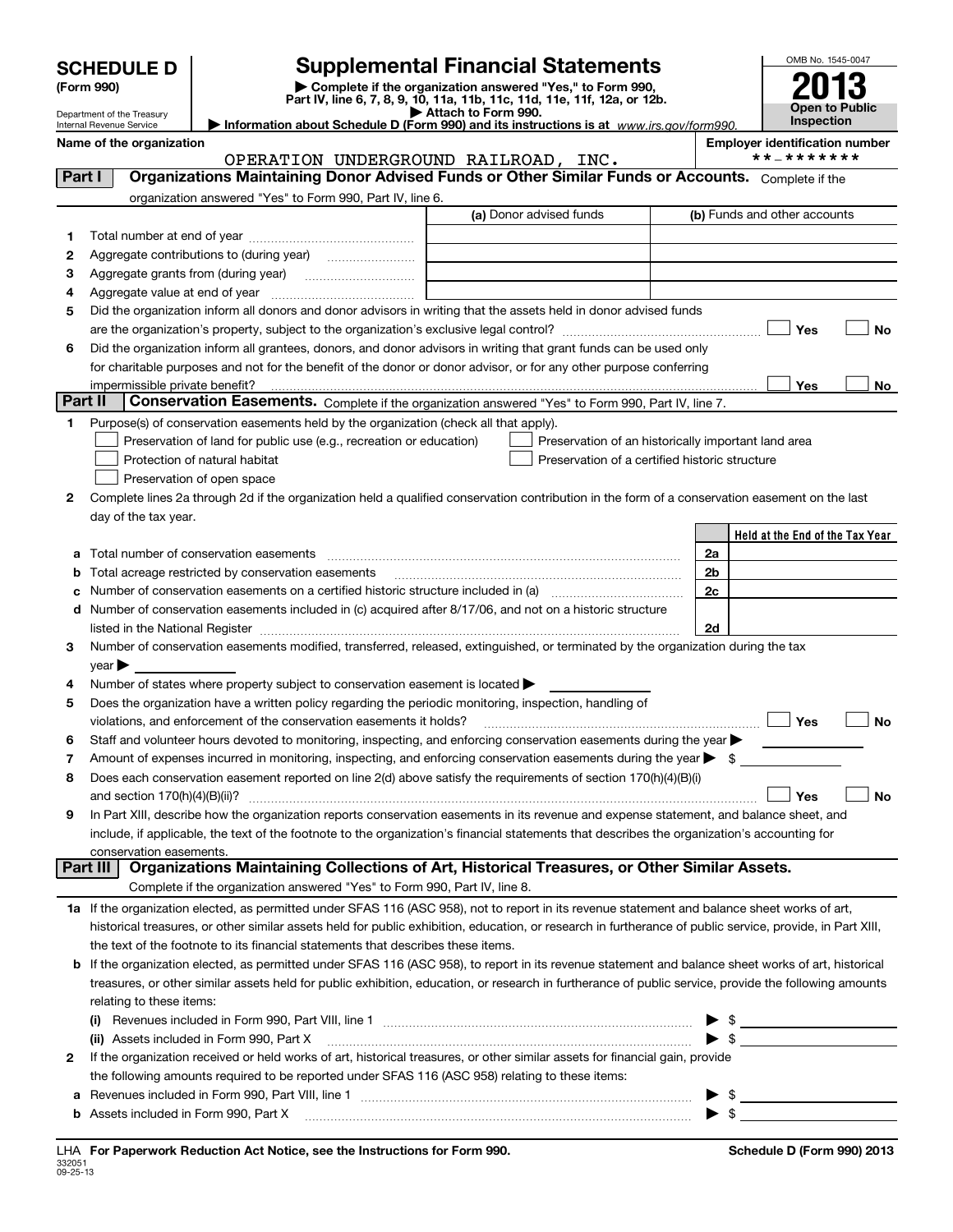|               | Schedule D (Form 990) 2013<br>Organizations Maintaining Collections of Art, Historical Treasures, or Other Similar Assets (continued)<br>Part III I                                                                                    | OPERATION UNDERGROUND RAILROAD, INC.    |   |                |                                                                                                                                                                                                                                |  |                                 | **_******* |                | Page 2    |
|---------------|----------------------------------------------------------------------------------------------------------------------------------------------------------------------------------------------------------------------------------------|-----------------------------------------|---|----------------|--------------------------------------------------------------------------------------------------------------------------------------------------------------------------------------------------------------------------------|--|---------------------------------|------------|----------------|-----------|
| 3             | Using the organization's acquisition, accession, and other records, check any of the following that are a significant use of its collection items                                                                                      |                                         |   |                |                                                                                                                                                                                                                                |  |                                 |            |                |           |
|               | (check all that apply):                                                                                                                                                                                                                |                                         |   |                |                                                                                                                                                                                                                                |  |                                 |            |                |           |
| a             | Public exhibition                                                                                                                                                                                                                      | d                                       |   |                | Loan or exchange programs                                                                                                                                                                                                      |  |                                 |            |                |           |
| b             | Scholarly research                                                                                                                                                                                                                     |                                         |   |                | Other experiences and the state of the state of the state of the state of the state of the state of the state of the state of the state of the state of the state of the state of the state of the state of the state of the s |  |                                 |            |                |           |
| с             | Preservation for future generations                                                                                                                                                                                                    |                                         |   |                |                                                                                                                                                                                                                                |  |                                 |            |                |           |
| 4             | Provide a description of the organization's collections and explain how they further the organization's exempt purpose in Part XIII.                                                                                                   |                                         |   |                |                                                                                                                                                                                                                                |  |                                 |            |                |           |
| 5             | During the year, did the organization solicit or receive donations of art, historical treasures, or other similar assets                                                                                                               |                                         |   |                |                                                                                                                                                                                                                                |  |                                 |            |                |           |
|               |                                                                                                                                                                                                                                        |                                         |   |                |                                                                                                                                                                                                                                |  |                                 |            | Yes            | No        |
|               | Escrow and Custodial Arrangements. Complete if the organization answered "Yes" to Form 990, Part IV, line 9, or<br>Part IV                                                                                                             |                                         |   |                |                                                                                                                                                                                                                                |  |                                 |            |                |           |
|               | reported an amount on Form 990, Part X, line 21.                                                                                                                                                                                       |                                         |   |                |                                                                                                                                                                                                                                |  |                                 |            |                |           |
|               | 1a Is the organization an agent, trustee, custodian or other intermediary for contributions or other assets not included                                                                                                               |                                         |   |                |                                                                                                                                                                                                                                |  |                                 |            |                |           |
|               | on Form 990, Part X? [11] matter contracts and contracts and contracts are contracted as a form 990, Part X?                                                                                                                           |                                         |   |                |                                                                                                                                                                                                                                |  |                                 |            | Yes            | No        |
|               | b If "Yes," explain the arrangement in Part XIII and complete the following table:                                                                                                                                                     |                                         |   |                |                                                                                                                                                                                                                                |  |                                 |            |                |           |
|               |                                                                                                                                                                                                                                        |                                         |   |                |                                                                                                                                                                                                                                |  |                                 |            | Amount         |           |
|               | c Beginning balance measurements and the contract of the contract of the contract of the contract of the contract of the contract of the contract of the contract of the contract of the contract of the contract of the contr         |                                         |   |                |                                                                                                                                                                                                                                |  | 1c                              |            |                |           |
|               | d Additions during the year measurement contains and a container container and a container container and a container container and a container and a container container and a container container and a container container a         |                                         |   |                |                                                                                                                                                                                                                                |  | 1d                              |            |                |           |
| е             | Distributions during the year manufactured and continuum control of the year manufactured and the year manufactured and the year manufactured and the year manufactured and the year manufactured and the year manufactured an         |                                         |   |                |                                                                                                                                                                                                                                |  | 1e                              |            |                |           |
| Ť.            |                                                                                                                                                                                                                                        |                                         |   |                |                                                                                                                                                                                                                                |  | 1f                              |            | Yes            |           |
|               |                                                                                                                                                                                                                                        |                                         |   |                |                                                                                                                                                                                                                                |  |                                 |            |                | No        |
| <b>Part V</b> | <b>b</b> If "Yes," explain the arrangement in Part XIII. Check here if the explanation has been provided in Part XIII<br>Endowment Funds. Complete if the organization answered "Yes" to Form 990, Part IV, line 10.                   |                                         |   |                |                                                                                                                                                                                                                                |  |                                 |            |                |           |
|               |                                                                                                                                                                                                                                        | (a) Current year                        |   | (b) Prior year | (c) Two years back $\vert$ (d) Three years back $\vert$ (e) Four years back                                                                                                                                                    |  |                                 |            |                |           |
|               | 1a Beginning of year balance                                                                                                                                                                                                           |                                         |   |                |                                                                                                                                                                                                                                |  |                                 |            |                |           |
| b             |                                                                                                                                                                                                                                        |                                         |   |                |                                                                                                                                                                                                                                |  |                                 |            |                |           |
|               | Net investment earnings, gains, and losses                                                                                                                                                                                             |                                         |   |                |                                                                                                                                                                                                                                |  |                                 |            |                |           |
| d             |                                                                                                                                                                                                                                        |                                         |   |                |                                                                                                                                                                                                                                |  |                                 |            |                |           |
|               | e Other expenditures for facilities                                                                                                                                                                                                    |                                         |   |                |                                                                                                                                                                                                                                |  |                                 |            |                |           |
|               | and programs                                                                                                                                                                                                                           |                                         |   |                |                                                                                                                                                                                                                                |  |                                 |            |                |           |
| Ť.            |                                                                                                                                                                                                                                        |                                         |   |                |                                                                                                                                                                                                                                |  |                                 |            |                |           |
| g             | End of year balance                                                                                                                                                                                                                    |                                         |   |                |                                                                                                                                                                                                                                |  |                                 |            |                |           |
| 2             | Provide the estimated percentage of the current year end balance (line 1g, column (a)) held as:                                                                                                                                        |                                         |   |                |                                                                                                                                                                                                                                |  |                                 |            |                |           |
| а             | Board designated or quasi-endowment                                                                                                                                                                                                    |                                         | % |                |                                                                                                                                                                                                                                |  |                                 |            |                |           |
| b             | Permanent endowment >                                                                                                                                                                                                                  | %                                       |   |                |                                                                                                                                                                                                                                |  |                                 |            |                |           |
| c             | Temporarily restricted endowment                                                                                                                                                                                                       | %                                       |   |                |                                                                                                                                                                                                                                |  |                                 |            |                |           |
|               | The percentages in lines 2a, 2b, and 2c should equal 100%.                                                                                                                                                                             |                                         |   |                |                                                                                                                                                                                                                                |  |                                 |            |                |           |
|               | 3a Are there endowment funds not in the possession of the organization that are held and administered for the organization                                                                                                             |                                         |   |                |                                                                                                                                                                                                                                |  |                                 |            |                |           |
|               | by:                                                                                                                                                                                                                                    |                                         |   |                |                                                                                                                                                                                                                                |  |                                 |            |                | Yes<br>No |
|               | (i)                                                                                                                                                                                                                                    |                                         |   |                |                                                                                                                                                                                                                                |  |                                 |            | 3a(i)          |           |
|               | related organizations [11] material contracts and contracts are the contracts of the contracts and contracts are the contracts of the contracts and contracts are the contracts of the contracts of the contracts of the contr<br>(ii) |                                         |   |                |                                                                                                                                                                                                                                |  |                                 |            | 3a(ii)         |           |
|               | b If "Yes" to 3a(ii), are the related organizations listed as required on Schedule R?                                                                                                                                                  |                                         |   |                |                                                                                                                                                                                                                                |  |                                 |            | 3b             |           |
| 4             | Describe in Part XIII the intended uses of the organization's endowment funds.                                                                                                                                                         |                                         |   |                |                                                                                                                                                                                                                                |  |                                 |            |                |           |
|               | Land, Buildings, and Equipment.<br><b>Part VI</b>                                                                                                                                                                                      |                                         |   |                |                                                                                                                                                                                                                                |  |                                 |            |                |           |
|               | Complete if the organization answered "Yes" to Form 990, Part IV, line 11a. See Form 990, Part X, line 10.                                                                                                                             |                                         |   |                |                                                                                                                                                                                                                                |  |                                 |            |                |           |
|               | Description of property                                                                                                                                                                                                                | (a) Cost or other<br>basis (investment) |   |                | (b) Cost or other<br>basis (other)                                                                                                                                                                                             |  | (c) Accumulated<br>depreciation |            | (d) Book value |           |
|               |                                                                                                                                                                                                                                        |                                         |   |                |                                                                                                                                                                                                                                |  |                                 |            |                |           |
|               |                                                                                                                                                                                                                                        |                                         |   |                |                                                                                                                                                                                                                                |  |                                 |            |                |           |
| c             |                                                                                                                                                                                                                                        |                                         |   |                |                                                                                                                                                                                                                                |  |                                 |            |                |           |
|               |                                                                                                                                                                                                                                        |                                         |   |                | 18,029.                                                                                                                                                                                                                        |  | 9,465.                          |            |                | 8,564.    |
|               |                                                                                                                                                                                                                                        |                                         |   |                |                                                                                                                                                                                                                                |  |                                 |            |                |           |
|               |                                                                                                                                                                                                                                        |                                         |   |                |                                                                                                                                                                                                                                |  |                                 |            |                | 8,564.    |

**Schedule D (Form 990) 2013**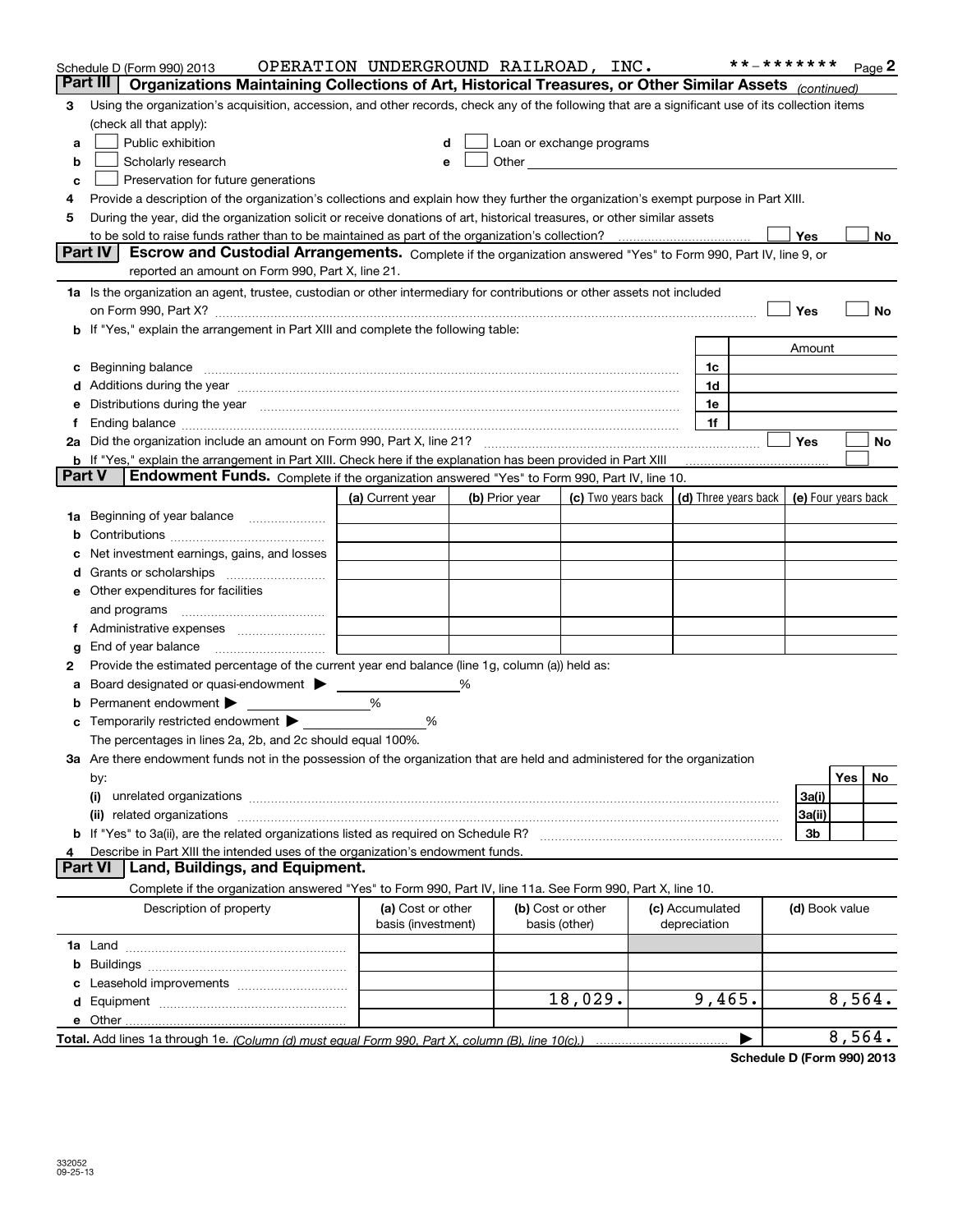| Schedule D (Form 990) 2013 |                                          | OPERATION UNDERGROUND RAILROAD, | INC. | **_******* | <b>ം</b> ം |
|----------------------------|------------------------------------------|---------------------------------|------|------------|------------|
|                            | Part VII Investments - Other Securities. |                                 |      |            |            |

Complete if the organization answered "Yes" to Form 990, Part IV, line 11b. See Form 990, Part X, line 12.

| (a) Description of security or category (including name of security)                   | (b) Book value | (c) Method of valuation: Cost or end-of-year market value |
|----------------------------------------------------------------------------------------|----------------|-----------------------------------------------------------|
| (1) Financial derivatives                                                              |                |                                                           |
| (2) Closely-held equity interests                                                      |                |                                                           |
| (3) Other                                                                              |                |                                                           |
| (A)                                                                                    |                |                                                           |
| (B)                                                                                    |                |                                                           |
| (C)                                                                                    |                |                                                           |
| (D)                                                                                    |                |                                                           |
| (E)                                                                                    |                |                                                           |
| (F)                                                                                    |                |                                                           |
| (G)                                                                                    |                |                                                           |
| (H)                                                                                    |                |                                                           |
| Total. (Col. (b) must equal Form 990, Part X, col. (B) line 12.) $\blacktriangleright$ |                |                                                           |

#### **Part VIII Investments - Program Related.**

Complete if the organization answered "Yes" to Form 990, Part IV, line 11c. See Form 990, Part X, line 13.

| (a) Description of investment                                                          | (b) Book value | (c) Method of valuation: Cost or end-of-year market value |
|----------------------------------------------------------------------------------------|----------------|-----------------------------------------------------------|
| (1)                                                                                    |                |                                                           |
| (2)                                                                                    |                |                                                           |
| (3)                                                                                    |                |                                                           |
| (4)                                                                                    |                |                                                           |
| (5)                                                                                    |                |                                                           |
| (6)                                                                                    |                |                                                           |
| (7)                                                                                    |                |                                                           |
| (8)                                                                                    |                |                                                           |
| (9)                                                                                    |                |                                                           |
| Total. (Col. (b) must equal Form 990, Part X, col. (B) line 13.) $\blacktriangleright$ |                |                                                           |

### **Part IX Other Assets.**

Complete if the organization answered "Yes" to Form 990, Part IV, line 11d. See Form 990, Part X, line 15.

| (a) Description                                                    | (b) Book value |
|--------------------------------------------------------------------|----------------|
| (1)                                                                |                |
| (2)                                                                |                |
| (3)                                                                |                |
| (4)                                                                |                |
| (5)                                                                |                |
| (6)                                                                |                |
| (7)                                                                |                |
| (8)                                                                |                |
| (9)                                                                |                |
| $Total. (Column/h) must equal Form 990. Part X. col. (R) line 15.$ |                |

**Total.**  *(Column (b) must equal Form 990, Part X, col. (B) line 15.)* **Part X Other Liabilities.**

Complete if the organization answered "Yes" to Form 990, Part IV, line 11e or 11f. See Form 990, Part X, line 25.

|     | (a) Description of liability                                       | (b) Book value |
|-----|--------------------------------------------------------------------|----------------|
| (1) | Federal income taxes                                               |                |
| (2) |                                                                    |                |
| (3) |                                                                    |                |
| (4) |                                                                    |                |
| (5) |                                                                    |                |
| (6) |                                                                    |                |
| (7) |                                                                    |                |
| (8) |                                                                    |                |
| (9) |                                                                    |                |
|     | Total. (Column (b) must equal Form 990. Part X, col. (B) line 25.) |                |

**Total.**  *(Column (b) must equal Form 990, Part X, col. (B) line 25.)* . . . . . . . . . . . . . . .

**2.** Liability for uncertain tax positions. In Part XIII, provide the text of the footnote to the organization's financial statements that reports the organization's liability for uncertain tax positions under FIN 48 (ASC 740). Check here if the text of the footnote has been provided in Part XIII  $\mathcal{L}^{\text{max}}$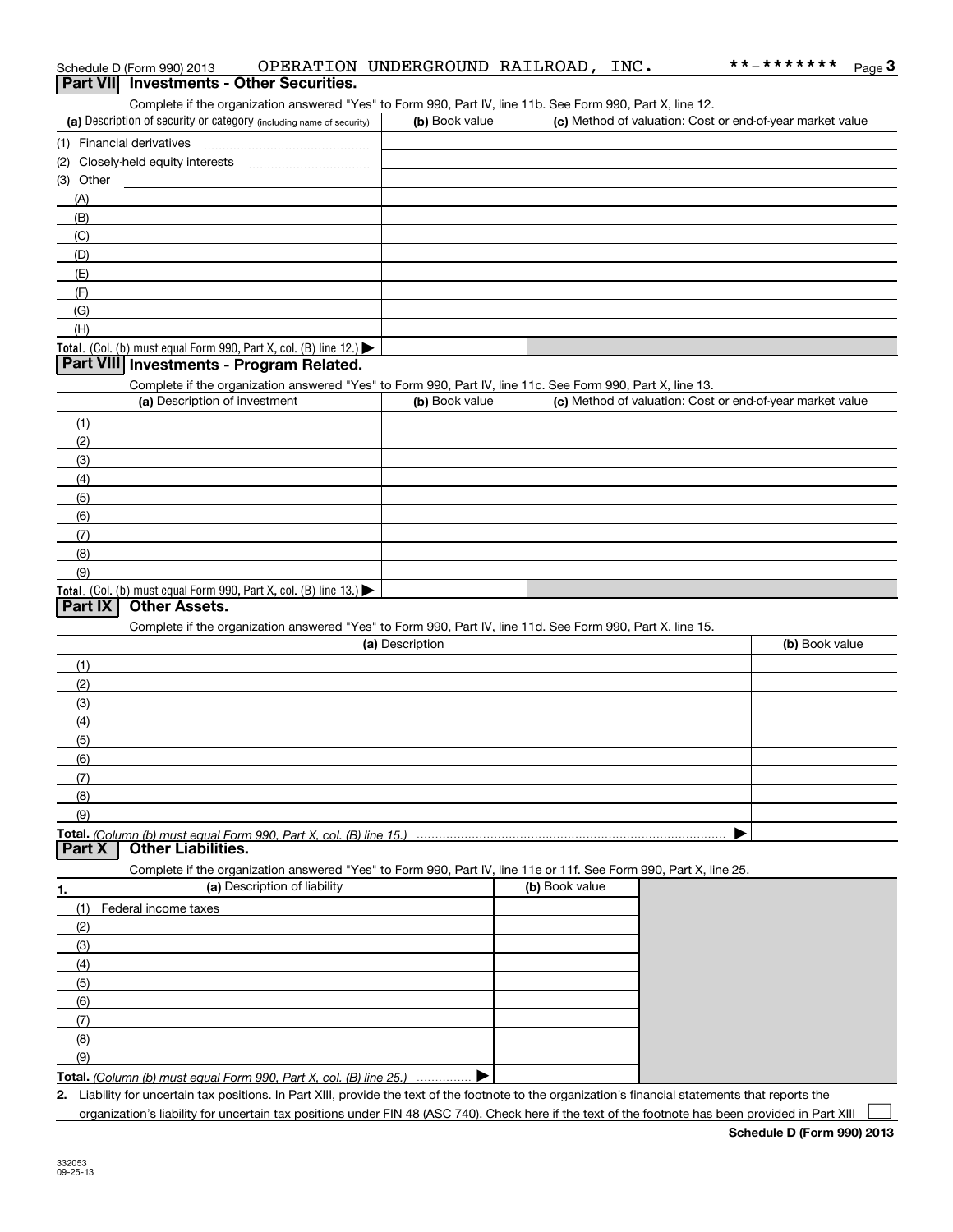|    | OPERATION UNDERGROUND RAILROAD, INC.<br>Schedule D (Form 990) 2013                                                                                                                                                                  |                | **_*******<br>Page 4 |
|----|-------------------------------------------------------------------------------------------------------------------------------------------------------------------------------------------------------------------------------------|----------------|----------------------|
|    | <b>Part XI</b><br>Reconciliation of Revenue per Audited Financial Statements With Revenue per Return.                                                                                                                               |                |                      |
|    | Complete if the organization answered "Yes" to Form 990, Part IV, line 12a.                                                                                                                                                         |                |                      |
| 1  | Total revenue, gains, and other support per audited financial statements                                                                                                                                                            |                | $\mathbf{1}$         |
| 2  | Amounts included on line 1 but not on Form 990, Part VIII, line 12:                                                                                                                                                                 |                |                      |
| a  | Net unrealized gains on investments [11] with an intervention and intervention and intervention and intervention                                                                                                                    | 2a             |                      |
|    |                                                                                                                                                                                                                                     | 2 <sub>b</sub> |                      |
|    | Recoveries of prior year grants [111] [12] matter contracts and prior year grants [11] matter contracts and prior year grants [11] matter contracts and prior year grants and an interval matter contracts and prior year of t      | 2c             |                      |
| d  |                                                                                                                                                                                                                                     | 2d             |                      |
| е  | Add lines 2a through 2d                                                                                                                                                                                                             |                | 2e                   |
| З  |                                                                                                                                                                                                                                     |                | 3                    |
| 4  | Amounts included on Form 990, Part VIII, line 12, but not on line 1:                                                                                                                                                                |                |                      |
| a  | Investment expenses not included on Form 990, Part VIII, line 7b [1000000000000000000000000000000000                                                                                                                                | 4a             |                      |
|    | Other (Describe in Part XIII.) <b>2006</b> 2006 2010 2010 2010 2010 2011 2012 2013 2014 2015 2016 2017 2018 2019 2016 2016 2017 2018 2019 2016 2017 2018 2019 2016 2017 2018 2019 2018 2019 2016 2017 2018 2019 2018 2019 2018 2019 | 4 <sub>b</sub> |                      |
|    | Add lines 4a and 4b                                                                                                                                                                                                                 |                | 4c                   |
|    |                                                                                                                                                                                                                                     |                | 5                    |
|    | Part XII   Reconciliation of Expenses per Audited Financial Statements With Expenses per Return.                                                                                                                                    |                |                      |
|    | Complete if the organization answered "Yes" to Form 990, Part IV, line 12a.                                                                                                                                                         |                |                      |
| 1  | Total expenses and losses per audited financial statements [11] [12] manuscription and statements [13] Total expenses and losses per audited financial statements [13] manuscription and the statements [13] manuscription and      |                | $\mathbf{1}$         |
| 2  | Amounts included on line 1 but not on Form 990, Part IX, line 25:                                                                                                                                                                   |                |                      |
| a  |                                                                                                                                                                                                                                     | 2a             |                      |
| b  |                                                                                                                                                                                                                                     | 2 <sub>b</sub> |                      |
|    | Other losses                                                                                                                                                                                                                        | 2c             |                      |
| d  |                                                                                                                                                                                                                                     | 2d             |                      |
| е  | Add lines 2a through 2d <b>must be a constructed as the constant of the constant of the constant of the construction</b>                                                                                                            |                | 2e                   |
| з  |                                                                                                                                                                                                                                     |                | 3                    |
| 4  | Amounts included on Form 990, Part IX, line 25, but not on line 1:                                                                                                                                                                  |                |                      |
| a  | Investment expenses not included on Form 990, Part VIII, line 7b [111] [11] Investment expenses not included on Form 990, Part VIII, line 7b                                                                                        | 4a l           |                      |
|    | Other (Describe in Part XIII.)                                                                                                                                                                                                      | 4 <sub>b</sub> |                      |
| c. | Add lines 4a and 4b                                                                                                                                                                                                                 |                | 4c                   |
|    |                                                                                                                                                                                                                                     |                | 5                    |
|    | Part XIII Supplemental Information.                                                                                                                                                                                                 |                |                      |
|    |                                                                                                                                                                                                                                     |                |                      |

Provide the descriptions required for Part II, lines 3, 5, and 9; Part III, lines 1a and 4; Part IV, lines 1b and 2b; Part V, line 4; Part X, line 2; Part XI, lines 2d and 4b; and Part XII, lines 2d and 4b. Also complete this part to provide any additional information.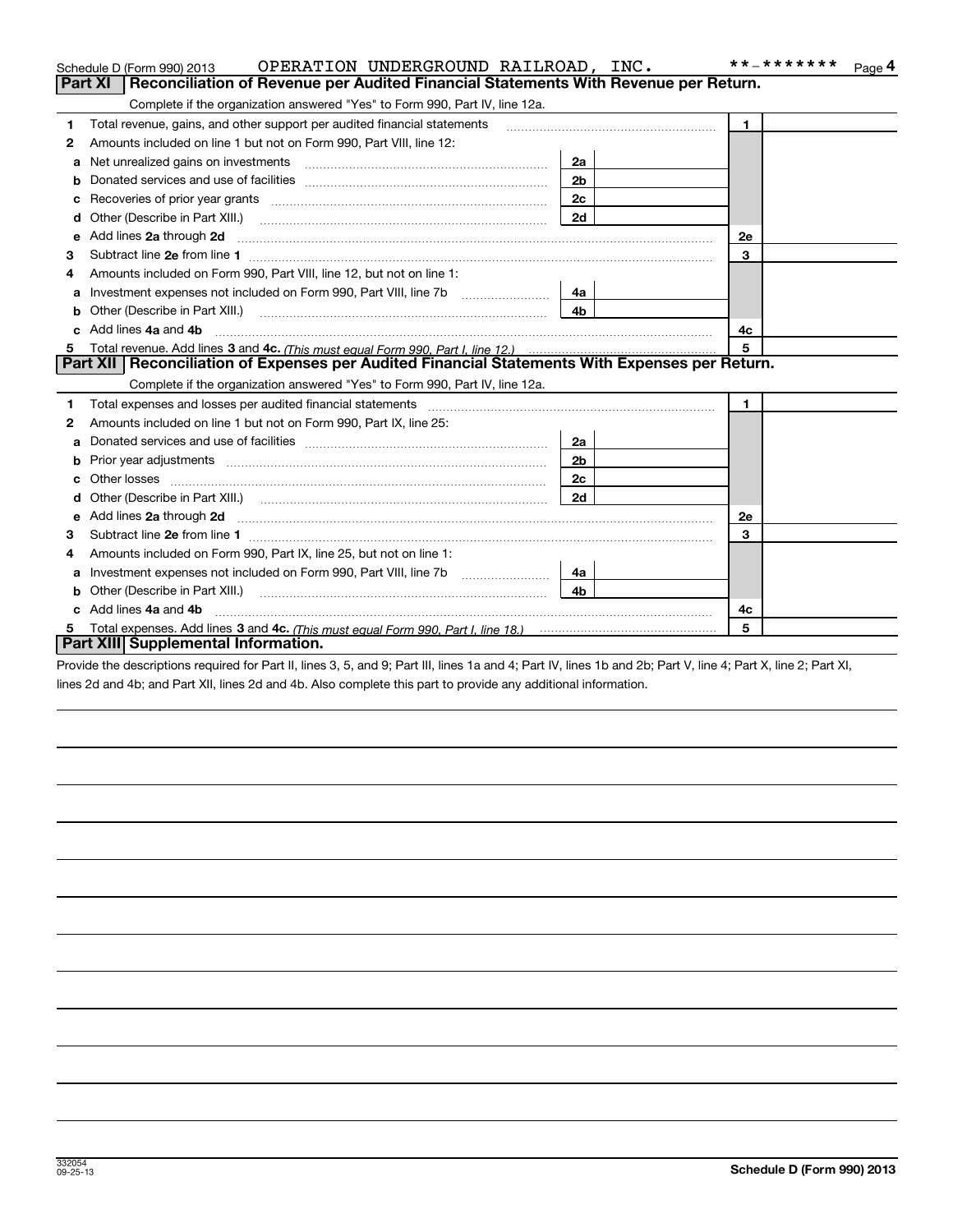| <b>SCHEDULE O</b><br>(Form 990 or 990-EZ)<br>Department of the Treasury<br><b>Internal Revenue Service</b> | Supplemental Information to Form 990 or 990-EZ<br>Complete to provide information for responses to specific questions on<br>Form 990 or 990-EZ or to provide any additional information.<br>Attach to Form 990 or 990-EZ.<br>Information about Schedule O (Form 990 or 990-EZ) and its instructions is at www.irs.gov/form990. | OMB No. 1545-0047<br><b>Open to Public</b><br>Inspection |
|------------------------------------------------------------------------------------------------------------|--------------------------------------------------------------------------------------------------------------------------------------------------------------------------------------------------------------------------------------------------------------------------------------------------------------------------------|----------------------------------------------------------|
| Name of the organization                                                                                   | OPERATION UNDERGROUND RAILROAD, INC.                                                                                                                                                                                                                                                                                           | <b>Employer identification number</b><br>**_*******      |
|                                                                                                            | FORM 990, PART I, LINE 1, DESCRIPTION OF ORGANIZATION MISSION:                                                                                                                                                                                                                                                                 |                                                          |
| SLAVERY.                                                                                                   | RESCUE TEAMS ARE COMPRISED OF HIGHLY SKILLED EX-NAVY SEAL,                                                                                                                                                                                                                                                                     |                                                          |
|                                                                                                            | CIA, AND OTHER OPERATIVES.<br>TEAMS WORK IN CONJUNCTION WITH AND<br>THESE                                                                                                                                                                                                                                                      | ΙN                                                       |
|                                                                                                            | FULL COOPERATION WITH LOCAL POLICE FORCES AND GOVERNMENTS TO LIBERATE                                                                                                                                                                                                                                                          |                                                          |
|                                                                                                            | CHLDREN AROUND THE WORLD.                                                                                                                                                                                                                                                                                                      |                                                          |
|                                                                                                            | FORM 990, PART VI, SECTION B, LINE 11:                                                                                                                                                                                                                                                                                         |                                                          |
| RETURN IS PROVIDED                                                                                         | TO THE BOARD FOR REVIEW PRIOR TO FILIING.                                                                                                                                                                                                                                                                                      |                                                          |
|                                                                                                            |                                                                                                                                                                                                                                                                                                                                |                                                          |
|                                                                                                            | FORM 990, PART VI, SECTION C, LINE 19:                                                                                                                                                                                                                                                                                         |                                                          |
| <b>UPON REQUEST</b>                                                                                        |                                                                                                                                                                                                                                                                                                                                |                                                          |
|                                                                                                            |                                                                                                                                                                                                                                                                                                                                |                                                          |
|                                                                                                            |                                                                                                                                                                                                                                                                                                                                |                                                          |
|                                                                                                            |                                                                                                                                                                                                                                                                                                                                |                                                          |
|                                                                                                            |                                                                                                                                                                                                                                                                                                                                |                                                          |
|                                                                                                            |                                                                                                                                                                                                                                                                                                                                |                                                          |
|                                                                                                            |                                                                                                                                                                                                                                                                                                                                |                                                          |
|                                                                                                            |                                                                                                                                                                                                                                                                                                                                |                                                          |
|                                                                                                            |                                                                                                                                                                                                                                                                                                                                |                                                          |
|                                                                                                            |                                                                                                                                                                                                                                                                                                                                |                                                          |
|                                                                                                            |                                                                                                                                                                                                                                                                                                                                |                                                          |
|                                                                                                            |                                                                                                                                                                                                                                                                                                                                |                                                          |
|                                                                                                            |                                                                                                                                                                                                                                                                                                                                |                                                          |
|                                                                                                            |                                                                                                                                                                                                                                                                                                                                |                                                          |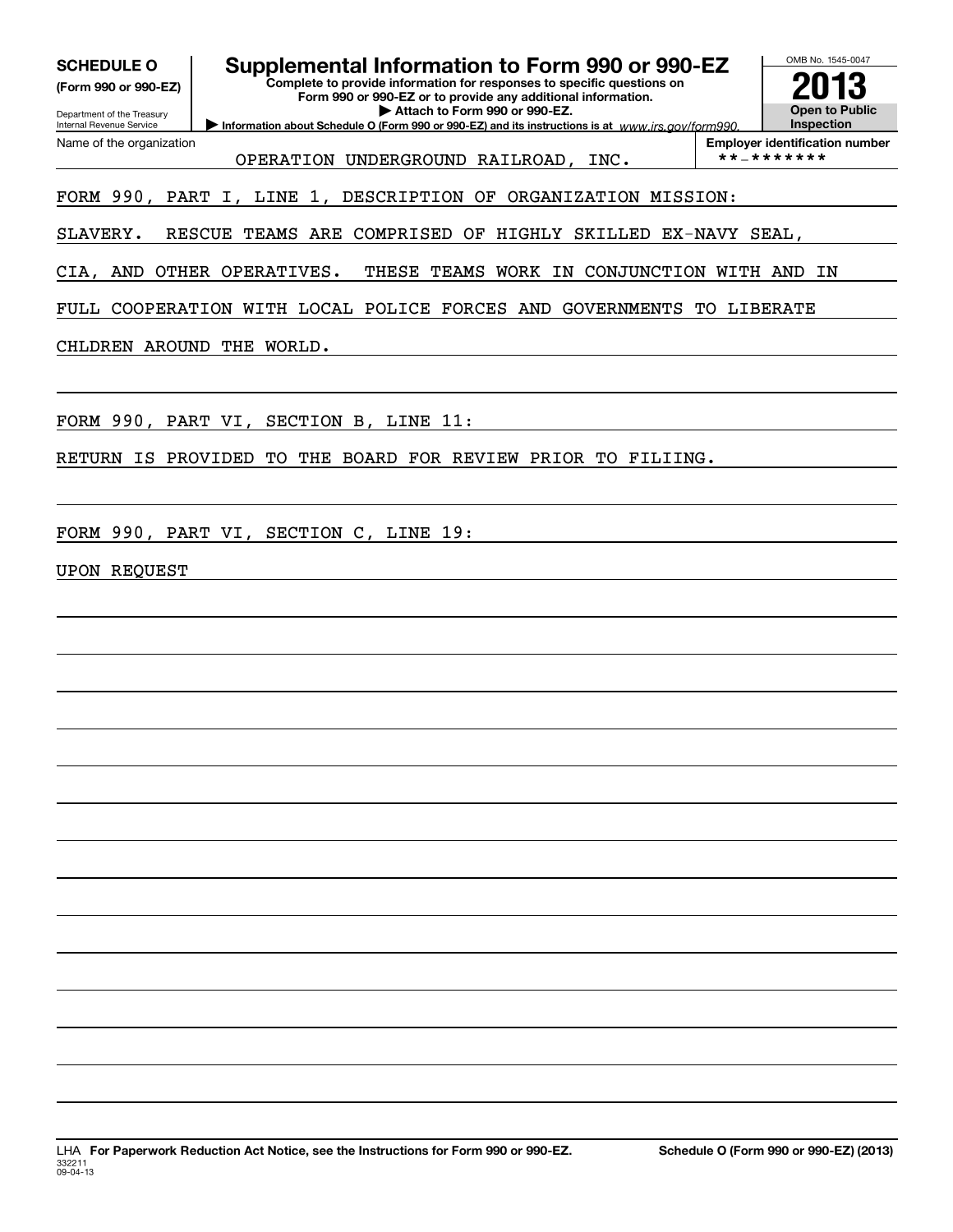| 4562<br>Department of the Treasury                                                                                                                                                                                                                                                                               |                                                                                                                                           |                                                  | <b>Depreciation and Amortization</b><br>(Including Information on Listed Property) |                              |                            | 990                                             |            |                         | OMB No. 1545-0172                  |
|------------------------------------------------------------------------------------------------------------------------------------------------------------------------------------------------------------------------------------------------------------------------------------------------------------------|-------------------------------------------------------------------------------------------------------------------------------------------|--------------------------------------------------|------------------------------------------------------------------------------------|------------------------------|----------------------------|-------------------------------------------------|------------|-------------------------|------------------------------------|
| Internal Revenue Service<br>(99)                                                                                                                                                                                                                                                                                 |                                                                                                                                           | $\blacktriangleright$ See separate instructions. |                                                                                    |                              | Attach to your tax return. |                                                 |            |                         | Sequence No. 179                   |
| Name(s) shown on return                                                                                                                                                                                                                                                                                          |                                                                                                                                           |                                                  |                                                                                    |                              |                            | Business or activity to which this form relates |            |                         | Identifying number                 |
|                                                                                                                                                                                                                                                                                                                  |                                                                                                                                           |                                                  |                                                                                    |                              |                            |                                                 |            |                         | * * _ * * * * * *                  |
| OPERATION UNDERGROUND RAILROAD, INC.<br>Part I I                                                                                                                                                                                                                                                                 |                                                                                                                                           |                                                  |                                                                                    |                              |                            | <b>FORM 990 PAGE 10</b>                         |            |                         |                                    |
|                                                                                                                                                                                                                                                                                                                  | Election To Expense Certain Property Under Section 179 Note: If you have any listed property, complete Part V before you complete Part I. |                                                  |                                                                                    |                              |                            |                                                 |            | $\mathbf{1}$            | 500,00                             |
| 1 Maximum amount (see instructions)                                                                                                                                                                                                                                                                              |                                                                                                                                           |                                                  |                                                                                    |                              |                            |                                                 |            | $\mathbf{2}$            |                                    |
| 2 Total cost of section 179 property placed in service (see instructions) manufactured cost of section 179 property placed in service (see instructions)                                                                                                                                                         |                                                                                                                                           |                                                  |                                                                                    |                              |                            |                                                 |            | 3                       | 2,000,00                           |
|                                                                                                                                                                                                                                                                                                                  |                                                                                                                                           |                                                  |                                                                                    |                              |                            |                                                 |            | $\overline{\mathbf{4}}$ |                                    |
| Reduction in limitation. Subtract line 3 from line 2. If zero or less, enter -0-                                                                                                                                                                                                                                 |                                                                                                                                           |                                                  |                                                                                    |                              |                            |                                                 |            | 5                       |                                    |
| 5 Dollar limitation for tax year. Subtract line 4 from line 1. If zero or less, enter -0-. If married filing separately, see instructions                                                                                                                                                                        | (a) Description of property                                                                                                               |                                                  |                                                                                    | (b) Cost (business use only) |                            | (c) Elected cost                                |            |                         |                                    |
| 6                                                                                                                                                                                                                                                                                                                |                                                                                                                                           |                                                  |                                                                                    |                              |                            |                                                 |            |                         |                                    |
| 10 Carryover of disallowed deduction from line 13 of your 2012 Form 4562 [111] [120] [120] [120] [120] [120] [<br>11 Business income limitation. Enter the smaller of business income (not less than zero) or line 5<br>12 Section 179 expense deduction. Add lines 9 and 10, but do not enter more than line 11 |                                                                                                                                           |                                                  |                                                                                    |                              |                            |                                                 |            | 9<br>10<br>11<br>12     |                                    |
| 13 Carryover of disallowed deduction to 2014. Add lines 9 and 10, less line 12                                                                                                                                                                                                                                   |                                                                                                                                           |                                                  |                                                                                    |                              | ▶<br>13                    |                                                 |            |                         |                                    |
| Note: Do not use Part II or Part III below for listed property. Instead, use Part V.                                                                                                                                                                                                                             |                                                                                                                                           |                                                  |                                                                                    |                              |                            |                                                 |            |                         |                                    |
| Part II                                                                                                                                                                                                                                                                                                          | Special Depreciation Allowance and Other Depreciation (Do not include listed property.)                                                   |                                                  |                                                                                    |                              |                            |                                                 |            |                         |                                    |
|                                                                                                                                                                                                                                                                                                                  |                                                                                                                                           |                                                  |                                                                                    |                              |                            |                                                 |            |                         |                                    |
|                                                                                                                                                                                                                                                                                                                  |                                                                                                                                           |                                                  |                                                                                    |                              |                            |                                                 |            |                         |                                    |
| 14 Special depreciation allowance for qualified property (other than listed property) placed in service during                                                                                                                                                                                                   |                                                                                                                                           |                                                  |                                                                                    |                              |                            |                                                 |            | 14                      |                                    |
| the tax year                                                                                                                                                                                                                                                                                                     |                                                                                                                                           |                                                  |                                                                                    |                              |                            |                                                 |            | 15                      |                                    |
| 15 Property subject to section 168(f)(1) election material content content content of the content of the content of the content of the content of the content of the content of the content of the content of the content of t<br><b>16</b> Other depreciation (including ACRS)                                  |                                                                                                                                           |                                                  |                                                                                    |                              |                            |                                                 |            | 16                      |                                    |
| Part III                                                                                                                                                                                                                                                                                                         | <b>MACRS Depreciation (Do not include listed property.) (See instructions.)</b>                                                           |                                                  |                                                                                    |                              |                            |                                                 |            |                         |                                    |
|                                                                                                                                                                                                                                                                                                                  |                                                                                                                                           |                                                  | <b>Section A</b>                                                                   |                              |                            |                                                 |            |                         |                                    |
|                                                                                                                                                                                                                                                                                                                  |                                                                                                                                           |                                                  |                                                                                    |                              |                            |                                                 |            | 17                      |                                    |
|                                                                                                                                                                                                                                                                                                                  |                                                                                                                                           |                                                  |                                                                                    |                              |                            |                                                 |            |                         |                                    |
| 18 If you are electing to group any assets placed in service during the tax year into one or more general asset accounts, check here                                                                                                                                                                             | Section B - Assets Placed in Service During 2013 Tax Year Using the General Depreciation System                                           |                                                  |                                                                                    |                              |                            |                                                 |            |                         |                                    |
| (a) Classification of property                                                                                                                                                                                                                                                                                   |                                                                                                                                           | (b) Month and<br>year placed<br>in service       | (c) Basis for depreciation<br>(business/investment use<br>only - see instructions) |                              | (d) Recovery<br>period     | (e) Convention                                  | (f) Method |                         | 9,01<br>(g) Depreciation deduction |
| 3-year property<br>19a                                                                                                                                                                                                                                                                                           |                                                                                                                                           |                                                  |                                                                                    |                              |                            |                                                 |            |                         |                                    |

| OMB No. 1545-0172 |
|-------------------|
|                   |

|  |  | r activity to which this form relates |  |
|--|--|---------------------------------------|--|

\*\*-\*\*\*\*\*\*\*

|     | <b>1</b> Maximum amount (see instructions)                                                                                                                                                                                     |                                            |                                                                                                     |                        |                | 1.         | <u>500,000.</u>            |
|-----|--------------------------------------------------------------------------------------------------------------------------------------------------------------------------------------------------------------------------------|--------------------------------------------|-----------------------------------------------------------------------------------------------------|------------------------|----------------|------------|----------------------------|
|     |                                                                                                                                                                                                                                | $\mathbf{2}$                               |                                                                                                     |                        |                |            |                            |
|     |                                                                                                                                                                                                                                | 3                                          | 2,000,000.                                                                                          |                        |                |            |                            |
| 4   |                                                                                                                                                                                                                                | 4                                          |                                                                                                     |                        |                |            |                            |
| 5   | Dollar limitation for tax year. Subtract line 4 from line 1. If zero or less, enter -0-. If married filing separately, see instructions                                                                                        | 5                                          |                                                                                                     |                        |                |            |                            |
| 6   | (a) Description of property                                                                                                                                                                                                    | (b) Cost (business use only)               | (c) Elected cost                                                                                    |                        |                |            |                            |
|     |                                                                                                                                                                                                                                |                                            |                                                                                                     |                        |                |            |                            |
|     |                                                                                                                                                                                                                                |                                            |                                                                                                     |                        |                |            |                            |
|     |                                                                                                                                                                                                                                |                                            |                                                                                                     |                        |                |            |                            |
|     |                                                                                                                                                                                                                                |                                            |                                                                                                     |                        |                |            |                            |
|     | 7 Listed property. Enter the amount from line 29                                                                                                                                                                               |                                            |                                                                                                     | 7                      |                |            |                            |
|     |                                                                                                                                                                                                                                |                                            |                                                                                                     |                        |                | 8          |                            |
|     |                                                                                                                                                                                                                                |                                            |                                                                                                     |                        |                | 9          |                            |
|     |                                                                                                                                                                                                                                |                                            |                                                                                                     |                        |                | 10         |                            |
|     | 11 Business income limitation. Enter the smaller of business income (not less than zero) or line 5                                                                                                                             |                                            |                                                                                                     |                        |                | 11         |                            |
|     |                                                                                                                                                                                                                                |                                            |                                                                                                     |                        |                | 12         |                            |
|     | 13 Carryover of disallowed deduction to 2014. Add lines 9 and 10, less line 12                                                                                                                                                 |                                            |                                                                                                     | 13                     |                |            |                            |
|     | Note: Do not use Part II or Part III below for listed property. Instead, use Part V.                                                                                                                                           |                                            |                                                                                                     |                        |                |            |                            |
|     | Part II<br>Special Depreciation Allowance and Other Depreciation (Do not include listed property.)                                                                                                                             |                                            |                                                                                                     |                        |                |            |                            |
|     | 14 Special depreciation allowance for qualified property (other than listed property) placed in service during                                                                                                                 |                                            |                                                                                                     |                        |                |            |                            |
|     | the tax year                                                                                                                                                                                                                   |                                            |                                                                                                     |                        |                | 14         | 9,015.                     |
|     | 15 Property subject to section 168(f)(1) election manufactured content to the content of the content of the content of the content of the content of the content of the content of the content of the content of the content o |                                            |                                                                                                     |                        |                | 15         |                            |
|     | 16 Other depreciation (including ACRS)                                                                                                                                                                                         |                                            |                                                                                                     |                        |                | 16         |                            |
|     | Part III<br>MACRS Depreciation (Do not include listed property.) (See instructions.)                                                                                                                                           |                                            |                                                                                                     |                        |                |            |                            |
|     |                                                                                                                                                                                                                                |                                            | <b>Section A</b>                                                                                    |                        |                |            |                            |
|     | 17 MACRS deductions for assets placed in service in tax years beginning before 2013                                                                                                                                            |                                            |                                                                                                     |                        |                | 17         |                            |
|     | 18 If you are electing to group any assets placed in service during the tax year into one or more general asset accounts, check here                                                                                           |                                            |                                                                                                     |                        |                |            |                            |
|     |                                                                                                                                                                                                                                |                                            | Section B - Assets Placed in Service During 2013 Tax Year Using the General Depreciation System     |                        |                |            |                            |
|     | (a) Classification of property                                                                                                                                                                                                 | (b) Month and<br>year placed<br>in service | (c) Basis for depreciation<br>(business/investment use<br>only - see instructions)                  | (d) Recovery<br>period | (e) Convention | (f) Method | (g) Depreciation deduction |
| 19a | 3-year property                                                                                                                                                                                                                |                                            |                                                                                                     |                        |                |            |                            |
| b   | 5-year property                                                                                                                                                                                                                |                                            | 9,014.                                                                                              | 5 YRS.                 | MQ             | 200DB      | 450.                       |
| c   | 7-year property                                                                                                                                                                                                                |                                            |                                                                                                     |                        |                |            |                            |
| d   | 10-year property                                                                                                                                                                                                               |                                            |                                                                                                     |                        |                |            |                            |
| е   | 15-year property                                                                                                                                                                                                               |                                            |                                                                                                     |                        |                |            |                            |
| f   | 20-year property                                                                                                                                                                                                               |                                            |                                                                                                     |                        |                |            |                            |
| g   | 25-year property                                                                                                                                                                                                               |                                            |                                                                                                     | 25 yrs.                |                | S/L        |                            |
|     |                                                                                                                                                                                                                                |                                            |                                                                                                     | 27.5 yrs.              | МM             | S/L        |                            |
| h   | Residential rental property                                                                                                                                                                                                    |                                            |                                                                                                     | 27.5 yrs.              | MМ             | S/L        |                            |
|     |                                                                                                                                                                                                                                |                                            |                                                                                                     | 39 yrs.                | MМ             | S/L        |                            |
| j.  | Nonresidential real property                                                                                                                                                                                                   |                                            |                                                                                                     |                        | ΜМ             | S/L        |                            |
|     |                                                                                                                                                                                                                                |                                            | Section C - Assets Placed in Service During 2013 Tax Year Using the Alternative Depreciation System |                        |                |            |                            |
| 20a | Class life                                                                                                                                                                                                                     |                                            |                                                                                                     |                        |                | S/L        |                            |
| b   | 12-year                                                                                                                                                                                                                        |                                            |                                                                                                     | 12 yrs.                |                | S/L        |                            |
| c   | 40-year                                                                                                                                                                                                                        |                                            |                                                                                                     | 40 yrs.                | ΜМ             | S/L        |                            |
|     | <b>Part IV</b><br><b>Summary (See instructions.)</b>                                                                                                                                                                           |                                            |                                                                                                     |                        |                |            |                            |
|     | 21 Listed property. Enter amount from line 28                                                                                                                                                                                  |                                            |                                                                                                     |                        |                | 21         |                            |
|     | 22 Total. Add amounts from line 12, lines 14 through 17, lines 19 and 20 in column (g), and line 21.                                                                                                                           |                                            |                                                                                                     |                        |                |            |                            |
|     | Enter here and on the appropriate lines of your return. Partnerships and S corporations - see instr.                                                                                                                           |                                            |                                                                                                     |                        |                | 22         | 9,465.                     |
|     |                                                                                                                                                                                                                                |                                            |                                                                                                     |                        |                |            |                            |

**23**